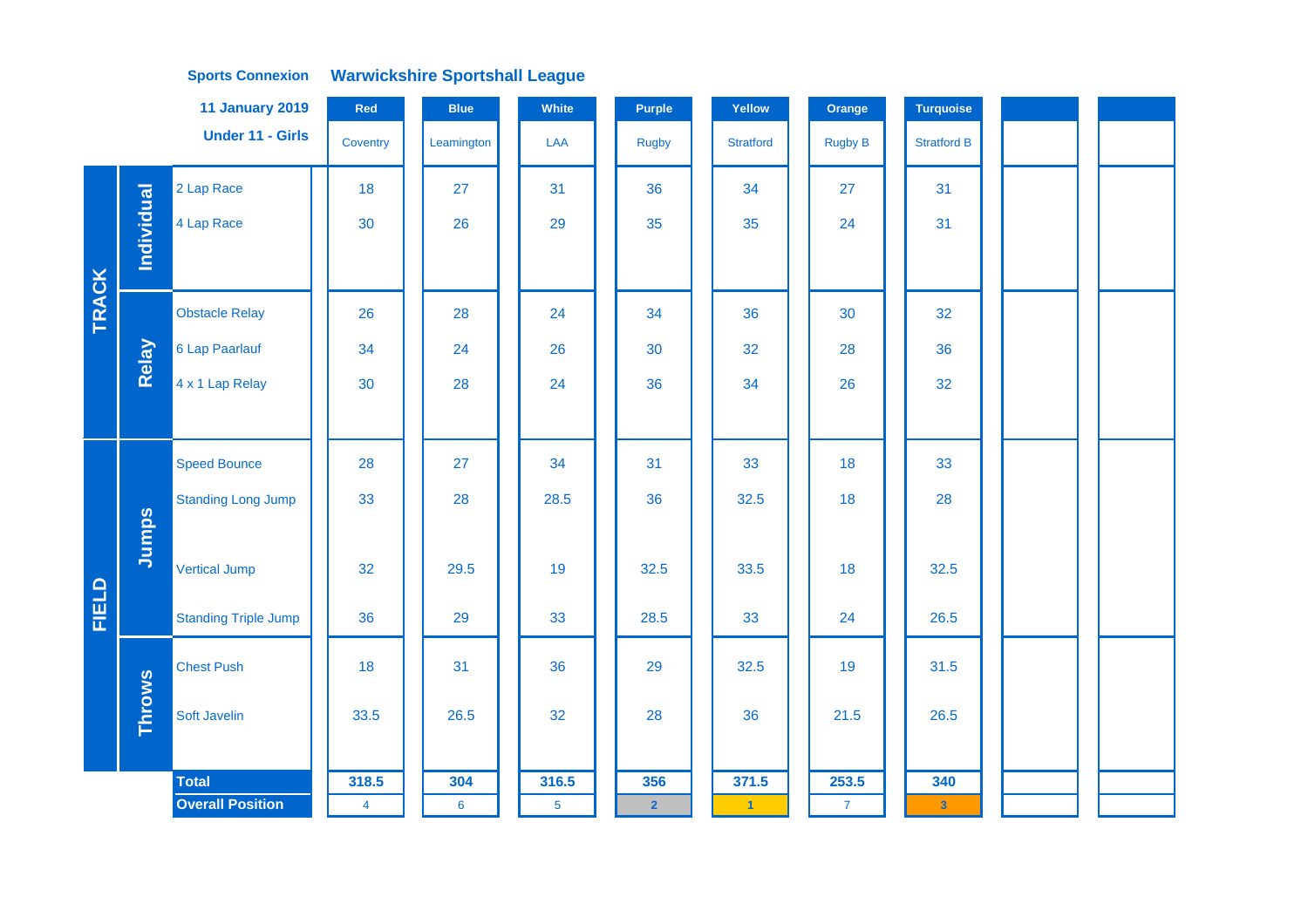|                |               | 2 Lap Race               |             |                 |                    | <b>4 Lap Race</b> |               |             |                          |             |  |
|----------------|---------------|--------------------------|-------------|-----------------|--------------------|-------------------|---------------|-------------|--------------------------|-------------|--|
| <b>No</b>      | <b>Name</b>   | <b>Club</b>              | <b>Time</b> |                 | <b>Rank Points</b> | <b>No</b>         | <b>Name</b>   | <b>Club</b> |                          | <b>Time</b> |  |
| $\mathbf{1}$   | A pair        | Coventry                 | 28.3        | A 7             | 18                 | -1                | A pair        |             | Coventry                 | 52.7        |  |
| $\overline{2}$ | A pair        | Leamington               | 27.1        | A 5             | 20                 | 2                 | A pair        |             | Leamington               | 57          |  |
| $\mathbf{3}$   | A pair        | LAA                      | 28          | <b>B4</b>       | 9                  | 3                 | A pair        | LAA         |                          | 53.8        |  |
| $\overline{4}$ | A pair        | Rugby                    | 25.5        | <b>B</b> 1      | 12                 | $\overline{4}$    | A pair        | Rugby       |                          | 50.9        |  |
| 5 <sup>5</sup> | A pair        | Stratford                | 25.7        | A 2             | 23                 | 5                 | A pair        |             | Stratford                | 51.8        |  |
| 6              | A pair        | Rugby B                  | 28.4        | <b>B</b> 5      | 8                  | 6                 | A pair        |             | Rugby B                  | 57.6        |  |
| $\overline{7}$ | A pair        | <b>Stratford B</b>       | 27.8        | $\overline{B}3$ | 10                 | $\overline{7}$    | A pair        |             | <b>Stratford B</b>       | 53.5        |  |
| 11             | <b>B</b> pair | Coventry                 |             |                 |                    | 11                | <b>B</b> pair |             | Coventry                 | 56.1        |  |
| 12             | <b>B</b> pair | Leamington               | 28.5        | <b>B</b> 6      | $\overline{7}$     | 12                | <b>B</b> pair |             | Leamington               | 55.7        |  |
| 13             | <b>B</b> pair | LAA                      | 26.1        | A 3             | 22                 | 13                | <b>B</b> pair | LAA         |                          | 55          |  |
| 14             | <b>B</b> pair | Rugby                    | 25          | A 1             | 24                 | 14                | <b>B</b> pair | Rugby       |                          | 53.2        |  |
| 15             | <b>B</b> pair | Stratford                | 27.5        | <b>B2</b>       | 11                 | 15                | <b>B</b> pair |             | Stratford                | 52          |  |
| 16             | <b>B</b> pair | Rugby B                  | 27.6        | A 6             | 19                 | 16                | <b>B</b> pair |             | Rugby B                  | 55.8        |  |
| 17             | <b>B</b> pair | <b>Stratford B</b>       | 26.6        | A 4             | 21                 | 17                | <b>B</b> pair |             | <b>Stratford B</b>       | 54.4        |  |
|                |               |                          |             |                 |                    |                   |               |             |                          |             |  |
|                |               |                          |             |                 |                    |                   |               |             |                          |             |  |
|                |               |                          |             |                 |                    |                   |               |             |                          |             |  |
|                |               |                          |             |                 |                    |                   |               |             |                          |             |  |
|                |               |                          |             |                 |                    |                   |               |             |                          |             |  |
|                |               |                          |             |                 |                    |                   |               |             |                          |             |  |
|                |               |                          |             |                 |                    |                   |               |             |                          |             |  |
|                |               |                          |             |                 |                    |                   |               |             |                          |             |  |
|                |               |                          |             |                 |                    |                   |               |             |                          |             |  |
|                |               |                          |             |                 |                    |                   |               |             |                          |             |  |
|                |               | 2 Lap Race - Non Scoring |             |                 |                    |                   |               |             | 4 Lap Race - Non Scoring |             |  |
| <b>No</b>      | <b>Name</b>   | <b>Club</b>              | <b>Time</b> | <b>NS</b>       |                    | <b>No</b>         | <b>Name</b>   | <b>Club</b> |                          | <b>Time</b> |  |
|                |               |                          |             |                 |                    |                   |               |             |                          |             |  |
|                |               |                          |             |                 |                    |                   |               |             |                          |             |  |
|                |               |                          |             |                 |                    |                   |               |             |                          |             |  |
|                |               |                          |             |                 |                    |                   |               |             |                          |             |  |
|                |               |                          |             |                 |                    |                   |               |             |                          |             |  |
|                |               |                          |             |                 |                    |                   |               |             |                          |             |  |

|                 |               | 2 Lap Race               |             |            |                 | <b>4 Lap Race</b>               |               |                    |             |                 |                    |
|-----------------|---------------|--------------------------|-------------|------------|-----------------|---------------------------------|---------------|--------------------|-------------|-----------------|--------------------|
| <b>No</b>       | <b>Name</b>   | <b>Club</b>              | <b>Time</b> | Rank       | <b>Points</b>   | <b>No</b>                       | <b>Name</b>   | <b>Club</b>        | <b>Time</b> |                 | <b>Rank Points</b> |
|                 | A pair        | Coventry                 | 28.3        | A 7        | 18              |                                 | A pair        | Coventry           | 52.7        | A 3             | 22                 |
| $\overline{2}$  | A pair        | Leamington               | 27.1        | A 5        | 20              | $\overline{2}$                  | A pair        | Leamington         | 57          | <b>B6</b>       | $\overline{7}$     |
| $\mathbf{3}$    | A pair        | LAA                      | 28          | <b>B</b> 4 | 9               | 3                               | A pair        | LAA                | 53.8        | A 5             | 20                 |
| $\overline{4}$  | A pair        | Rugby                    | 25.5        | <b>B</b> 1 | 12              | $\overline{4}$                  | A pair        | <b>Rugby</b>       | 50.9        | A 1             | 24                 |
| $5\phantom{.0}$ | A pair        | Stratford                | 25.7        | A 2        | 23              | 5                               | A pair        | Stratford          | 51.8        | A 2             | 23                 |
| $6\phantom{1}6$ | A pair        | Rugby B                  | 28.4        | <b>B</b> 5 | 8               | 6                               | A pair        | Rugby B            | 57.6        | <b>B7</b>       | 6                  |
| $\overline{7}$  | A pair        | Stratford B              | 27.8        | <b>B</b> 3 | 10              | $\overline{7}$                  | A pair        | Stratford B        | 53.5        | A 4             | $\overline{21}$    |
| 11              | <b>B</b> pair | Coventry                 |             |            |                 | 11                              | <b>B</b> pair | Coventry           | 56.1        | <b>B</b> 5      | 8                  |
| 12              | B pair        | Leamington               | 28.5        | <b>B</b> 6 | $\overline{7}$  | 12                              | <b>B</b> pair | Leamington         | 55.7        | A 6             | 19                 |
| 13              | B pair        | LAA                      | 26.1        | A 3        | $\overline{22}$ | 13                              | <b>B</b> pair | LAA                | 55          | $\overline{B4}$ | 9                  |
| $14$            | <b>B</b> pair | Rugby                    | 25          | A 1        | 24              | 14                              | <b>B</b> pair | <b>Rugby</b>       | 53.2        | <b>B2</b>       | 11                 |
| 15              | <b>B</b> pair | Stratford                | 27.5        | <b>B2</b>  | 11              | 15                              | <b>B</b> pair | Stratford          | 52          | <b>B</b> 1      | 12                 |
| 16              | <b>B</b> pair | Rugby B                  | 27.6        | A 6        | 19              | 16                              | <b>B</b> pair | Rugby B            | 55.8        | A 7             | 18                 |
| 17              | <b>B</b> pair | <b>Stratford B</b>       | 26.6        | A 4        | 21              | 17                              | <b>B</b> pair | <b>Stratford B</b> | 54.4        | <b>B</b> 3      | 10                 |
|                 |               |                          |             |            |                 |                                 |               |                    |             |                 |                    |
|                 |               |                          |             |            |                 |                                 |               |                    |             |                 |                    |
|                 |               |                          |             |            |                 |                                 |               |                    |             |                 |                    |
|                 |               |                          |             |            |                 |                                 |               |                    |             |                 |                    |
|                 |               |                          |             |            |                 |                                 |               |                    |             |                 |                    |
|                 |               |                          |             |            |                 |                                 |               |                    |             |                 |                    |
|                 |               |                          |             |            |                 |                                 |               |                    |             |                 |                    |
|                 |               |                          |             |            |                 |                                 |               |                    |             |                 |                    |
|                 |               |                          |             |            |                 |                                 |               |                    |             |                 |                    |
|                 |               |                          |             |            |                 |                                 |               |                    |             |                 |                    |
|                 |               | 2 Lap Race - Non Scoring |             |            |                 | <b>4 Lap Race - Non Scoring</b> |               |                    |             |                 |                    |
| <b>No</b>       | <b>Name</b>   | <b>Club</b>              | <b>Time</b> | <b>NS</b>  |                 | <b>No</b>                       | <b>Name</b>   | <b>Club</b>        | <b>Time</b> | <b>NS</b>       |                    |

|  | ____ | ------- |  |
|--|------|---------|--|
|  |      |         |  |
|  |      |         |  |
|  |      |         |  |
|  |      |         |  |
|  |      |         |  |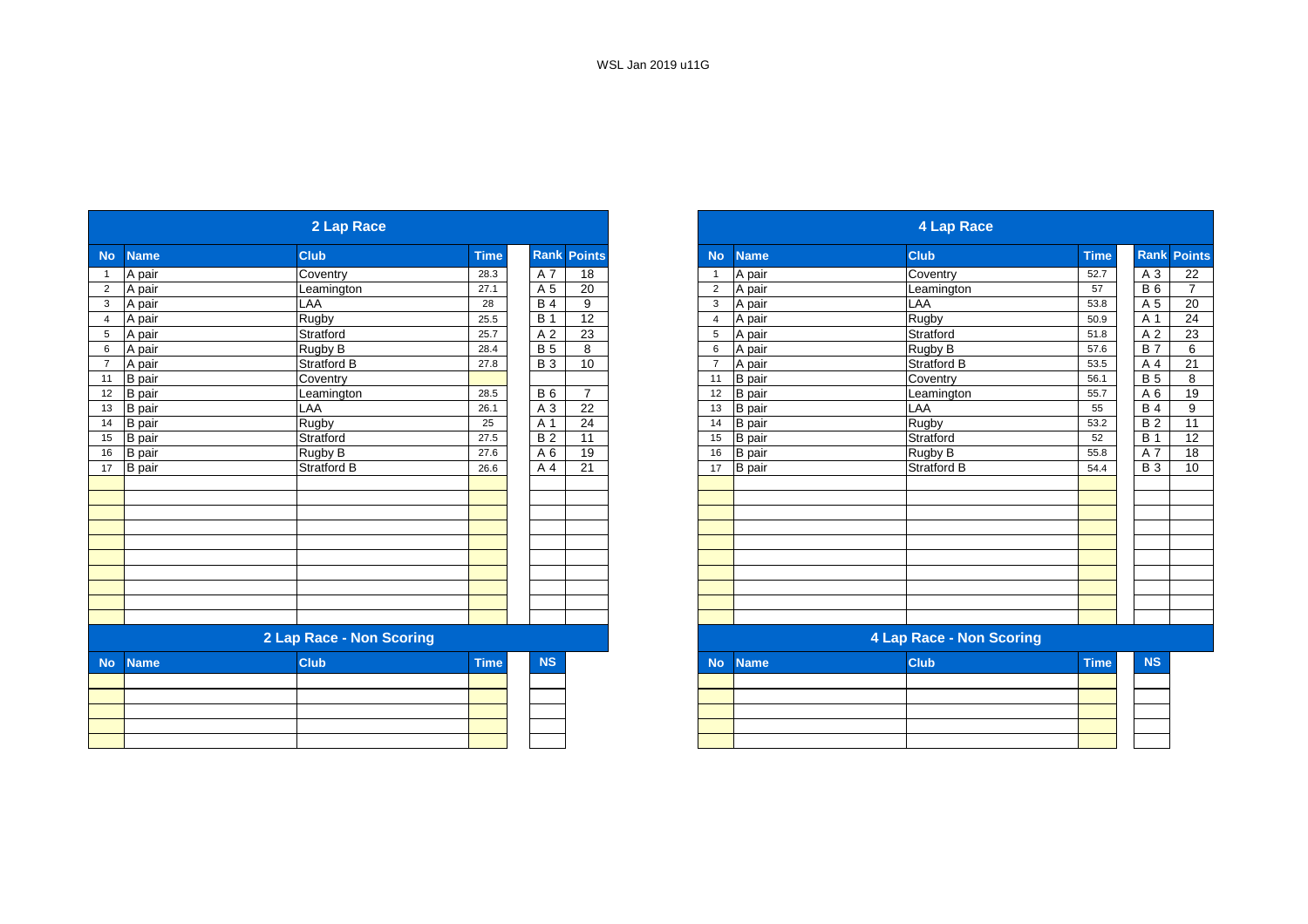|           |                           | <b>Speed Bounce</b>               |                |                |                    | <b>Standing Long Jump</b> |                             |                                         |                        |  |  |  |
|-----------|---------------------------|-----------------------------------|----------------|----------------|--------------------|---------------------------|-----------------------------|-----------------------------------------|------------------------|--|--|--|
| <b>No</b> | <b>Name</b>               | Club.                             | <b>Bounces</b> |                | <b>Rank Points</b> | <b>No</b>                 | <b>Name</b>                 | <b>Club</b>                             | <b>Distance</b><br>(m) |  |  |  |
| 103       | <b>Beth Murray</b>        | Coventry                          | 47             | A 4            | 21                 | 104                       | Evie Wilson                 | Coventry                                | 1.50                   |  |  |  |
| 106       | Luna Kennedy-Pearce       | Coventry                          | 35             | <b>B6</b>      | $\overline{7}$     | 108                       | Kimmy Burton                | Coventry                                | 1.64                   |  |  |  |
| 211       | <b>Lily Russell</b>       | Leamington                        | 37             | <b>B</b> 5     | 8                  | 217                       | <b>Chloe Lovett</b>         | Leamington                              | 1.43                   |  |  |  |
| 210       | Summer Gussin             | Leamington                        | 43             | A 6            | 19                 | 212                       | Esha Finnigan               | Leamington                              | 1.37                   |  |  |  |
| 360       | <b>Hollie Wilks</b>       | LAA                               | 44             | <b>B</b> 1     | 11                 | 329                       | Mae Reeves                  | LAA                                     | 1.63                   |  |  |  |
| 356       | <b>Isabella Comerford</b> | LAA                               | 50             | A 2            | 23                 | 357                       | Eva Del Torre               | LAA                                     | 0.91                   |  |  |  |
| 420       | <b>Scarlett Smith</b>     | Rugby                             | 44             | <b>B</b> 1     | 11                 | 418                       | Zoe Parker                  | Rugby                                   | 1.68                   |  |  |  |
| 415       | <b>Isabelle Knight</b>    | Rugby                             | 46             | A 5            | 20                 | 417                       | Olivia Monk                 | Rugby                                   | 1.60                   |  |  |  |
| 502       | Olivia Hawkyard           | Stratford                         | 48             | A 3            | 22                 | 504                       | <b>Emilie Ross</b>          | Stratford                               | 1.63                   |  |  |  |
| 508       | <b>Emiliy Grant</b>       | Stratford                         | 44             | <b>B</b> 1     | 11                 | 501                       | <b>Ruby Edwards</b>         | Stratford                               | 1.58                   |  |  |  |
| 414       | Matilda Jones             | Rugby B                           | 40             | A 7            | 18                 | 411                       | Ella Burge                  | Rugby B                                 | 1.29                   |  |  |  |
| 511       | Libby Walton              | <b>Stratford B</b>                | 52             | A 1            | 24                 | 515                       | <b>Lily Brooker Collins</b> | <b>Stratford B</b>                      | 1.32                   |  |  |  |
| 517       | <b>Isla Travis</b>        | <b>Stratford B</b>                | 41             | <b>B4</b>      | 9                  | 512                       | Annabelle Wynne Edwards     | <b>Stratford B</b>                      | 1.45                   |  |  |  |
|           |                           |                                   |                |                |                    |                           |                             |                                         |                        |  |  |  |
|           |                           |                                   |                |                |                    |                           |                             |                                         |                        |  |  |  |
|           |                           |                                   |                |                |                    |                           |                             |                                         |                        |  |  |  |
|           |                           |                                   |                |                |                    |                           |                             |                                         |                        |  |  |  |
|           |                           |                                   |                |                |                    |                           |                             |                                         |                        |  |  |  |
|           |                           |                                   |                |                |                    |                           |                             |                                         |                        |  |  |  |
|           |                           |                                   |                |                |                    |                           |                             |                                         |                        |  |  |  |
|           |                           |                                   |                |                |                    |                           |                             |                                         |                        |  |  |  |
|           |                           |                                   |                |                |                    |                           |                             |                                         |                        |  |  |  |
|           |                           |                                   |                |                |                    |                           |                             |                                         |                        |  |  |  |
|           |                           |                                   |                |                |                    |                           |                             |                                         |                        |  |  |  |
|           |                           | <b>Speed Bounce - Non Scoring</b> |                |                |                    |                           |                             | <b>Standing Long Jump - Non Scoring</b> |                        |  |  |  |
| <b>No</b> | <b>Name</b>               | <b>Club</b>                       | <b>Bounces</b> | <b>NS</b>      |                    | <b>No</b>                 | <b>Name</b>                 | <b>Club</b>                             | <b>Distance</b><br>(m) |  |  |  |
| 330       | Nancy Reeves              | <b>LAA</b>                        | 42             | N <sub>S</sub> |                    | 330                       | <b>Nancy Reeves</b>         | LAA                                     | 1.39                   |  |  |  |
|           |                           |                                   |                |                |                    |                           |                             |                                         |                        |  |  |  |
|           |                           |                                   |                |                |                    |                           |                             |                                         |                        |  |  |  |
|           |                           |                                   |                |                |                    |                           |                             |                                         |                        |  |  |  |
|           |                           |                                   |                |                |                    |                           |                             |                                         |                        |  |  |  |
|           |                           |                                   |                |                |                    |                           |                             |                                         |                        |  |  |  |

| <b>Speed Bounce</b> |                           |                                   |                |            |                    |  |  |
|---------------------|---------------------------|-----------------------------------|----------------|------------|--------------------|--|--|
|                     | <b>Name</b>               | <b>Club</b>                       | <b>Bounces</b> |            | <b>Rank Points</b> |  |  |
|                     | <b>Beth Murray</b>        | Coventry                          | 47             | A 4        | 21                 |  |  |
|                     | Luna Kennedy-Pearce       | Coventry                          | 35             | <b>B</b> 6 | $\overline{7}$     |  |  |
|                     | <b>Lilv Russell</b>       | Leamington                        | 37             | <b>B</b> 5 | 8                  |  |  |
|                     | Summer Gussin             | Leamington                        | 43             | A 6        | 19                 |  |  |
|                     | <b>Hollie Wilks</b>       | LAA                               | 44             | <b>B</b> 1 | 11                 |  |  |
|                     | <b>Isabella Comerford</b> | LAA                               | 50             | A 2        | 23                 |  |  |
|                     | <b>Scarlett Smith</b>     | Rugby                             | 44             | <b>B</b> 1 | 11                 |  |  |
|                     | <b>Isabelle Knight</b>    | Rugby                             | 46             | A 5        | 20                 |  |  |
|                     | Olivia Hawkyard           | Stratford                         | 48             | A 3        | 22                 |  |  |
|                     | <b>Emiliy Grant</b>       | Stratford                         | 44             | <b>B</b> 1 | 11                 |  |  |
|                     | Matilda Jones             | Rugby B                           | 40             | A 7        | 18                 |  |  |
|                     | Libby Walton              | <b>Stratford B</b>                | 52             | A 1        | 24                 |  |  |
|                     | <b>Isla Travis</b>        | Stratford B                       | 41             | <b>B</b> 4 | 9                  |  |  |
|                     |                           |                                   |                |            |                    |  |  |
|                     |                           |                                   |                |            |                    |  |  |
|                     |                           |                                   |                |            |                    |  |  |
|                     |                           |                                   |                |            |                    |  |  |
|                     |                           |                                   |                |            |                    |  |  |
|                     |                           |                                   |                |            |                    |  |  |
|                     |                           |                                   |                |            |                    |  |  |
|                     |                           |                                   |                |            |                    |  |  |
|                     |                           |                                   |                |            |                    |  |  |
|                     |                           |                                   |                |            |                    |  |  |
|                     |                           |                                   |                |            |                    |  |  |
|                     |                           | <b>Speed Bounce - Non Scoring</b> |                |            |                    |  |  |
| <b>No</b>           | <b>Name</b>               | <b>Club</b>                       | <b>Bounces</b> | <b>NS</b>  |                    |  |  |
|                     | Nancy Reeves              | LAA                               | 42             | N S        |                    |  |  |
|                     |                           |                                   |                |            |                    |  |  |
|                     |                           |                                   |                |            |                    |  |  |
|                     |                           |                                   |                |            |                    |  |  |
|                     |                           |                                   |                |            |                    |  |  |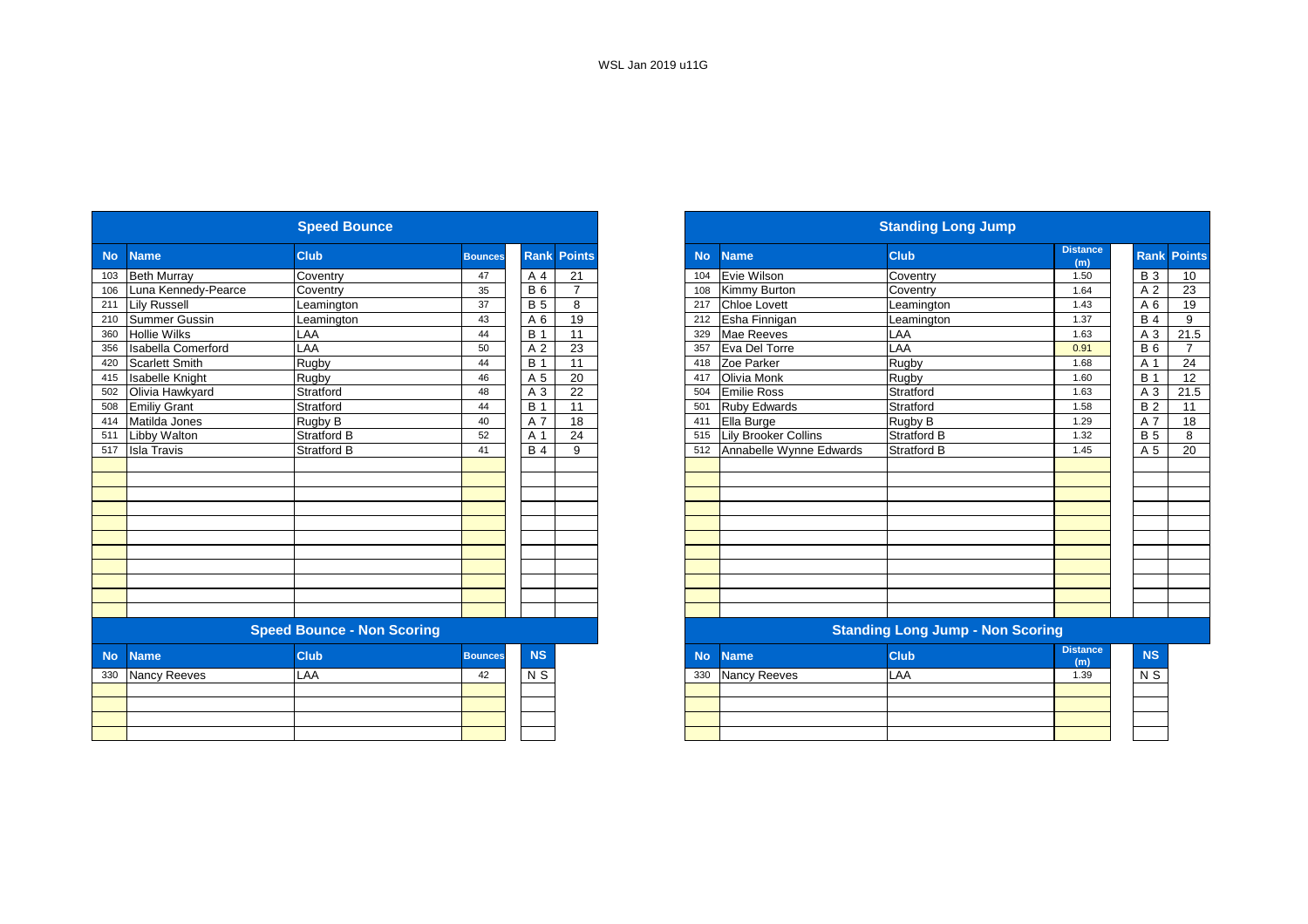|           | <b>Vertical Jump</b>   |                                    |                         |            |                    |  |  |
|-----------|------------------------|------------------------------------|-------------------------|------------|--------------------|--|--|
| <b>No</b> | <b>Name</b>            | <b>Club</b>                        | <b>Distance</b><br>(cm) |            | <b>Rank Points</b> |  |  |
| 105       | Lucy Wilson            | Coventry                           | 26                      | <b>B</b> 5 | 8                  |  |  |
| 108       | Kimmy Burton           | Coventry                           | 43                      | A 1        | 24                 |  |  |
| 210       | <b>Summer Gussin</b>   | Leamington                         | 27                      | <b>B</b> 3 | 9.5                |  |  |
| 219       | Natalie Greenwood      | Leamington                         | 36                      | A 5        | 20                 |  |  |
| 321       | Imogen Campbell        | LAA                                | 32                      | A 6        | 19                 |  |  |
| 420       | <b>Scarlett Smith</b>  | <b>Rugby</b>                       | 27                      | <b>B</b> 3 | 9.5                |  |  |
| 417       | Olivia Monk            | Rugby                              | 41                      | A 2        | 23                 |  |  |
| 508       | <b>Emiliy Grant</b>    | Stratford                          | 35                      | <b>B</b> 1 | 12                 |  |  |
| 516       | Martha Peters          | Stratford                          | 37                      | A 3        | 21.5               |  |  |
| 419       | Verity Skinner-Kakitie | Rugby B                            | 28                      | A 7        | 18                 |  |  |
| 507       | Olivia Shalders        | <b>Stratford B</b>                 | 37                      | A 3        | 21.5               |  |  |
| 510       | <b>Katie Smart</b>     | <b>Stratford B</b>                 | 30                      | <b>B2</b>  | 11                 |  |  |
|           |                        |                                    |                         |            |                    |  |  |
|           |                        |                                    |                         |            |                    |  |  |
|           |                        |                                    |                         |            |                    |  |  |
|           |                        |                                    |                         |            |                    |  |  |
|           |                        |                                    |                         |            |                    |  |  |
|           |                        |                                    |                         |            |                    |  |  |
|           |                        |                                    |                         |            |                    |  |  |
|           |                        |                                    |                         |            |                    |  |  |
|           |                        |                                    |                         |            |                    |  |  |
|           |                        |                                    |                         |            |                    |  |  |
|           |                        |                                    |                         |            |                    |  |  |
|           |                        |                                    |                         |            |                    |  |  |
|           |                        | <b>Vertical Jump - Non Scoring</b> |                         |            |                    |  |  |
| <b>No</b> | <b>Name</b>            | <b>Club</b>                        | <b>Distance</b><br>(cm) | <b>NS</b>  |                    |  |  |
| 216       | Madeline Lim           | Leamington                         | 35                      | $N$ S      |                    |  |  |
|           |                        |                                    |                         |            |                    |  |  |
|           |                        |                                    |                         |            |                    |  |  |
|           |                        |                                    |                         |            |                    |  |  |
|           |                        |                                    |                         |            |                    |  |  |

|           |                            | <b>Vertical Jump</b> |                         |            |                    | <b>Standing Triple Jump</b> |                           |                    |                        |            |                    |
|-----------|----------------------------|----------------------|-------------------------|------------|--------------------|-----------------------------|---------------------------|--------------------|------------------------|------------|--------------------|
| <b>No</b> | <b>Name</b>                | <b>Club</b>          | <b>Distance</b><br>(cm) |            | <b>Rank Points</b> | <b>No</b>                   | <b>Name</b>               | <b>Club</b>        | <b>Distance</b><br>(m) |            | <b>Rank Points</b> |
|           | 105 Lucy Wilson            | Coventry             | 26                      | <b>B</b> 5 | 8                  |                             | 104 Evie Wilson           | Coventry           | 5.50                   | A 1        | 24                 |
|           | 108 Kimmy Burton           | Coventry             | 43                      | A 1        | 24                 | 108                         | Kimmy Burton              | Coventry           | 5.04                   | <b>B</b> 1 | 12                 |
|           | 210 Summer Gussin          | Leamington           | 27                      | <b>B</b> 3 | 9.5                |                             | 218 Keira Patmore         | Leamington         | 5.04                   | A 5        | 20                 |
|           | 219 Natalie Greenwood      | Leamington           | 36                      | A 5        | 20                 | 214                         | <b>Tegan Williams</b>     | Leamington         | 4.80                   | <b>B</b> 4 | 9                  |
| 321       | Imogen Campbell            | LAA                  | 32                      | A 6        | 19                 | 356                         | <b>Isabella Comerford</b> | LAA                | 5.25                   | A 3        | 22                 |
|           | 420 Scarlett Smith         | <b>Rugby</b>         | 27                      | <b>B</b> 3 | 9.5                | 329                         | Mae Reeves                | LAA                | 4.92                   | <b>B2</b>  | 11                 |
|           | 417 Olivia Monk            | Rugby                | 41                      | A 2        | 23                 |                             | 413 Sophie Farrell        | Rugby B            | 4.64                   | A 7        | 18                 |
|           | 508 Emiliy Grant           | Stratford            | 35                      | <b>B</b> 1 | 12                 |                             | 416 Eleanor McClements    | Rugby B            | 3.36                   | <b>B</b> 7 | 6                  |
|           | 516 Martha Peters          | Stratford            | 37                      | A 3        | 21.5               | 501                         | <b>Ruby Edwards</b>       | Stratford          | 5.36                   | A 2        | 23                 |
|           | 419 Verity Skinner-Kakitie | Rugby B              | 28                      | A 7        | 18                 | 506                         | <b>Tessa Parkin</b>       | Stratford          | 4.84                   | <b>B</b> 3 | 10                 |
| 507       | <b>Olivia Shalders</b>     | <b>Stratford B</b>   | 37                      | A 3        | 21.5               |                             | 418 Zoe Parker            | Rugby              | 4.56                   | <b>B</b> 5 | 7.5                |
|           | 510 Katie Smart            | Stratford B          | 30                      | <b>B2</b>  | 11                 | 417                         | Olivia Monk               | Rugby              | 5.05                   | A 4        | 21                 |
|           |                            |                      |                         |            |                    |                             | 509 Annie Silvers         | <b>Stratford B</b> | 4.82                   | A 6        | 19                 |
|           |                            |                      |                         |            |                    |                             | 514 Ella Taylor Noble     | <b>Stratford B</b> | 4.56                   | <b>B</b> 5 | 7.5                |
|           |                            |                      |                         |            |                    |                             |                           |                    |                        |            |                    |
|           |                            |                      |                         |            |                    |                             |                           |                    |                        |            |                    |
|           |                            |                      |                         |            |                    |                             |                           |                    |                        |            |                    |
|           |                            |                      |                         |            |                    |                             |                           |                    |                        |            |                    |
|           |                            |                      |                         |            |                    |                             |                           |                    |                        |            |                    |
|           |                            |                      |                         |            |                    |                             |                           |                    |                        |            |                    |
|           |                            |                      |                         |            |                    |                             |                           |                    |                        |            |                    |
|           |                            |                      |                         |            |                    |                             |                           |                    |                        |            |                    |
|           |                            |                      |                         |            |                    |                             |                           |                    |                        |            |                    |
|           |                            |                      |                         |            |                    |                             |                           |                    |                        |            |                    |
|           |                            |                      |                         |            |                    |                             |                           |                    |                        |            |                    |

### **Vertical Jump - Non Scoring Standing Triple Jump - Non Scoring**

| <b>stance</b><br>(cm) | <b>NS</b> | <b>No</b> | <b>Name</b>         | <b>Club</b> | <b>Distance</b><br>(m) | <b>NS</b> |
|-----------------------|-----------|-----------|---------------------|-------------|------------------------|-----------|
| 35                    | N S       | 360       | <b>Hollie Wilks</b> | LAA         | 5.3                    | N S       |
|                       |           | 106       | Luna Kennedy-Pearce | Coventry    | 5.6                    | N S       |
|                       |           |           |                     |             |                        |           |
|                       |           |           |                     |             |                        |           |
|                       |           |           |                     |             |                        |           |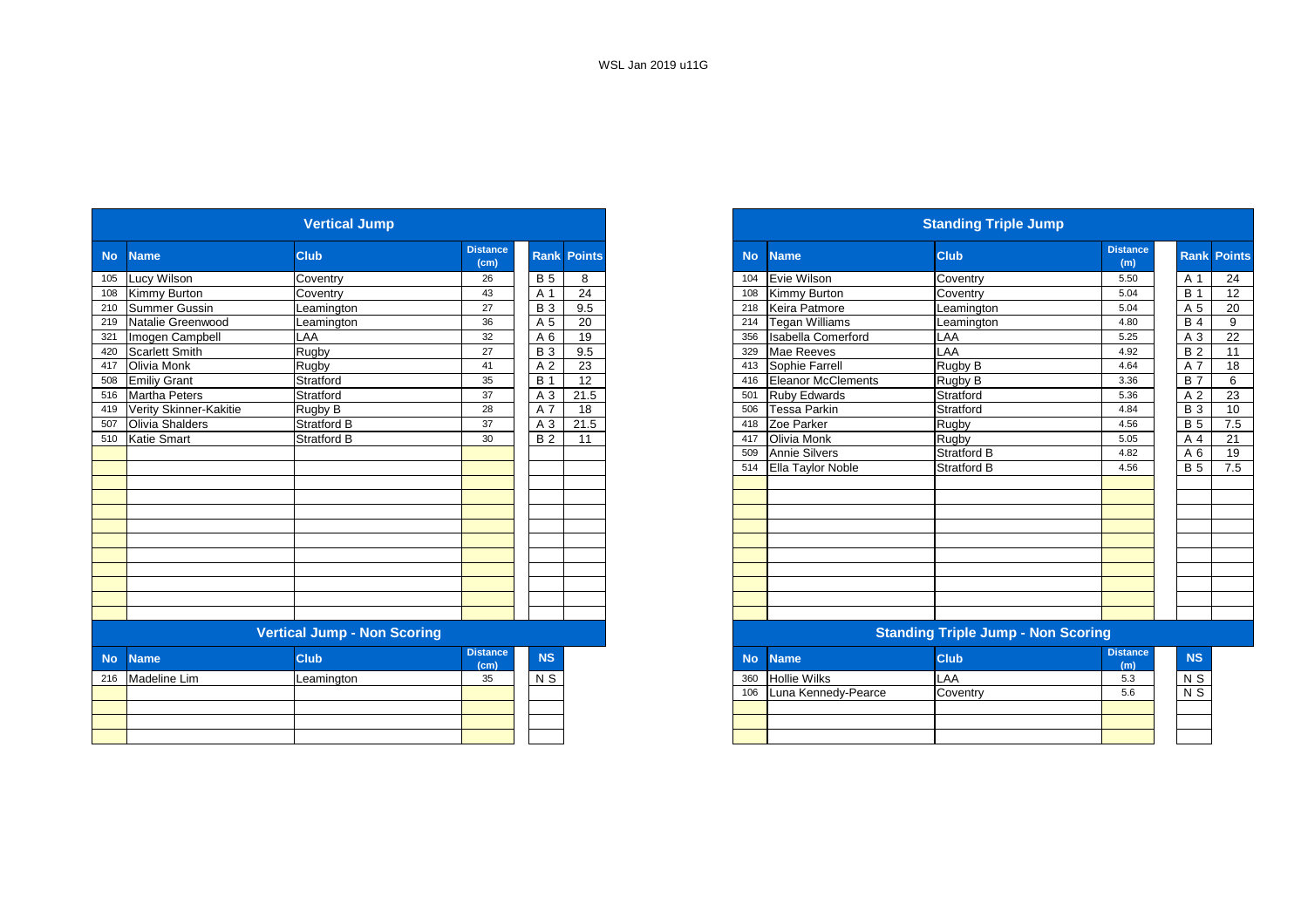|           | <b>Chest Push</b>               |             |         |                |                    |  |  |  |
|-----------|---------------------------------|-------------|---------|----------------|--------------------|--|--|--|
| <b>No</b> | <b>Name</b>                     | <b>Club</b> | Dis(m)  |                | <b>Rank Points</b> |  |  |  |
| 106       | Luna Kennedy-Pearce             | Coventry    | 4.50    | A 7            | 18                 |  |  |  |
| 213       | Ellie Cooknell                  | Leamington  | 3.75    | <b>B</b> 5     | 8                  |  |  |  |
| 218       | Keira Patmore                   | Leamington  | 6.00    | A 2            | 23                 |  |  |  |
| 356       | <b>Isabella Comerford</b>       | LAA         | 5.50    | <b>B</b> 1     | $\overline{12}$    |  |  |  |
| 328       | <b>Lucy Parry</b>               | LAA         | 6.25    | A 1            | 24                 |  |  |  |
| 456       | Lexie Thomlinson                | Rugby       | 4.50    | <b>B</b> 4     | 9                  |  |  |  |
| 412       | Jessica Clarke                  | Rugby       | 5.25    | A 5            | 20                 |  |  |  |
| 504       | Emilie Ross                     | Stratford   | 5.50    | A 3            | 21.5               |  |  |  |
| 505       | Niki Wodzisz                    | Stratford   | 5.00    | <b>B2</b>      | 11                 |  |  |  |
| 419       | Verity Skinner-Kakitie          | Rugby B     | 4.75    | A 6            | 19                 |  |  |  |
| 515       | <b>Lily Brooker Collins</b>     | Stratford B | 5.50    | A 3            | 21.5               |  |  |  |
| 507       | Olivia Shalders                 | Stratford B | 4.75    | <b>B</b> 3     | 10                 |  |  |  |
|           |                                 |             |         |                |                    |  |  |  |
|           |                                 |             |         |                |                    |  |  |  |
|           |                                 |             |         |                |                    |  |  |  |
|           |                                 |             |         |                |                    |  |  |  |
|           |                                 |             |         |                |                    |  |  |  |
|           |                                 |             |         |                |                    |  |  |  |
|           |                                 |             |         |                |                    |  |  |  |
|           |                                 |             |         |                |                    |  |  |  |
|           |                                 |             |         |                |                    |  |  |  |
|           |                                 |             |         |                |                    |  |  |  |
|           |                                 |             |         |                |                    |  |  |  |
|           |                                 |             |         |                |                    |  |  |  |
|           | <b>Chest Push - Non Scoring</b> |             |         |                |                    |  |  |  |
| <b>No</b> | <b>Name</b>                     | <b>Club</b> | Dis (m) | <b>NS</b>      |                    |  |  |  |
| 352       | <b>Tammy Moss</b>               | LAA         | 3.25    | $\overline{N}$ |                    |  |  |  |
|           |                                 |             |         |                |                    |  |  |  |
|           |                                 |             |         |                |                    |  |  |  |
|           |                                 |             |         |                |                    |  |  |  |
|           |                                 |             |         |                |                    |  |  |  |

|                  |                             | <b>Chest Push</b>               |         |            |                    |
|------------------|-----------------------------|---------------------------------|---------|------------|--------------------|
| <b>No</b>        | <b>Name</b>                 | <b>Club</b>                     | Dis (m) |            | <b>Rank Points</b> |
|                  | Luna Kennedy-Pearce         | Coventry                        | 4.50    | A 7        | 18                 |
| 213              | <b>Ellie Cooknell</b>       | Leamington                      | 3.75    | <b>B</b> 5 | 8                  |
| 218              | Keira Patmore               | Leamington                      | 6.00    | A 2        | 23                 |
| 356              | <b>Isabella Comerford</b>   | LAA                             | 5.50    | <b>B</b> 1 | 12                 |
| 328              | <b>Lucy Parry</b>           | LAA                             | 6.25    | A 1        | $\overline{24}$    |
| 456              | Lexie Thomlinson            | Rugby                           | 4.50    | <b>B</b> 4 | 9                  |
| 412              | Jessica Clarke              | Rugby                           | 5.25    | A 5        | $\overline{20}$    |
| 504              | <b>Emilie Ross</b>          | Stratford                       | 5.50    | A 3        | 21.5               |
| 505              | Niki Wodzisz                | Stratford                       | 5.00    | <b>B2</b>  | 11                 |
| 419              | Verity Skinner-Kakitie      | Rugby B                         | 4.75    | A 6        | 19                 |
| 515              | <b>Lily Brooker Collins</b> | <b>Stratford B</b>              | 5.50    | A 3        | 21.5               |
|                  | 507 Olivia Shalders         | Stratford B                     | 4.75    | <b>B</b> 3 | 10                 |
|                  |                             |                                 |         |            |                    |
|                  |                             |                                 |         |            |                    |
|                  |                             |                                 |         |            |                    |
|                  |                             |                                 |         |            |                    |
|                  |                             |                                 |         |            |                    |
|                  |                             |                                 |         |            |                    |
|                  |                             |                                 |         |            |                    |
|                  |                             |                                 |         |            |                    |
|                  |                             |                                 |         |            |                    |
|                  |                             |                                 |         |            |                    |
|                  |                             |                                 |         |            |                    |
|                  |                             |                                 |         |            |                    |
|                  |                             | <b>Chest Push - Non Scoring</b> |         |            |                    |
| <b>No</b>        | <b>Name</b>                 | <b>Club</b>                     | Dis (m) | <b>NS</b>  |                    |
| $\overline{352}$ | <b>Tammy Moss</b>           | LAA                             | 3.25    | $N$ S      |                    |
|                  |                             |                                 |         |            |                    |
|                  |                             |                                 |         |            |                    |
|                  |                             |                                 |         |            |                    |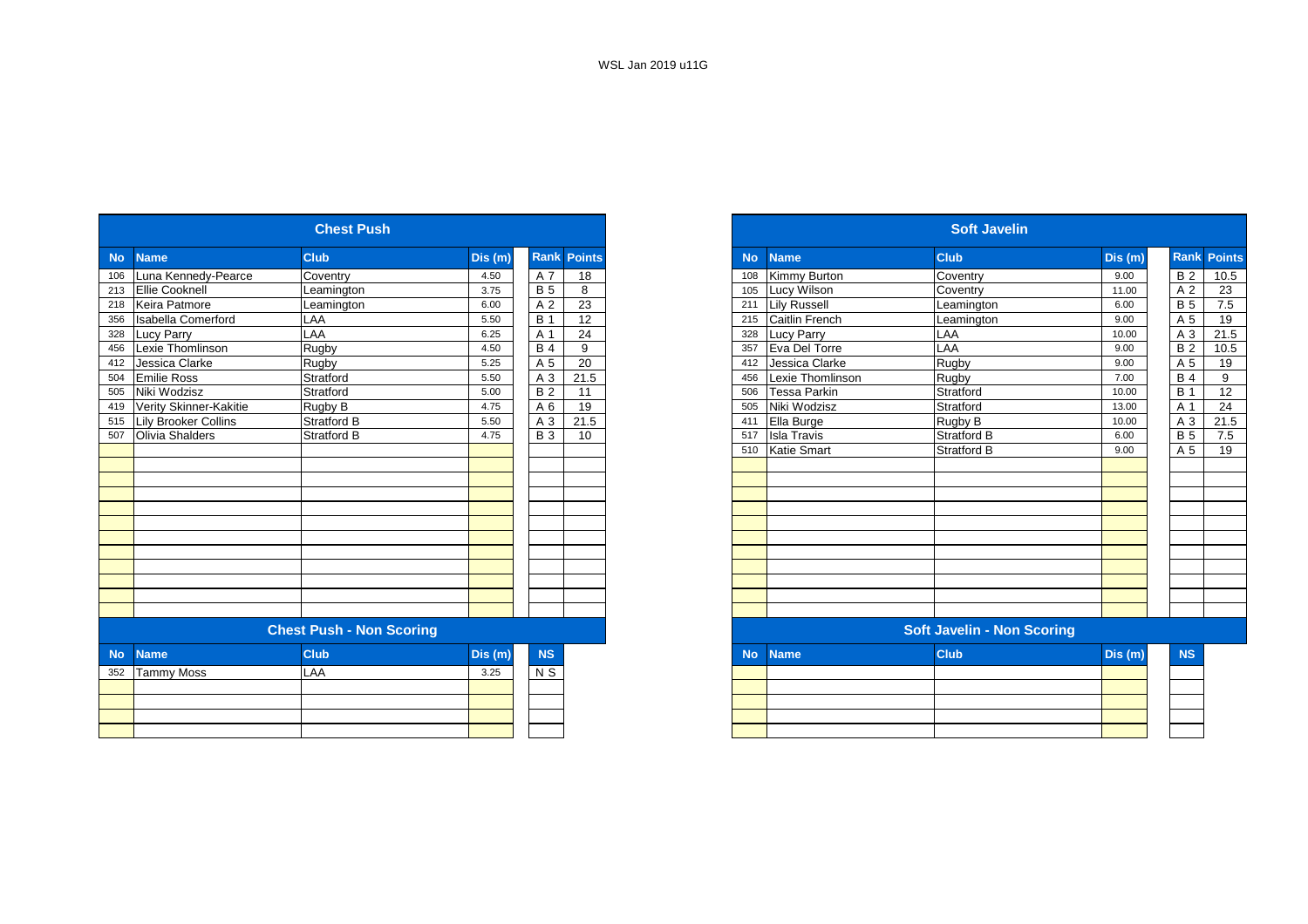# WSL Jan 2019 u11G

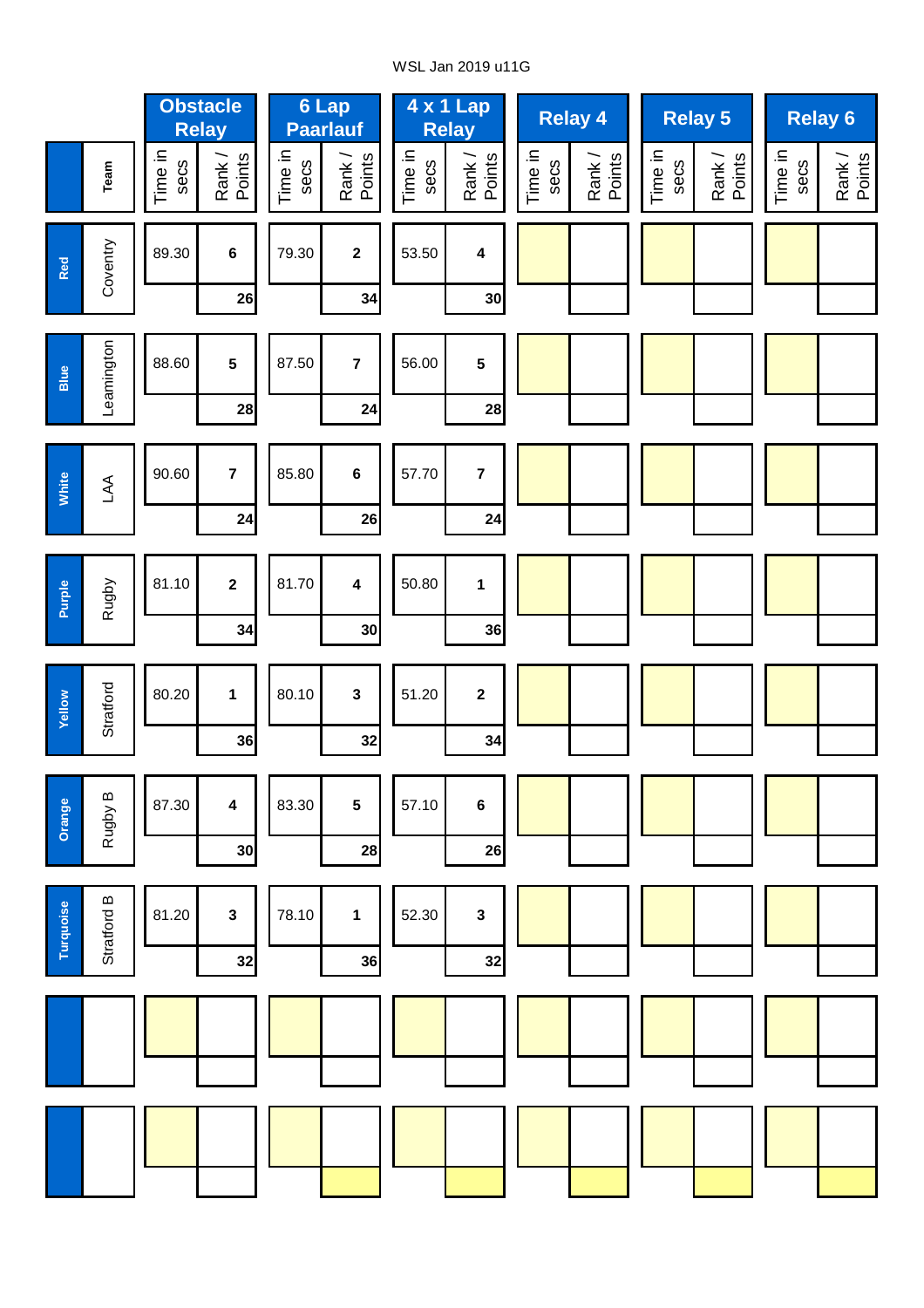|              |                   | <b>11 January 2019</b>      | Red            | <b>Blue</b>    | White            | Purple       | Yellow               | Orange         | <b>Turquoise</b>   |  |  |
|--------------|-------------------|-----------------------------|----------------|----------------|------------------|--------------|----------------------|----------------|--------------------|--|--|
|              |                   | Under 11 - Boys             | Coventry       | Leamington     | LAA              | <b>Rugby</b> | <b>Stratford</b>     | <b>Rugby B</b> | <b>Stratford B</b> |  |  |
|              |                   | 2 Lap Race                  | 21             | 30             | 35               | 19           | 35                   | 27             | 30                 |  |  |
|              | <b>Individual</b> | 4 Lap Race                  | 21             | 30             | 33.5             | 30           | 36                   | 25.5           | 28                 |  |  |
|              |                   |                             |                |                |                  |              |                      |                |                    |  |  |
| <b>TRACK</b> |                   | <b>Obstacle Relay</b>       |                | 26             | 32               | 30           | 36                   | 28             | 34                 |  |  |
|              | Relay             | 6 Lap Paarlauf              | 36             | 28             | 32               | 26           | 34                   | 24             | 30                 |  |  |
|              |                   | 4 x 1 Lap Relay             | 34             |                | 30               | 28           | 36                   | 26             | 32                 |  |  |
|              |                   |                             |                |                |                  |              |                      |                |                    |  |  |
|              |                   | <b>Speed Bounce</b>         | 31.5           | 25             | 28               | 35           | 35                   | 25             | 30.5               |  |  |
|              |                   | <b>Standing Long Jump</b>   | 30             | 32             | 33               | 28           | 30.5                 | 18             | 32.5               |  |  |
|              | Jumps             |                             |                |                |                  |              |                      |                |                    |  |  |
|              |                   | <b>Vertical Jump</b>        | 23             | 29             | 21               | 22           | 36                   | 18             | 31                 |  |  |
| FIELD        |                   | <b>Standing Triple Jump</b> | 35             | 30             | 30               | 19           | 35                   |                | 30                 |  |  |
|              |                   | <b>Chest Push</b>           | 32.5           | 31.5           | 30.5             | 19           | 35.5                 |                | 30                 |  |  |
|              | <b>Throws</b>     | Soft Javelin                | 27             | 30.5           | 26.5             | 31           | 36                   | 21             | 32                 |  |  |
|              |                   |                             |                |                |                  |              |                      |                |                    |  |  |
|              |                   | <b>Total</b>                | 291            | 292            | 331.5            | 287          | 385                  | 212.5          | 340                |  |  |
|              |                   | <b>Overall Position</b>     | $5\phantom{a}$ | $\overline{4}$ | $\boldsymbol{3}$ | 6            | $\blacktriangleleft$ | $\mathbf{7}$   | $\overline{2}$     |  |  |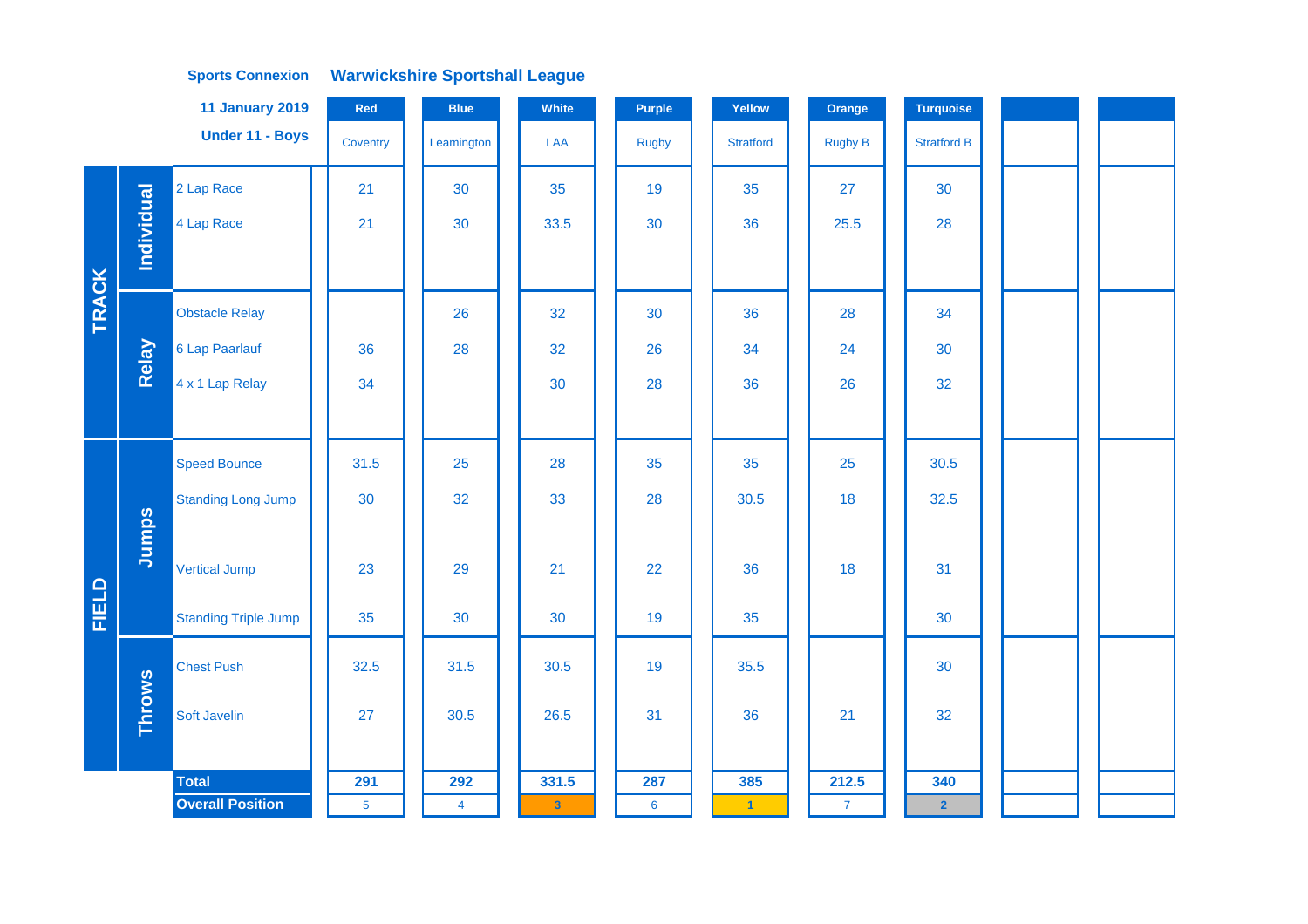|                |               | 2 Lap Race               |             |            |                    |
|----------------|---------------|--------------------------|-------------|------------|--------------------|
| <b>No</b>      | <b>Name</b>   | <b>Club</b>              | <b>Time</b> |            | <b>Rank Points</b> |
| $\mathbf{1}$   | A pair        | Coventry                 | 26          | A 4        | 21                 |
| $\overline{2}$ | A pair        | Leamington               | 25.6        | A 3        | 22                 |
| 3              | A pair        | LAA                      | 26          | <b>B</b> 1 | 12                 |
| $\overline{4}$ | A pair        | Rugby                    | 26.2        | A 6        | 19                 |
| 5              | A pair        | Stratford                | 26.1        | <b>B2</b>  | 11                 |
| 6              | A pair        | Rugby B                  | 28.4        | <b>B4</b>  | 9                  |
| $\overline{7}$ | A pair        | <b>Stratford B</b>       | 27.4        | <b>B3</b>  | 10                 |
| 11             | <b>B</b> pair | Coventry                 |             |            |                    |
| 12             | <b>B</b> pair | Leamington               | 28.8        | <b>B</b> 5 | 8                  |
| 13             | <b>B</b> pair | LAA                      | 25.5        | A 2        | 23                 |
| 14             | <b>B</b> pair | Rugby                    |             |            |                    |
| 15             | <b>B</b> pair | Stratford                | 24.7        | A 1        | 24                 |
| 16             | <b>B</b> pair | Rugby B                  | 28.2        | A 7        | 18                 |
| 17             | <b>B</b> pair | <b>Stratford B</b>       | 26.1        | A 5        | 20                 |
|                |               |                          |             |            |                    |
|                |               |                          |             |            |                    |
|                |               |                          |             |            |                    |
|                |               |                          |             |            |                    |
|                |               |                          |             |            |                    |
|                |               |                          |             |            |                    |
|                |               |                          |             |            |                    |
|                |               |                          |             |            |                    |
|                |               | 2 Lap Race - Non Scoring |             |            |                    |
| <b>No</b>      | <b>Name</b>   | <b>Club</b>              | <b>Time</b> | <b>NS</b>  |                    |
|                |               |                          |             |            |                    |
|                |               |                          |             |            |                    |
|                |               |                          |             |            |                    |
|                |               |                          |             |            |                    |

|    |               | 2 Lap Race               |             |                |                    |
|----|---------------|--------------------------|-------------|----------------|--------------------|
|    | <b>Name</b>   | <b>Club</b>              | <b>Time</b> |                | <b>Rank Points</b> |
|    | A pair        | Coventry                 | 26          | A 4            | 21                 |
|    | A pair        | Leamington               | 25.6        | A 3            | 22                 |
|    | A pair        | LAA                      | 26          | <b>B</b> 1     | 12                 |
|    | A pair        | Rugby                    | 26.2        | A 6            | 19                 |
|    | A pair        | Stratford                | 26.1        | <b>B2</b>      | 11                 |
|    | A pair        | Rugby B                  | 28.4        | <b>B</b> 4     | 9                  |
|    | A pair        | <b>Stratford B</b>       | 27.4        | <b>B3</b>      | 10                 |
|    |               |                          |             |                |                    |
|    | B pair        | Coventry                 |             |                |                    |
| 12 | <b>B</b> pair | Leamington               | 28.8        | $\overline{B}$ | 8                  |
|    | <b>B</b> pair | LAA                      | 25.5        | A 2            | 23                 |
|    | B pair        | <b>Rugby</b>             |             |                |                    |
|    | <b>B</b> pair | Stratford                | 24.7        | A 1            | 24                 |
| 16 | B pair        | Rugby B                  | 28.2        | A 7            | 18                 |
|    | <b>B</b> pair | Stratford B              | 26.1        | A 5            | 20                 |
|    |               |                          |             |                |                    |
|    |               |                          |             |                |                    |
|    |               |                          |             |                |                    |
|    |               |                          |             |                |                    |
|    |               |                          |             |                |                    |
|    |               |                          |             |                |                    |
|    |               |                          |             |                |                    |
|    |               |                          |             |                |                    |
|    |               |                          |             |                |                    |
|    |               | 2 Lap Race - Non Scoring |             |                |                    |
|    | March Marchan | O(1.16)                  | <b>Time</b> | <b>AIC</b>     |                    |

| NS' |  | No Name | Club <sup>1</sup> | <b>Time</b> | <b>NS</b> |
|-----|--|---------|-------------------|-------------|-----------|
|     |  |         |                   |             |           |
|     |  |         |                   |             |           |
|     |  |         |                   |             |           |
|     |  |         |                   |             |           |
|     |  |         |                   |             |           |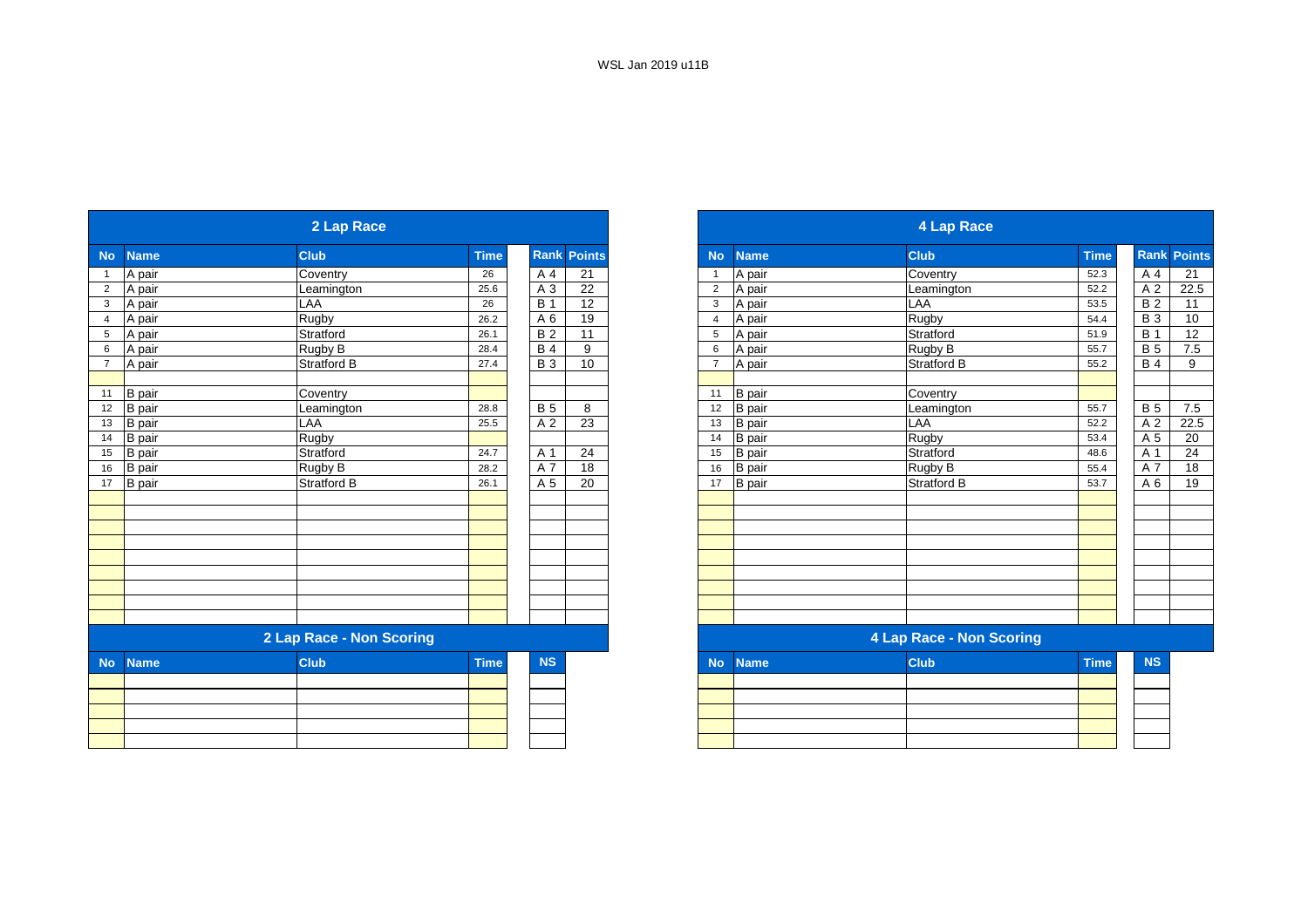|           |                          | <b>Speed Bounce</b>               |                |                |                    |           |                         | <b>Standing Long Jump</b>               |                        |
|-----------|--------------------------|-----------------------------------|----------------|----------------|--------------------|-----------|-------------------------|-----------------------------------------|------------------------|
| <b>No</b> | <b>Name</b>              | <b>Club</b>                       | <b>Bounces</b> |                | <b>Rank Points</b> | <b>No</b> | <b>Name</b>             | <b>Club</b>                             | <b>Distance</b><br>(m) |
| 125       | Ivinoluwa Lawal          | Coventry                          | 48             | A 3            | 22                 | 125       | Ivinoluwa Lawal         | Coventry                                | 1.87                   |
| 121       | Alex Underwood           | Coventry                          | 43             | <b>B</b> 3     | 9.5                | 122       | Artie Kennedy-Pearce    | Coventry                                | 1.42                   |
| 202       | <b>Alistair Crossley</b> | Leamington                        | 40             | A 7            | 18                 | 204       | Leo Maybe               | Leamington                              | 1.43                   |
| 204       | Leo Maybe                | Leamington                        | 34             | <b>B</b> 6     | $\overline{7}$     | 206       | Fin William-Stein       | Leamington                              | 1.99                   |
| 361       | Jimmy Ward               | LAA                               | 44             | A 5            | 20                 | 351       | Callum Stuart           | LAA                                     | 1.62                   |
| 353       | <b>Callum Moss</b>       | LAA                               | 42             | <b>B</b> 5     | 8                  | 337       | Finn Venn               | LAA                                     | 1.72                   |
| 402       | Robbie Dale              | <b>Rugby</b>                      | 45             | <b>B</b> 1     | $\overline{12}$    | 401       | <b>Charlie Cook</b>     | Rugby                                   | 1.63                   |
| 409       | Jacob Vural              | Rugby                             | 50             | A <sub>2</sub> | 23                 | 454       | Ollie Knight            | Rugby                                   | 1.49                   |
| 525       | Flynn Dathan             | Stratford                         | 52             | A 1            | 24                 | 529       | Jake Richardson         | Stratford                               | 1.65                   |
| 529       | Jake Richardson          | Stratford                         | 44             | <b>B2</b>      | 11                 | 537       | Luca De Feitas Pires    | Stratford                               | 1.58                   |
| 407       | Nathan Metcalf Sheppard  | Rugby B                           | 42             | A 6            | 19                 | 404       | <b>Gene James Forth</b> | Rugby B                                 | 1.24                   |
| 410       | Nate Tilt                | Rugby B                           | 31             | <b>B</b> 7     | 6                  | 524       | George Hockaday         | Stratford B                             | 1.64                   |
| 531       | James Humphreys          | <b>Stratford B</b>                | 47             | A 4            | 21                 | 538       | <b>Ruben Fernandez</b>  | <b>Stratford B</b>                      | 1.65                   |
| 539       | Harry Francioni          | <b>Stratford B</b>                | 43             | <b>B</b> 3     | 9.5                |           |                         |                                         |                        |
|           |                          |                                   |                |                |                    |           |                         |                                         |                        |
|           |                          |                                   |                |                |                    |           |                         |                                         |                        |
|           |                          |                                   |                |                |                    |           |                         |                                         |                        |
|           |                          |                                   |                |                |                    |           |                         |                                         |                        |
|           |                          |                                   |                |                |                    |           |                         |                                         |                        |
|           |                          |                                   |                |                |                    |           |                         |                                         |                        |
|           |                          |                                   |                |                |                    |           |                         |                                         |                        |
|           |                          |                                   |                |                |                    |           |                         |                                         |                        |
|           |                          |                                   |                |                |                    |           |                         |                                         |                        |
|           |                          |                                   |                |                |                    |           |                         |                                         |                        |
|           |                          | <b>Speed Bounce - Non Scoring</b> |                |                |                    |           |                         | <b>Standing Long Jump - Non Scoring</b> |                        |
| <b>No</b> | <b>Name</b>              | <b>Club</b>                       | <b>Bounces</b> | <b>NS</b>      |                    | <b>No</b> | <b>Name</b>             | <b>Club</b>                             | <b>Distance</b><br>(m) |
| 339       | James Bull               | LAA                               | 43             | N <sub>S</sub> |                    | 341       | <b>Danirel Finerty</b>  | LAA                                     | 1.44                   |
|           |                          |                                   |                |                |                    |           |                         |                                         |                        |
|           |                          |                                   |                |                |                    |           |                         |                                         |                        |
|           |                          |                                   |                |                |                    |           |                         |                                         |                        |
|           |                          |                                   |                |                |                    |           |                         |                                         |                        |
|           |                          |                                   |                |                |                    |           |                         |                                         |                        |

|           |                          | <b>Speed Bounce</b>               |                |                |                    |           |                        | <b>Standing Long Jump</b>               |                        |                    |  |
|-----------|--------------------------|-----------------------------------|----------------|----------------|--------------------|-----------|------------------------|-----------------------------------------|------------------------|--------------------|--|
| <b>No</b> | <b>Name</b>              | <b>Club</b>                       | Bounces        |                | <b>Rank Points</b> | <b>No</b> | <b>Name</b>            | <b>Club</b>                             | <b>Distance</b><br>(m) | <b>Rank Points</b> |  |
| 125       | Ivinoluwa Lawal          | Coventry                          | 48             | A 3            | 22                 | 125       | Ivinoluwa Lawal        | Coventry                                | 1.87                   | A 2                |  |
| 121       | Alex Underwood           | Coventry                          | 43             | <b>B</b> 3     | 9.5                | 122       | Artie Kennedy-Pearce   | Coventry                                | 1.42                   | <b>B</b> 6         |  |
| 202       | <b>Alistair Crossley</b> | Leamington                        | 40             | A 7            | 18                 | 204       | Leo Maybe              | Leamington                              | 1.43                   | <b>B</b> 5         |  |
| 204       | Leo Maybe                | Leamington                        | 34             | <b>B6</b>      | $\overline{7}$     | 206       | Fin William-Stein      | Leamington                              | 1.99                   | A 1                |  |
| 361       | Jimmy Ward               | LAA                               | 44             | A 5            | 20                 | 351       | <b>Callum Stuart</b>   | LAA                                     | 1.62                   | <b>B2</b>          |  |
| 353       | <b>Callum Moss</b>       | LAA                               | 42             | <b>B</b> 5     | 8                  | 337       | Finn Venn              | LAA                                     | 1.72                   | A 3                |  |
| 402       | Robbie Dale              | Rugby                             | 45             | <b>B</b> 1     | 12                 | 401       | <b>Charlie Cook</b>    | Rugby                                   | 1.63                   | A 6                |  |
| 409       | Jacob Vural              | Rugby                             | 50             | A <sub>2</sub> | 23                 | 454       | Ollie Knight           | Rugby                                   | 1.49                   | <b>B</b> 4         |  |
| 525       | Flynn Dathan             | Stratford                         | 52             | A 1            | 24                 | 529       | Jake Richardson        | Stratford                               | 1.65                   | A 4                |  |
| 529       | Jake Richardson          | Stratford                         | 44             | <b>B2</b>      | 11                 | 537       | Luca De Feitas Pires   | Stratford                               | 1.58                   | <b>B</b> 3         |  |
| 407       | Nathan Metcalf Sheppard  | Rugby B                           | 42             | A 6            | 19                 | 404       | Gene James Forth       | Rugby B                                 | 1.24                   | A 7                |  |
| 410       | Nate Tilt                | Rugby B                           | 31             | <b>B</b> 7     | 6                  | 524       | George Hockaday        | <b>Stratford B</b>                      | 1.64                   | <b>B</b> 1         |  |
| 531       | James Humphreys          | <b>Stratford B</b>                | 47             | A 4            | 21                 | 538       | Ruben Fernandez        | <b>Stratford B</b>                      | 1.65                   | A 4                |  |
| 539       | Harry Francioni          | <b>Stratford B</b>                | 43             | <b>B</b> 3     | 9.5                |           |                        |                                         |                        |                    |  |
|           |                          |                                   |                |                |                    |           |                        |                                         |                        |                    |  |
|           |                          |                                   |                |                |                    |           |                        |                                         |                        |                    |  |
|           |                          |                                   |                |                |                    |           |                        |                                         |                        |                    |  |
|           |                          |                                   |                |                |                    |           |                        |                                         |                        |                    |  |
|           |                          |                                   |                |                |                    |           |                        |                                         |                        |                    |  |
|           |                          |                                   |                |                |                    |           |                        |                                         |                        |                    |  |
|           |                          |                                   |                |                |                    |           |                        |                                         |                        |                    |  |
|           |                          |                                   |                |                |                    |           |                        |                                         |                        |                    |  |
|           |                          |                                   |                |                |                    |           |                        |                                         |                        |                    |  |
|           |                          |                                   |                |                |                    |           |                        |                                         |                        |                    |  |
|           |                          | <b>Speed Bounce - Non Scoring</b> |                |                |                    |           |                        | <b>Standing Long Jump - Non Scoring</b> |                        |                    |  |
| <b>No</b> | <b>Name</b>              | <b>Club</b>                       | <b>Bounces</b> | <b>NS</b>      |                    | <b>No</b> | <b>Name</b>            | <b>Club</b>                             | <b>Distance</b><br>(m) | <b>NS</b>          |  |
| 339       | James Bull               | LAA                               | 43             | N S            |                    | 341       | <b>Danirel Finerty</b> | LAA                                     | 1.44                   | N <sub>S</sub>     |  |
|           |                          |                                   |                |                |                    |           |                        |                                         |                        |                    |  |
|           |                          |                                   |                |                |                    |           |                        |                                         |                        |                    |  |
|           |                          |                                   |                |                |                    |           |                        |                                         |                        |                    |  |
|           |                          |                                   |                |                |                    |           |                        |                                         |                        |                    |  |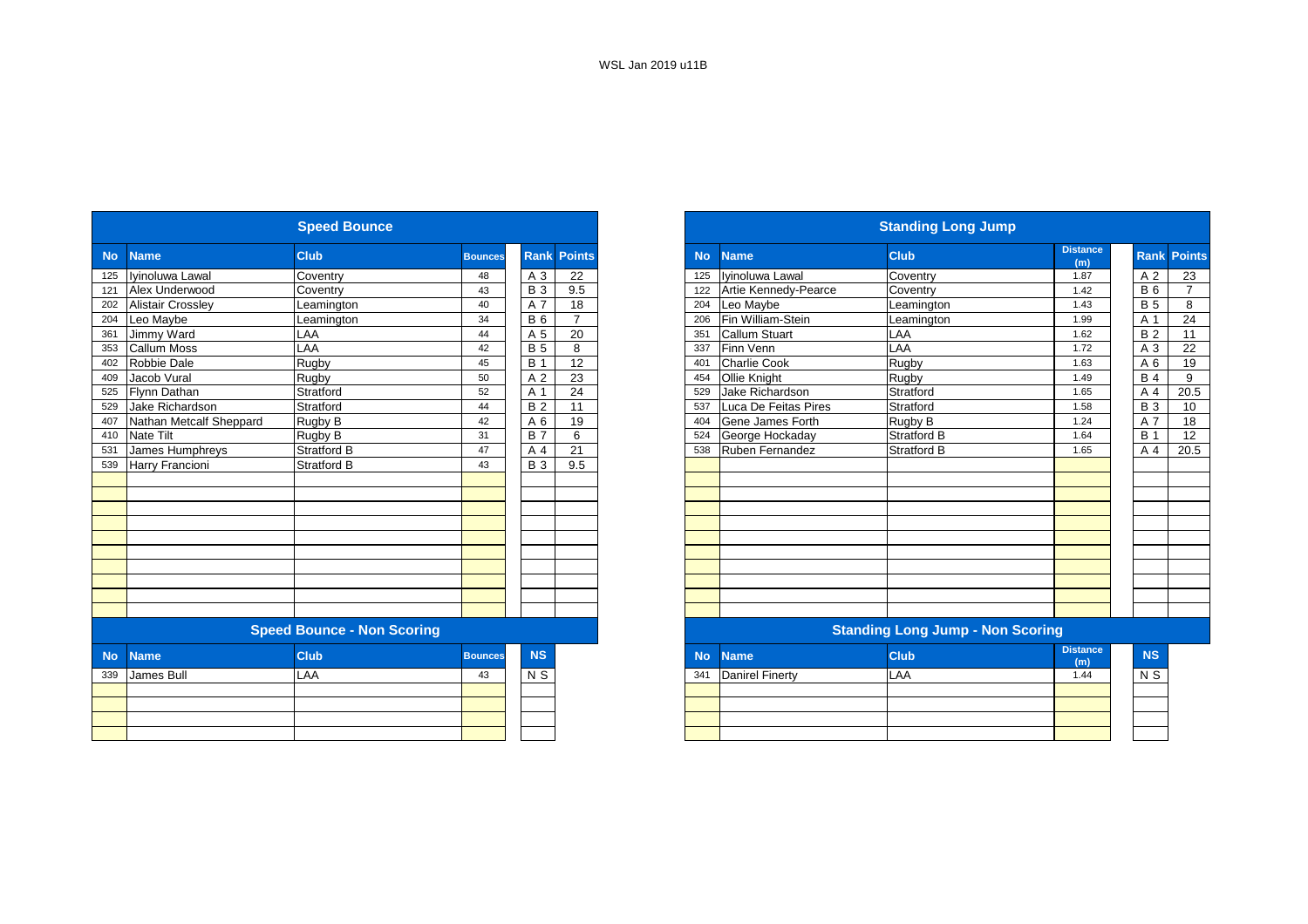|           |                      | <b>Vertical Jump</b>               |                         |            |                    |
|-----------|----------------------|------------------------------------|-------------------------|------------|--------------------|
| <b>No</b> | <b>Name</b>          | <b>Club</b>                        | <b>Distance</b><br>(cm) |            | <b>Rank Points</b> |
| 121       | Alex Underwood       | Coventry                           | 42                      | A 2        | 23                 |
| 203       | <b>Daniel Coward</b> | Leamington                         | 29                      | A 6        | 19                 |
| 204       | Leo Maybe            | Leamington                         | 24                      | <b>B3</b>  | 10                 |
| 339       | James Bull           | LAA                                | 34                      | A 4        | 21                 |
| 453       | Sam Sheffield        | Rugby                              | 41                      | A 3        | 22                 |
| 523       | Seb Hillard          | Stratford                          | 44                      | A 1        | 24                 |
| 537       | Luca De Feitas Pires | Stratford                          | 41                      | <b>B</b> 1 | 12                 |
| 403       | Philip Bryan Eaton   | Rugby B                            | 26                      | A 7        | 18                 |
| 524       | George Hockaday      | Stratford B                        | 33                      | A 5        | 20                 |
| 531       | James Humphreys      | Stratford B                        | 32                      | <b>B2</b>  | 11                 |
|           |                      |                                    |                         |            |                    |
|           |                      |                                    |                         |            |                    |
|           |                      |                                    |                         |            |                    |
|           |                      |                                    |                         |            |                    |
|           |                      |                                    |                         |            |                    |
|           |                      |                                    |                         |            |                    |
|           |                      |                                    |                         |            |                    |
|           |                      |                                    |                         |            |                    |
|           |                      |                                    |                         |            |                    |
|           |                      |                                    |                         |            |                    |
|           |                      |                                    |                         |            |                    |
|           |                      |                                    |                         |            |                    |
|           |                      |                                    |                         |            |                    |
|           |                      |                                    |                         |            |                    |
|           |                      | <b>Vertical Jump - Non Scoring</b> |                         |            |                    |
|           |                      |                                    | <b>Distance</b>         |            |                    |
| <b>No</b> | <b>Name</b>          | <b>Club</b>                        | (cm)                    | <b>NS</b>  |                    |
|           |                      |                                    |                         |            |                    |
|           |                      |                                    |                         |            |                    |
|           |                      |                                    |                         |            |                    |
|           |                      |                                    |                         |            |                    |
|           |                      |                                    |                         |            |                    |

|           |                      | <b>Vertical Jump</b>               |                         |            |                    |
|-----------|----------------------|------------------------------------|-------------------------|------------|--------------------|
|           | <b>Name</b>          | <b>Club</b>                        | <b>Distance</b><br>(cm) |            | <b>Rank Points</b> |
|           | Alex Underwood       | Coventry                           | 42                      | A 2        | 23                 |
|           | <b>Daniel Coward</b> | Leamington                         | 29                      | A 6        | 19                 |
|           | Leo Maybe            | Leamington                         | 24                      | <b>B</b> 3 | 10                 |
|           | James Bull           | LAA                                | 34                      | A 4        | 21                 |
|           | Sam Sheffield        | Rugby                              | 41                      | A 3        | 22                 |
|           | Seb Hillard          | Stratford                          | 44                      | A 1        | 24                 |
|           | Luca De Feitas Pires | Stratford                          | 41                      | <b>B</b> 1 | 12                 |
|           | Philip Bryan Eaton   | Rugby B                            | 26                      | A 7        | 18                 |
|           | 524 George Hockaday  | <b>Stratford B</b>                 | 33                      | A 5        | 20                 |
|           | 531 James Humphreys  | <b>Stratford B</b>                 | 32                      | <b>B2</b>  | 11                 |
|           |                      |                                    |                         |            |                    |
|           |                      |                                    |                         |            |                    |
|           |                      |                                    |                         |            |                    |
|           |                      |                                    |                         |            |                    |
|           |                      |                                    |                         |            |                    |
|           |                      |                                    |                         |            |                    |
|           |                      |                                    |                         |            |                    |
|           |                      |                                    |                         |            |                    |
|           |                      |                                    |                         |            |                    |
|           |                      |                                    |                         |            |                    |
|           |                      |                                    |                         |            |                    |
|           |                      |                                    |                         |            |                    |
|           |                      |                                    |                         |            |                    |
|           |                      |                                    |                         |            |                    |
|           |                      | <b>Vertical Jump - Non Scoring</b> |                         |            |                    |
| <b>No</b> | <b>Name</b>          | <b>Club</b>                        | <b>Distance</b><br>(cm) | <b>NS</b>  |                    |
|           |                      |                                    |                         |            |                    |
|           |                      |                                    |                         |            |                    |
|           |                      |                                    |                         |            |                    |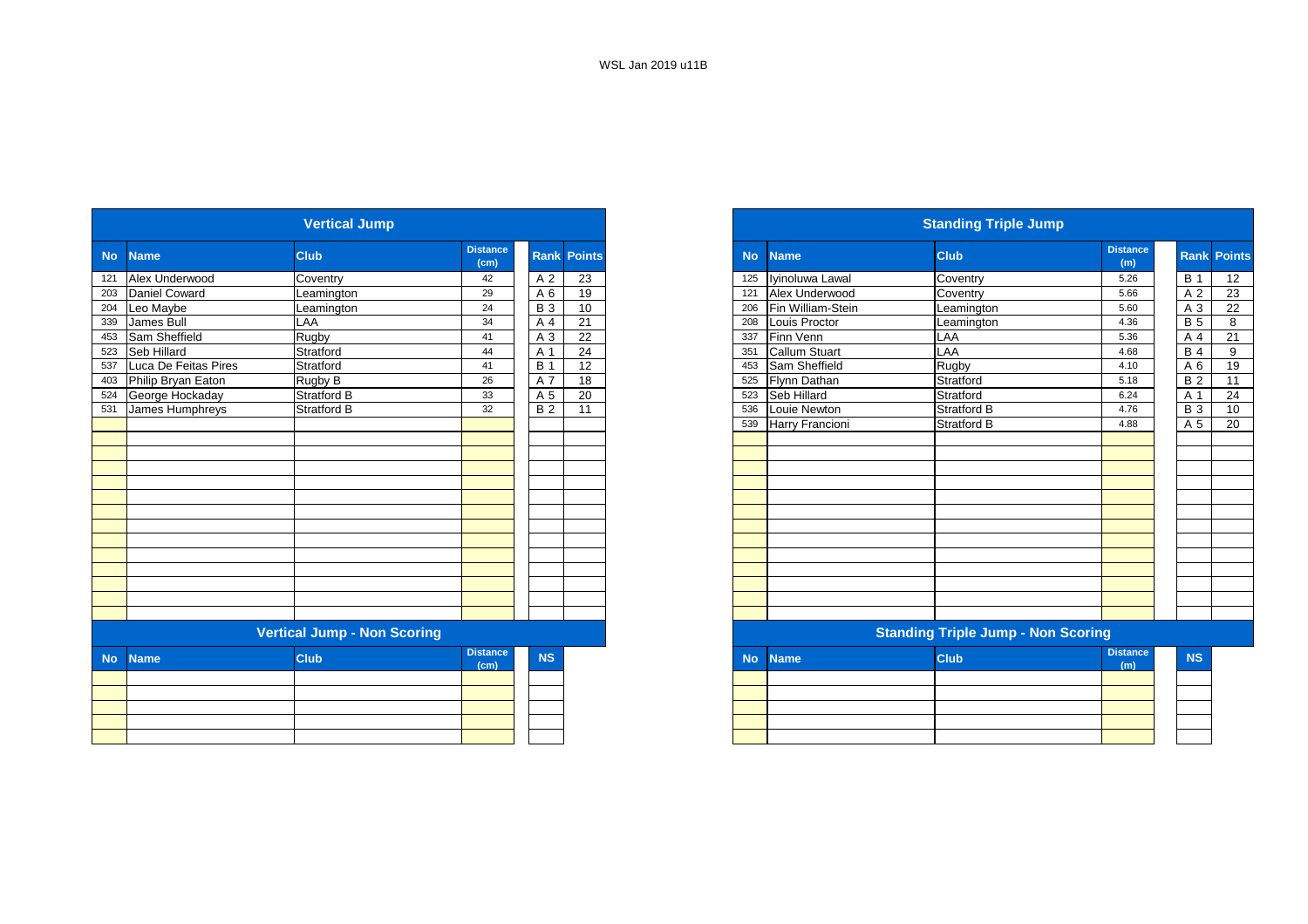|           |                         | <b>Chest Push</b>               |         |            |                    |
|-----------|-------------------------|---------------------------------|---------|------------|--------------------|
| <b>No</b> | <b>Name</b>             | <b>Club</b>                     | Dis (m) |            | <b>Rank Points</b> |
| 125       | Iyinoluwa Lawal         | Coventry                        | 5.25    | A 3        | 21.5               |
|           | Alex Underwood          | Coventry                        | 5.00    | <b>B2</b>  | 11                 |
| 206       | Fin William-Stein       | Leamington                      | 6.75    | A 1        | 23.5               |
|           | Jack Haughton           | Leamington                      | 4.25    | <b>B</b> 5 | 8                  |
| 361       | Jimmy Ward              | LAA                             | 5.25    | A 3        | 21.5               |
| 341       | Danirel Finerty         | LAA                             | 4.50    | <b>B</b> 4 | 9                  |
| 401       | <b>Charlie Cook</b>     | Rugby                           | 4.00    | A 6        | 19                 |
| 535       | Ethan Winning           | Stratford                       | 6.75    | A 1        | 23.5               |
| 528       | Alex McMillan           | Stratford                       | 5.50    | <b>B</b> 1 | 12                 |
| 538       | Ruben Fernandez         | <b>Stratford B</b>              | 4.75    | A 5        | $\overline{20}$    |
| 530       | <b>Oliver Battersby</b> | Stratford B                     | 4.75    | <b>B</b> 3 | 10                 |
|           |                         |                                 |         |            |                    |
|           |                         |                                 |         |            |                    |
|           |                         |                                 |         |            |                    |
|           |                         |                                 |         |            |                    |
|           |                         |                                 |         |            |                    |
|           |                         |                                 |         |            |                    |
|           |                         |                                 |         |            |                    |
|           |                         |                                 |         |            |                    |
|           |                         |                                 |         |            |                    |
|           |                         |                                 |         |            |                    |
|           |                         |                                 |         |            |                    |
|           |                         |                                 |         |            |                    |
|           |                         |                                 |         |            |                    |
|           |                         | <b>Chest Push - Non Scoring</b> |         |            |                    |
| <b>No</b> | <b>Name</b>             | <b>Club</b>                     | Dis (m) | <b>NS</b>  |                    |
| 208       | Louis Proctor           | Leamington                      | 5.25    | $N$ S      |                    |
|           |                         |                                 |         |            |                    |
|           |                         |                                 |         |            |                    |
|           |                         |                                 |         |            |                    |
|           |                         |                                 |         |            |                    |
|           |                         |                                 |         |            |                    |

|                         | <b>Chest Push</b>               |         |            |                    |
|-------------------------|---------------------------------|---------|------------|--------------------|
|                         | <b>Club</b>                     | Dis (m) |            | <b>Rank Points</b> |
| Ivinoluwa Lawal         | Coventry                        | 5.25    | A 3        | 21.5               |
| Alex Underwood          | Coventry                        | 5.00    | <b>B2</b>  | 11                 |
| Fin William-Stein       | Leamington                      | 6.75    | A 1        | 23.5               |
| Jack Haughton           | Leamington                      | 4.25    | <b>B</b> 5 | 8                  |
| Jimmy Ward              | LAA                             | 5.25    | A 3        | 21.5               |
| <b>Danirel Finerty</b>  | LAA                             | 4.50    | <b>B</b> 4 | 9                  |
| <b>Charlie Cook</b>     | Rugby                           | 4.00    | A 6        | 19                 |
| <b>Ethan Winning</b>    | Stratford                       | 6.75    | A 1        | 23.5               |
| Alex McMillan           | Stratford                       | 5.50    | <b>B</b> 1 | 12                 |
| Ruben Fernandez         | Stratford B                     | 4.75    | A 5        | 20                 |
| <b>Oliver Battersby</b> | Stratford B                     | 4.75    | <b>B</b> 3 | 10                 |
|                         |                                 |         |            |                    |
|                         |                                 |         |            |                    |
|                         |                                 |         |            |                    |
|                         |                                 |         |            |                    |
|                         |                                 |         |            |                    |
|                         |                                 |         |            |                    |
|                         |                                 |         |            |                    |
|                         |                                 |         |            |                    |
|                         |                                 |         |            |                    |
|                         |                                 |         |            |                    |
|                         |                                 |         |            |                    |
|                         |                                 |         |            |                    |
|                         |                                 |         |            |                    |
|                         | <b>Chest Push - Non Scoring</b> |         |            |                    |
| <b>Name</b>             | <b>Club</b>                     | Dis (m) | <b>NS</b>  |                    |
| Louis Proctor           | Leamington                      | 5.25    | N S        |                    |
|                         |                                 |         |            |                    |
|                         |                                 |         |            |                    |
|                         |                                 |         |            |                    |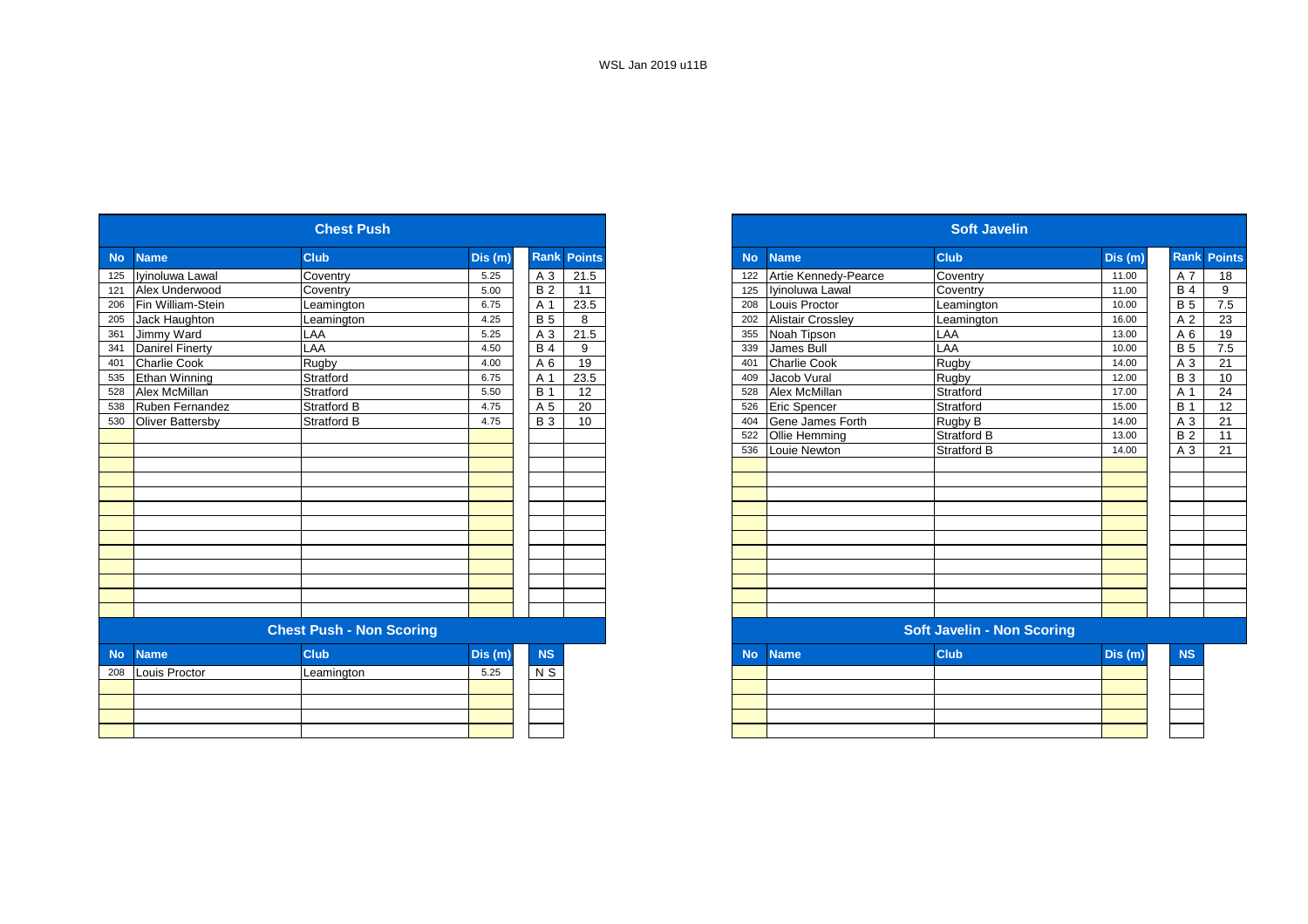# WSL Jan 2019 u11B

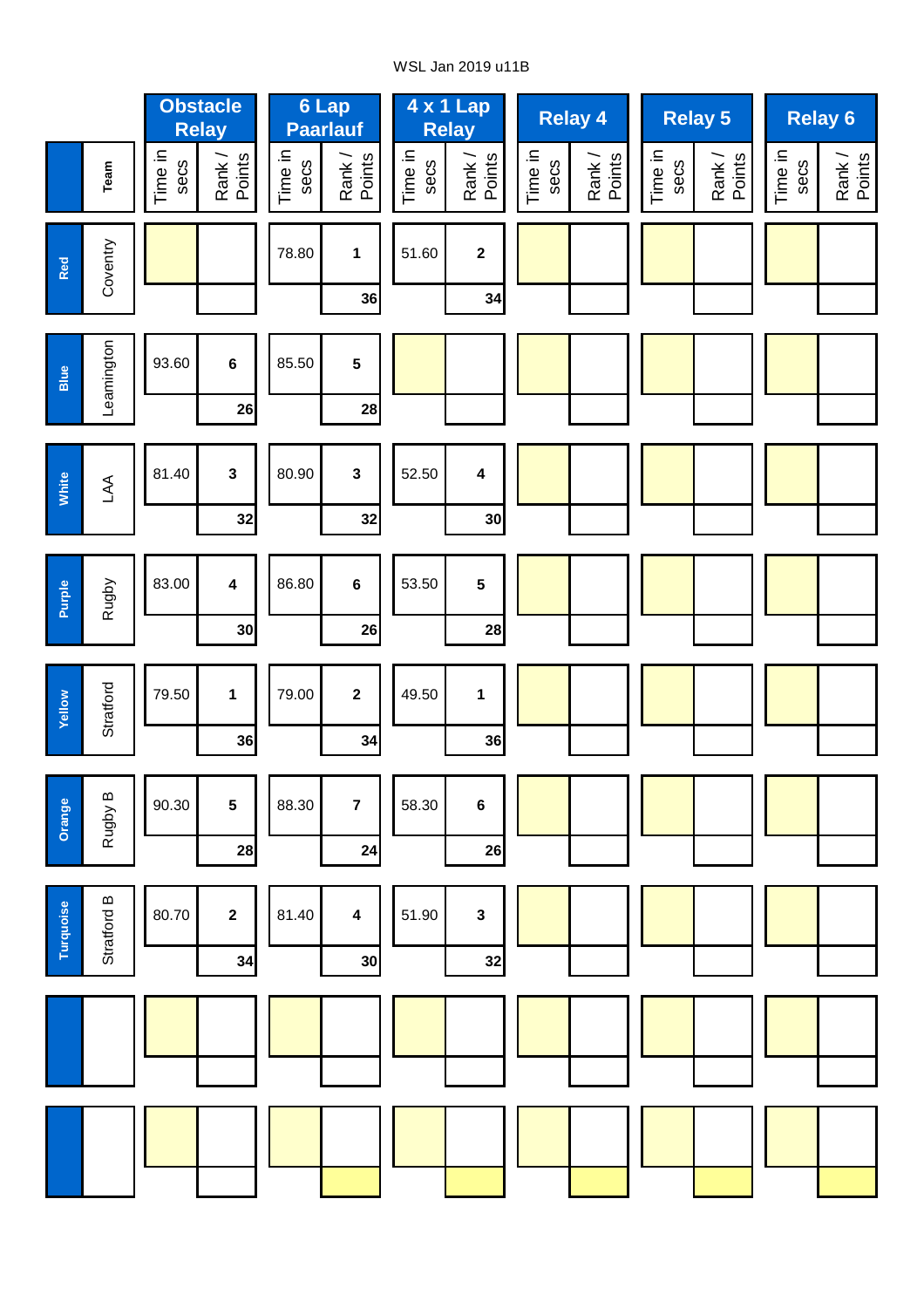|              |               | <b>11 January 2019</b>      | Red            | <b>Blue</b>     | White             | Purple         | Yellow               | Turquoise          |  |  |
|--------------|---------------|-----------------------------|----------------|-----------------|-------------------|----------------|----------------------|--------------------|--|--|
|              |               | <b>Under 13 - Girls</b>     | Coventry       | Leamington      | LAA               | <b>Rugby</b>   | <b>Stratford</b>     | <b>Stratford B</b> |  |  |
|              |               | 2 Lap Race                  | 31.5           | 35.5            | 31.5              | 30.5           | 31                   | 26                 |  |  |
|              | Individual    | 4 Lap Race                  | 34             | 27              | 28                | 30             | 36                   | 31                 |  |  |
| <b>TRACK</b> |               | 6 Lap Race                  | 23             | 20              | 21                | 19             | 24                   | 22                 |  |  |
|              |               | <b>Obstacle Relay</b>       | 32             | 34              | 30                | 26             | 36                   | 28                 |  |  |
|              | Relay         | 8 Lap Paarlauf              | 30             |                 | 34                | 28             | 36                   | 32                 |  |  |
|              |               | 4 x 2 Lap Relay             | 34             |                 | 32                | 30             | 36                   | 28                 |  |  |
|              |               |                             |                |                 |                   |                |                      |                    |  |  |
|              |               | <b>Speed Bounce</b>         | 31             | 31              | 28                | 27             | 36                   | 33                 |  |  |
|              |               | <b>Standing Long Jump</b>   | 30             | 31              | 35                | 28             | 34                   | 28                 |  |  |
|              | Jumps         | <b>Vertical Jump</b>        | 35             | 31.5            | 30.5              | 26             | 35                   | 28                 |  |  |
| <b>FIELD</b> |               | <b>Standing Triple Jump</b> | 36             | 31              | 32                | 26             | 33                   | 28                 |  |  |
|              | <b>Throws</b> | <b>Shot Put</b>             | 34             | 30              | 31                | 26             | 36                   | 29                 |  |  |
|              |               | <b>Total</b>                | 350.5          | 271             | 333               | 296.5          | 373                  | 313                |  |  |
|              |               | <b>Overall Position</b>     | $\overline{2}$ | $6\phantom{1}6$ | $\vert 3 \rangle$ | 5 <sub>5</sub> | $\blacktriangleleft$ | $\overline{4}$     |  |  |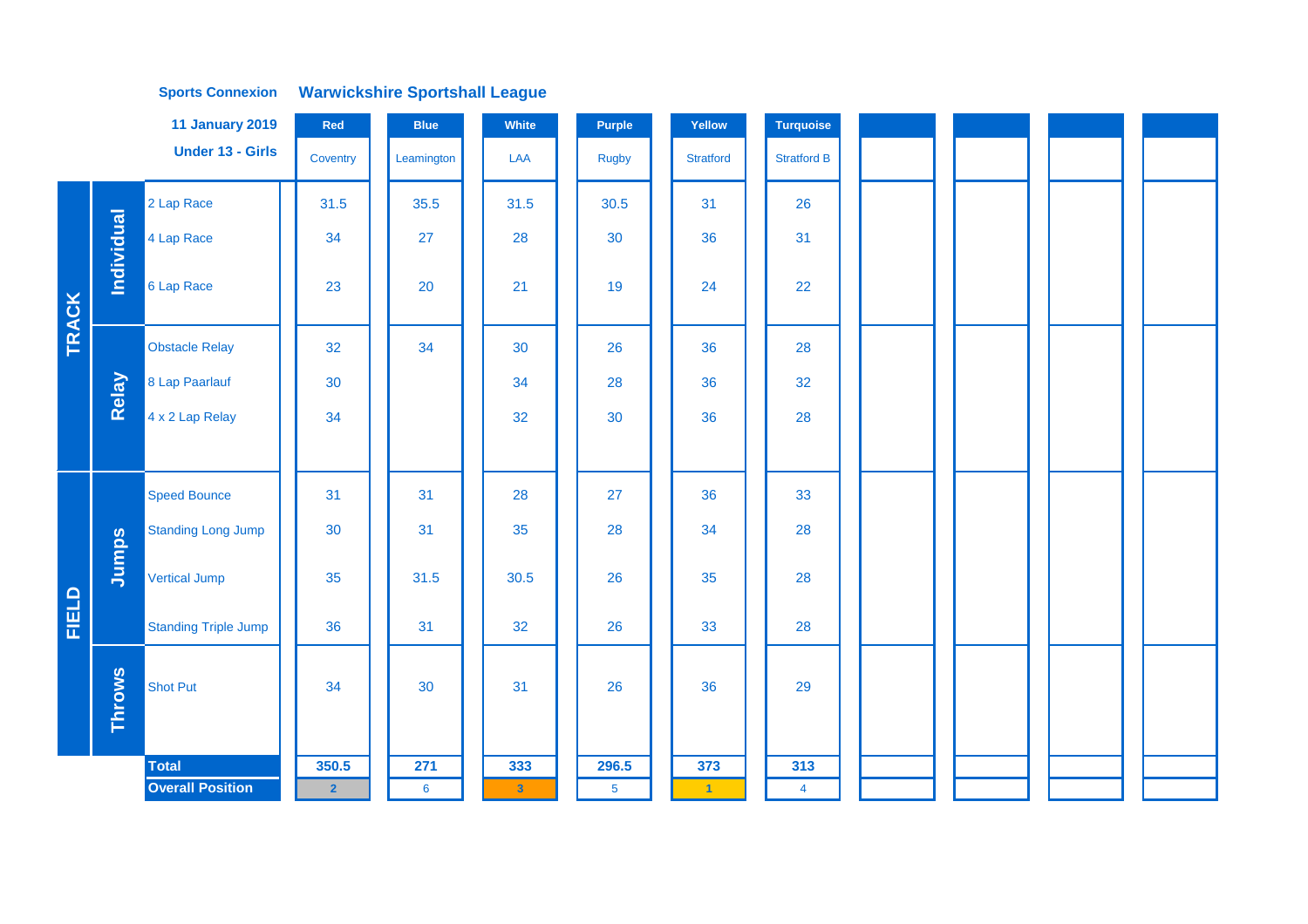| <b>Club</b><br><b>Rank Points</b><br><b>Club</b><br><b>Time</b><br><b>Name</b><br><b>Name</b><br><b>No</b><br>A 1<br>23.5<br>Stratford<br>Coventry<br>23.6<br>555<br>Lucy Lane<br>A 3<br>22<br>Caitlin Boyle<br><b>Stratford B</b><br>LAA<br>552<br>24.1<br><b>B</b> 1<br>Emma Jackson<br>12<br>Coventry<br>Leamington<br>24.4<br>136<br><b>Elise Callard</b><br><b>Rugby</b><br>Stratford<br>A 5<br>20<br>24.4<br>429<br><b>B3</b><br>9.5<br>Rugby<br>Megan Marsh<br>25.3<br>232<br>Leamington<br>Stratford B<br>A 6<br>Emma Bliwert<br>25.8<br>19<br>316<br>LAA<br>A 1<br>23.5<br>Odunayo Lawal<br>Coventry<br>23.6<br>141<br>Leamington<br>Kate Richardson<br>$\overline{21}$<br>Stratford<br>A 4<br>Rugby<br>558<br>24.3<br><b>B2</b><br>11<br>Elise Mendoza<br>LAA<br>Stratford<br>24.6<br>314<br><b>B3</b><br>9.5<br>LAA<br>Georgia Gercs<br>Rugby<br>25.3<br>432<br><b>B</b> 5<br>Emma Francioni<br><b>Stratford B</b><br>8<br>Coventry<br>25.7<br>580<br><b>B6</b><br>$\overline{7}$<br>Charlotte Aghoghogbe<br>Stratford B<br>227<br>26<br>Leamington | <b>Time</b><br>48.8<br>53.1<br>53.4<br>53.9<br>58.1<br>58.4<br>51.4<br>52.4<br>53.7<br>54.5 |
|----------------------------------------------------------------------------------------------------------------------------------------------------------------------------------------------------------------------------------------------------------------------------------------------------------------------------------------------------------------------------------------------------------------------------------------------------------------------------------------------------------------------------------------------------------------------------------------------------------------------------------------------------------------------------------------------------------------------------------------------------------------------------------------------------------------------------------------------------------------------------------------------------------------------------------------------------------------------------------------------------------------------------------------------------------------|---------------------------------------------------------------------------------------------|
| <b>Grace Evans</b><br>140<br>Fatima Dambetta<br><b>Isla Prince</b><br>Annabelle Wolverson<br><b>Isabel Mur</b><br><b>Ellie Bowen</b><br><b>Ella Bower</b><br>Lucy Goldthorp<br>Evie Savage<br>Eve Bogle<br><b>Eloise Mills</b><br>Ana Blokhuizen                                                                                                                                                                                                                                                                                                                                                                                                                                                                                                                                                                                                                                                                                                                                                                                                               |                                                                                             |
| 317<br>223<br>557<br>436                                                                                                                                                                                                                                                                                                                                                                                                                                                                                                                                                                                                                                                                                                                                                                                                                                                                                                                                                                                                                                       |                                                                                             |
|                                                                                                                                                                                                                                                                                                                                                                                                                                                                                                                                                                                                                                                                                                                                                                                                                                                                                                                                                                                                                                                                |                                                                                             |
|                                                                                                                                                                                                                                                                                                                                                                                                                                                                                                                                                                                                                                                                                                                                                                                                                                                                                                                                                                                                                                                                |                                                                                             |
|                                                                                                                                                                                                                                                                                                                                                                                                                                                                                                                                                                                                                                                                                                                                                                                                                                                                                                                                                                                                                                                                |                                                                                             |
| 551                                                                                                                                                                                                                                                                                                                                                                                                                                                                                                                                                                                                                                                                                                                                                                                                                                                                                                                                                                                                                                                            |                                                                                             |
| 229<br>433<br>556                                                                                                                                                                                                                                                                                                                                                                                                                                                                                                                                                                                                                                                                                                                                                                                                                                                                                                                                                                                                                                              |                                                                                             |
|                                                                                                                                                                                                                                                                                                                                                                                                                                                                                                                                                                                                                                                                                                                                                                                                                                                                                                                                                                                                                                                                |                                                                                             |
|                                                                                                                                                                                                                                                                                                                                                                                                                                                                                                                                                                                                                                                                                                                                                                                                                                                                                                                                                                                                                                                                |                                                                                             |
| 325<br>143<br>548                                                                                                                                                                                                                                                                                                                                                                                                                                                                                                                                                                                                                                                                                                                                                                                                                                                                                                                                                                                                                                              |                                                                                             |
|                                                                                                                                                                                                                                                                                                                                                                                                                                                                                                                                                                                                                                                                                                                                                                                                                                                                                                                                                                                                                                                                |                                                                                             |
|                                                                                                                                                                                                                                                                                                                                                                                                                                                                                                                                                                                                                                                                                                                                                                                                                                                                                                                                                                                                                                                                | 57.2                                                                                        |
|                                                                                                                                                                                                                                                                                                                                                                                                                                                                                                                                                                                                                                                                                                                                                                                                                                                                                                                                                                                                                                                                | 57.8                                                                                        |
|                                                                                                                                                                                                                                                                                                                                                                                                                                                                                                                                                                                                                                                                                                                                                                                                                                                                                                                                                                                                                                                                |                                                                                             |
| 2 Lap Race - Non Scoring<br>4 Lap Race - Non Scoring                                                                                                                                                                                                                                                                                                                                                                                                                                                                                                                                                                                                                                                                                                                                                                                                                                                                                                                                                                                                           |                                                                                             |
| <b>Club</b><br><b>NS</b><br><b>Club</b><br><b>Time</b><br><b>Name</b><br><b>No</b><br><b>Name</b><br><b>No</b>                                                                                                                                                                                                                                                                                                                                                                                                                                                                                                                                                                                                                                                                                                                                                                                                                                                                                                                                                 | <b>Time</b>                                                                                 |
|                                                                                                                                                                                                                                                                                                                                                                                                                                                                                                                                                                                                                                                                                                                                                                                                                                                                                                                                                                                                                                                                |                                                                                             |
|                                                                                                                                                                                                                                                                                                                                                                                                                                                                                                                                                                                                                                                                                                                                                                                                                                                                                                                                                                                                                                                                |                                                                                             |
|                                                                                                                                                                                                                                                                                                                                                                                                                                                                                                                                                                                                                                                                                                                                                                                                                                                                                                                                                                                                                                                                |                                                                                             |
|                                                                                                                                                                                                                                                                                                                                                                                                                                                                                                                                                                                                                                                                                                                                                                                                                                                                                                                                                                                                                                                                |                                                                                             |

|           |                       | 2 Lap Race               |             |             |                |
|-----------|-----------------------|--------------------------|-------------|-------------|----------------|
| <b>No</b> | <b>Name</b>           | <b>Club</b>              | <b>Time</b> | <b>Rank</b> | <b>Points</b>  |
| 140       | <b>Grace Evans</b>    | Coventry                 | 23.6        | A 1         | 23.5           |
| 317       | Fatima Dambetta       | <b>AA</b>                | 24.1        | A 3         | 22             |
| 223       | <b>Isla Prince</b>    | Leamington               | 24.4        | <b>B</b> 1  | 12             |
| 557       | Annabelle Wolverson   | Stratford                | 24.4        | A 5         | 20             |
| 436       | <b>Isabel Mur</b>     | Rugby                    | 25.3        | <b>B</b> 3  | 9.5            |
| 551       | <b>Ellie Bowen</b>    | Stratford B              | 25.8        | A 6         | 19             |
|           |                       |                          |             |             |                |
| 229       | <b>Ella Bower</b>     | Leamington               | 23.6        | A 1         | 23.5           |
| 433       | <b>Lucy Goldthorp</b> | Rugby                    | 24.3        | A 4         | 21             |
| 556       | Evie Savage           | Stratford                | 24.6        | <b>B2</b>   | 11             |
| 325       | Eve Bogle             | LAA                      | 25.3        | <b>B</b> 3  | 9.5            |
| 143       | <b>Eloise Mills</b>   | Coventry                 | 25.7        | <b>B</b> 5  | 8              |
|           | 548 Ana Blokhuizen    | Stratford B              | 26          | <b>B6</b>   | $\overline{7}$ |
|           |                       |                          |             |             |                |
|           |                       |                          |             |             |                |
|           |                       |                          |             |             |                |
|           |                       |                          |             |             |                |
|           |                       |                          |             |             |                |
|           |                       |                          |             |             |                |
|           |                       |                          |             |             |                |
|           |                       |                          |             |             |                |
|           |                       |                          |             |             |                |
|           |                       |                          |             |             |                |
|           |                       |                          |             |             |                |
|           |                       | 2 Lap Race - Non Scoring |             |             |                |
| <b>No</b> | <b>Name</b>           | <b>Club</b>              | <b>Time</b> | <b>NS</b>   |                |
|           |                       |                          |             |             |                |

|  | . | _____ | ------- |  |
|--|---|-------|---------|--|
|  |   |       |         |  |
|  |   |       |         |  |
|  |   |       |         |  |
|  |   |       |         |  |
|  |   |       |         |  |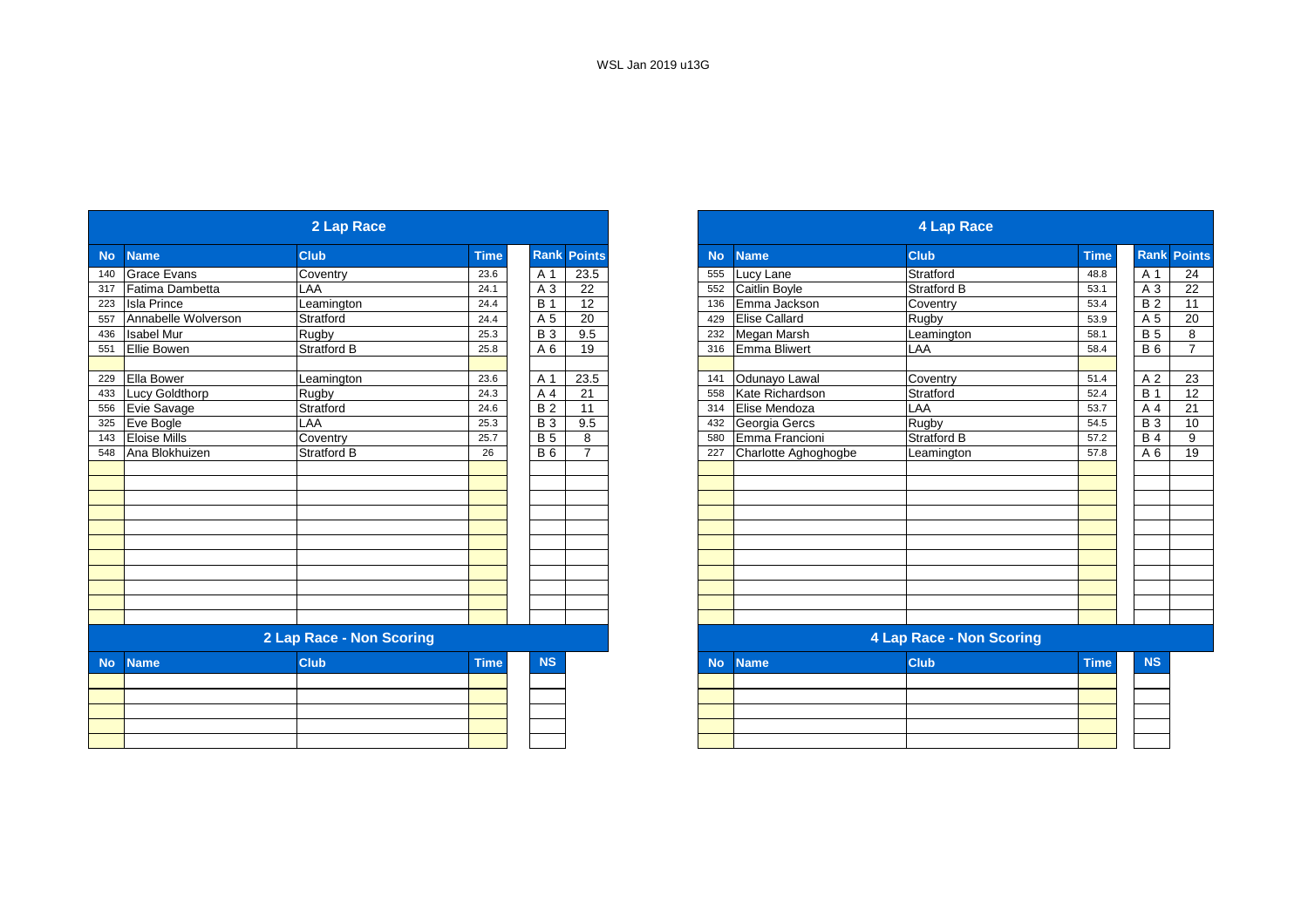WSL Jan 2019 u13G

|           |                        | <b>6 Lap Race</b>               |             |                |                    |
|-----------|------------------------|---------------------------------|-------------|----------------|--------------------|
| <b>No</b> | <b>Name</b>            | <b>Club</b>                     | <b>Time</b> |                | <b>Rank Points</b> |
|           | 542 Issy Newton        | Stratford                       | 80.4        | A 1            | 24                 |
| 144       | Krista Bennett         | Coventry                        | 83.5        | A 2            | $\overline{23}$    |
| 579       | Olivia Robinson        | Stratford B                     | 83.9        | A 3            | $\overline{22}$    |
| 301       | Abigail George         | LAA                             | 85.6        | A 4            | 21                 |
| 221       | Marielle Proctor       | Leamington                      | 87.3        | A <sub>5</sub> | $\overline{20}$    |
| 452       | <b>Molly Sheffield</b> | Rugby                           | 88.1        | A 6            | 19                 |
|           |                        |                                 |             |                |                    |
|           |                        |                                 |             |                |                    |
|           |                        |                                 |             |                |                    |
|           |                        |                                 |             |                |                    |
|           |                        |                                 |             |                |                    |
|           |                        |                                 |             |                |                    |
|           |                        |                                 |             |                |                    |
|           |                        |                                 |             |                |                    |
|           |                        |                                 |             |                |                    |
|           |                        |                                 |             |                |                    |
|           |                        | <b>6 Lap Race - Non Scoring</b> |             |                |                    |
| <b>No</b> | <b>Name</b>            | <b>Club</b>                     | <b>Time</b> | <b>NS</b>      |                    |
|           |                        |                                 |             |                |                    |
|           |                        |                                 |             |                |                    |
|           |                        |                                 |             |                |                    |
|           |                        |                                 |             |                |                    |
|           |                        |                                 |             |                |                    |

|                   |                                                       | <b>6 Lap Race</b>               |             |           |                    |
|-------------------|-------------------------------------------------------|---------------------------------|-------------|-----------|--------------------|
|                   | <b>Name</b>                                           | <b>Club</b>                     | <b>Time</b> |           | <b>Rank Points</b> |
|                   |                                                       | Stratford                       | 80.4        | A 1       | 24                 |
|                   | 542 Issy Newton<br>144 Krista Benne<br>Krista Bennett | Coventry                        | 83.5        | A 2       | $\overline{23}$    |
|                   | Olivia Robinson                                       | Stratford B                     | 83.9        | A 3       | $\overline{22}$    |
|                   | Abigail George                                        | LAA                             | 85.6        | A 4       | 21                 |
| 301<br>221<br>452 | Marielle Proctor                                      | Leamington                      | 87.3        | A 5       | $\overline{20}$    |
|                   | Molly Sheffield                                       | Rugby                           | 88.1        | A 6       | 19                 |
|                   |                                                       |                                 |             |           |                    |
|                   |                                                       |                                 |             |           |                    |
|                   |                                                       |                                 |             |           |                    |
|                   |                                                       |                                 |             |           |                    |
|                   |                                                       |                                 |             |           |                    |
|                   |                                                       |                                 |             |           |                    |
|                   |                                                       |                                 |             |           |                    |
|                   |                                                       |                                 |             |           |                    |
|                   |                                                       |                                 |             |           |                    |
|                   |                                                       |                                 |             |           |                    |
|                   |                                                       | <b>6 Lap Race - Non Scoring</b> |             |           |                    |
| <b>No</b>         | <b>Name</b>                                           | <b>Club</b>                     | <b>Time</b> | <b>NS</b> |                    |
|                   |                                                       |                                 |             |           |                    |
|                   |                                                       |                                 |             |           |                    |
|                   |                                                       |                                 |             |           |                    |
|                   |                                                       |                                 |             |           |                    |
|                   |                                                       |                                 |             |           |                    |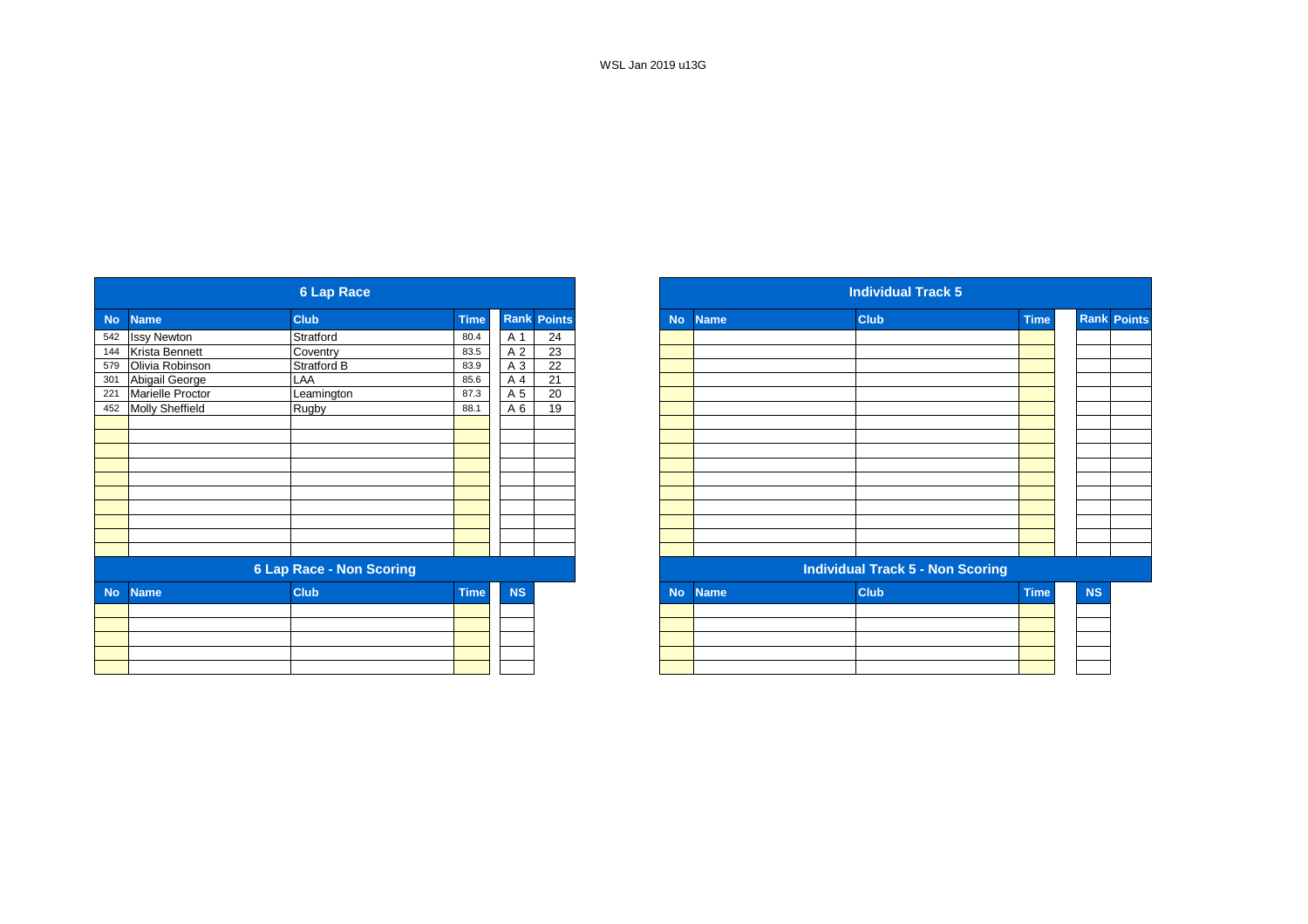|           |                       | <b>Speed Bounce</b>               |                |                |                    |           |                         | <b>Standing Long Jump</b>               |                        |
|-----------|-----------------------|-----------------------------------|----------------|----------------|--------------------|-----------|-------------------------|-----------------------------------------|------------------------|
| <b>No</b> | <b>Name</b>           | <b>Club</b>                       | <b>Bounces</b> |                | <b>Rank Points</b> | <b>No</b> | <b>Name</b>             | <b>Club</b>                             | <b>Distance</b><br>(m) |
| 144       | <b>Krista Bennett</b> | Coventry                          | 67             | A 4            | 21                 | 143       | <b>Eloise Mills</b>     | Coventry                                | 1.75                   |
| 136       | Emma Jackson          | Coventry                          | 65             | <b>B</b> 3     | 10                 | 136       | Emma Jackson            | Coventry                                | 1.75                   |
| 223       | <b>Isla Prince</b>    | Leamington                        | 77             | A <sub>2</sub> | 23                 | 223       | <b>Isla Prince</b>      | Leamington                              | 1.49                   |
| 227       | Charlotte Aghoghogbe  | Leamington                        | 52             | <b>B</b> 5     | 8                  | 229       | Ella Bower              | Leamington                              | 2.13                   |
| 314       | Elise Mendoza         | LAA                               | 57             | <b>B4</b>      | 9                  | 317       | Fatima Dambetta         | LAA                                     | 2.33                   |
| 316       | <b>Emma Bliwert</b>   | LAA                               | 60             | A 6            | 19                 | 325       | Eve Bogle               | LAA                                     | 1.91                   |
| 429       | <b>Elise Callard</b>  | Rugby                             | 51             | <b>B6</b>      | $\overline{7}$     | 429       | <b>Elise Callard</b>    | Rugby                                   | 1.54                   |
| 432       | Georgia Gercs         | Rugby                             | 64             | A 5            | 20                 | 434       | Mini Haddon             | Rugby                                   | 1.69                   |
| 543       | Poppy Fox Rowe        | Stratford                         | 79             | A 1            | 24                 | 555       | Lucy Lane               | Stratford                               | 2.12                   |
| 556       | Evie Savage           | Stratford                         | 76             | <b>B</b> 1     | 12                 | 557       | Annabelle Wolverson     | Stratford                               | 1.92                   |
| 597       | Antonia Leece         | <b>Stratford B</b>                | 76             | A 3            | 22                 | 548       | Ana Blokhuizen          | <b>Stratford B</b>                      | 1.82                   |
| 552       | Caitlin Boyle         | <b>Stratford B</b>                | 72             | <b>B2</b>      | 11                 | 580       | Emma Francioni          | <b>Stratford B</b>                      | 1.48                   |
|           |                       |                                   |                |                |                    |           |                         |                                         |                        |
|           |                       |                                   |                |                |                    |           |                         |                                         |                        |
|           |                       |                                   |                |                |                    |           |                         |                                         |                        |
|           |                       |                                   |                |                |                    |           |                         |                                         |                        |
|           |                       |                                   |                |                |                    |           |                         |                                         |                        |
|           |                       |                                   |                |                |                    |           |                         |                                         |                        |
|           |                       |                                   |                |                |                    |           |                         |                                         |                        |
|           |                       |                                   |                |                |                    |           |                         |                                         |                        |
|           |                       |                                   |                |                |                    |           |                         |                                         |                        |
|           |                       |                                   |                |                |                    |           |                         |                                         |                        |
|           |                       |                                   |                |                |                    |           |                         |                                         |                        |
|           |                       |                                   |                |                |                    |           |                         |                                         |                        |
|           |                       | <b>Speed Bounce - Non Scoring</b> |                |                |                    |           |                         | <b>Standing Long Jump - Non Scoring</b> |                        |
| <b>No</b> | <b>Name</b>           | <b>Club</b>                       | <b>Bounces</b> | <b>NS</b>      |                    | <b>No</b> | <b>Name</b>             | <b>Club</b>                             | <b>Distance</b><br>(m) |
|           |                       |                                   |                |                |                    | 221       | <b>Marielle Proctor</b> | Leamington                              | 1.57                   |
|           |                       |                                   |                |                |                    |           |                         |                                         |                        |
|           |                       |                                   |                |                |                    |           |                         |                                         |                        |
|           |                       |                                   |                |                |                    |           |                         |                                         |                        |
|           |                       |                                   |                |                |                    |           |                         |                                         |                        |
|           |                       |                                   |                |                |                    |           |                         |                                         |                        |

| <b>Distance</b><br><b>Club</b><br><b>Rank Points</b><br><b>Club</b><br><b>Name</b><br><b>No</b><br><b>Bounces</b><br>(m)<br><b>Eloise Mills</b><br>Coventry<br>Coventry<br>A 4<br>21<br>67<br>143<br>Emma Jackson<br><b>B</b> 3<br>Coventry<br>10<br>Coventry<br>65<br>136<br>23<br><b>Isla Prince</b><br>77<br>A <sub>2</sub><br>223<br>Leamington<br>Leamington<br>Ella Bower<br><b>B</b> 5<br>8<br>Leamington<br>52<br>229<br>Leamington<br>LAA<br><b>B4</b><br>9<br>Fatima Dambetta<br>LAA<br>57<br>317<br>LAA<br>LAA<br>19<br>Eve Bogle<br>A 6<br>60<br>325<br>Rugby<br>$\overline{7}$<br><b>Elise Callard</b><br>Rugby<br><b>B</b> 6<br>51<br>429<br>Mini Haddon<br>Rugby<br>20<br>Rugby<br>A 5<br>64<br>434<br>24<br>Stratford<br>Lucy Lane<br>Stratford<br>79<br>A 1<br>555<br>Annabelle Wolverson<br>12<br>Stratford<br>Stratford<br><b>B</b> 1<br>557<br>76<br>$\overline{22}$<br>Ana Blokhuizen<br>76<br>A 3<br>Stratford B<br>Stratford B<br>548<br>72<br><b>B2</b><br>11<br>Emma Francioni<br><b>Stratford B</b><br>580<br><b>Stratford B</b><br><b>Speed Bounce - Non Scoring</b><br><b>Standing Long Jump - Non Scoring</b><br><b>NS</b><br><b>Club</b><br><b>Club</b><br><b>No</b><br><b>Bounces</b><br><b>Name</b><br><b>Marielle Proctor</b><br>221<br>Leamington |                      | <b>Speed Bounce</b> |  |  |
|-------------------------------------------------------------------------------------------------------------------------------------------------------------------------------------------------------------------------------------------------------------------------------------------------------------------------------------------------------------------------------------------------------------------------------------------------------------------------------------------------------------------------------------------------------------------------------------------------------------------------------------------------------------------------------------------------------------------------------------------------------------------------------------------------------------------------------------------------------------------------------------------------------------------------------------------------------------------------------------------------------------------------------------------------------------------------------------------------------------------------------------------------------------------------------------------------------------------------------------------------------------------------------------|----------------------|---------------------|--|--|
| 1.75                                                                                                                                                                                                                                                                                                                                                                                                                                                                                                                                                                                                                                                                                                                                                                                                                                                                                                                                                                                                                                                                                                                                                                                                                                                                                | <b>Name</b>          |                     |  |  |
| 1.75<br>1.91<br>(m)                                                                                                                                                                                                                                                                                                                                                                                                                                                                                                                                                                                                                                                                                                                                                                                                                                                                                                                                                                                                                                                                                                                                                                                                                                                                 | Krista Bennett       |                     |  |  |
| 1.49<br>2.13<br>2.33<br>1.54<br>1.69<br>2.12<br>1.92<br>1.82<br>1.48<br>1.57                                                                                                                                                                                                                                                                                                                                                                                                                                                                                                                                                                                                                                                                                                                                                                                                                                                                                                                                                                                                                                                                                                                                                                                                        | Emma Jackson         |                     |  |  |
|                                                                                                                                                                                                                                                                                                                                                                                                                                                                                                                                                                                                                                                                                                                                                                                                                                                                                                                                                                                                                                                                                                                                                                                                                                                                                     | <b>Isla Prince</b>   |                     |  |  |
|                                                                                                                                                                                                                                                                                                                                                                                                                                                                                                                                                                                                                                                                                                                                                                                                                                                                                                                                                                                                                                                                                                                                                                                                                                                                                     | Charlotte Aghoghogbe |                     |  |  |
|                                                                                                                                                                                                                                                                                                                                                                                                                                                                                                                                                                                                                                                                                                                                                                                                                                                                                                                                                                                                                                                                                                                                                                                                                                                                                     | Elise Mendoza        |                     |  |  |
|                                                                                                                                                                                                                                                                                                                                                                                                                                                                                                                                                                                                                                                                                                                                                                                                                                                                                                                                                                                                                                                                                                                                                                                                                                                                                     | Emma Bliwert         |                     |  |  |
|                                                                                                                                                                                                                                                                                                                                                                                                                                                                                                                                                                                                                                                                                                                                                                                                                                                                                                                                                                                                                                                                                                                                                                                                                                                                                     | <b>Elise Callard</b> |                     |  |  |
|                                                                                                                                                                                                                                                                                                                                                                                                                                                                                                                                                                                                                                                                                                                                                                                                                                                                                                                                                                                                                                                                                                                                                                                                                                                                                     | Georgia Gercs        |                     |  |  |
|                                                                                                                                                                                                                                                                                                                                                                                                                                                                                                                                                                                                                                                                                                                                                                                                                                                                                                                                                                                                                                                                                                                                                                                                                                                                                     | Poppy Fox Rowe       |                     |  |  |
|                                                                                                                                                                                                                                                                                                                                                                                                                                                                                                                                                                                                                                                                                                                                                                                                                                                                                                                                                                                                                                                                                                                                                                                                                                                                                     | Evie Savage          |                     |  |  |
|                                                                                                                                                                                                                                                                                                                                                                                                                                                                                                                                                                                                                                                                                                                                                                                                                                                                                                                                                                                                                                                                                                                                                                                                                                                                                     | Antonia Leece        |                     |  |  |
|                                                                                                                                                                                                                                                                                                                                                                                                                                                                                                                                                                                                                                                                                                                                                                                                                                                                                                                                                                                                                                                                                                                                                                                                                                                                                     | Caitlin Boyle        |                     |  |  |
|                                                                                                                                                                                                                                                                                                                                                                                                                                                                                                                                                                                                                                                                                                                                                                                                                                                                                                                                                                                                                                                                                                                                                                                                                                                                                     |                      |                     |  |  |
| <b>Distance</b>                                                                                                                                                                                                                                                                                                                                                                                                                                                                                                                                                                                                                                                                                                                                                                                                                                                                                                                                                                                                                                                                                                                                                                                                                                                                     |                      |                     |  |  |
|                                                                                                                                                                                                                                                                                                                                                                                                                                                                                                                                                                                                                                                                                                                                                                                                                                                                                                                                                                                                                                                                                                                                                                                                                                                                                     |                      |                     |  |  |
|                                                                                                                                                                                                                                                                                                                                                                                                                                                                                                                                                                                                                                                                                                                                                                                                                                                                                                                                                                                                                                                                                                                                                                                                                                                                                     |                      |                     |  |  |
|                                                                                                                                                                                                                                                                                                                                                                                                                                                                                                                                                                                                                                                                                                                                                                                                                                                                                                                                                                                                                                                                                                                                                                                                                                                                                     |                      |                     |  |  |
|                                                                                                                                                                                                                                                                                                                                                                                                                                                                                                                                                                                                                                                                                                                                                                                                                                                                                                                                                                                                                                                                                                                                                                                                                                                                                     |                      |                     |  |  |
|                                                                                                                                                                                                                                                                                                                                                                                                                                                                                                                                                                                                                                                                                                                                                                                                                                                                                                                                                                                                                                                                                                                                                                                                                                                                                     |                      |                     |  |  |
|                                                                                                                                                                                                                                                                                                                                                                                                                                                                                                                                                                                                                                                                                                                                                                                                                                                                                                                                                                                                                                                                                                                                                                                                                                                                                     |                      |                     |  |  |
|                                                                                                                                                                                                                                                                                                                                                                                                                                                                                                                                                                                                                                                                                                                                                                                                                                                                                                                                                                                                                                                                                                                                                                                                                                                                                     |                      |                     |  |  |
|                                                                                                                                                                                                                                                                                                                                                                                                                                                                                                                                                                                                                                                                                                                                                                                                                                                                                                                                                                                                                                                                                                                                                                                                                                                                                     |                      |                     |  |  |
|                                                                                                                                                                                                                                                                                                                                                                                                                                                                                                                                                                                                                                                                                                                                                                                                                                                                                                                                                                                                                                                                                                                                                                                                                                                                                     |                      |                     |  |  |
|                                                                                                                                                                                                                                                                                                                                                                                                                                                                                                                                                                                                                                                                                                                                                                                                                                                                                                                                                                                                                                                                                                                                                                                                                                                                                     |                      |                     |  |  |
|                                                                                                                                                                                                                                                                                                                                                                                                                                                                                                                                                                                                                                                                                                                                                                                                                                                                                                                                                                                                                                                                                                                                                                                                                                                                                     |                      |                     |  |  |
|                                                                                                                                                                                                                                                                                                                                                                                                                                                                                                                                                                                                                                                                                                                                                                                                                                                                                                                                                                                                                                                                                                                                                                                                                                                                                     | <b>Name</b>          |                     |  |  |
|                                                                                                                                                                                                                                                                                                                                                                                                                                                                                                                                                                                                                                                                                                                                                                                                                                                                                                                                                                                                                                                                                                                                                                                                                                                                                     |                      |                     |  |  |
|                                                                                                                                                                                                                                                                                                                                                                                                                                                                                                                                                                                                                                                                                                                                                                                                                                                                                                                                                                                                                                                                                                                                                                                                                                                                                     |                      |                     |  |  |
|                                                                                                                                                                                                                                                                                                                                                                                                                                                                                                                                                                                                                                                                                                                                                                                                                                                                                                                                                                                                                                                                                                                                                                                                                                                                                     |                      |                     |  |  |
|                                                                                                                                                                                                                                                                                                                                                                                                                                                                                                                                                                                                                                                                                                                                                                                                                                                                                                                                                                                                                                                                                                                                                                                                                                                                                     |                      |                     |  |  |
|                                                                                                                                                                                                                                                                                                                                                                                                                                                                                                                                                                                                                                                                                                                                                                                                                                                                                                                                                                                                                                                                                                                                                                                                                                                                                     |                      |                     |  |  |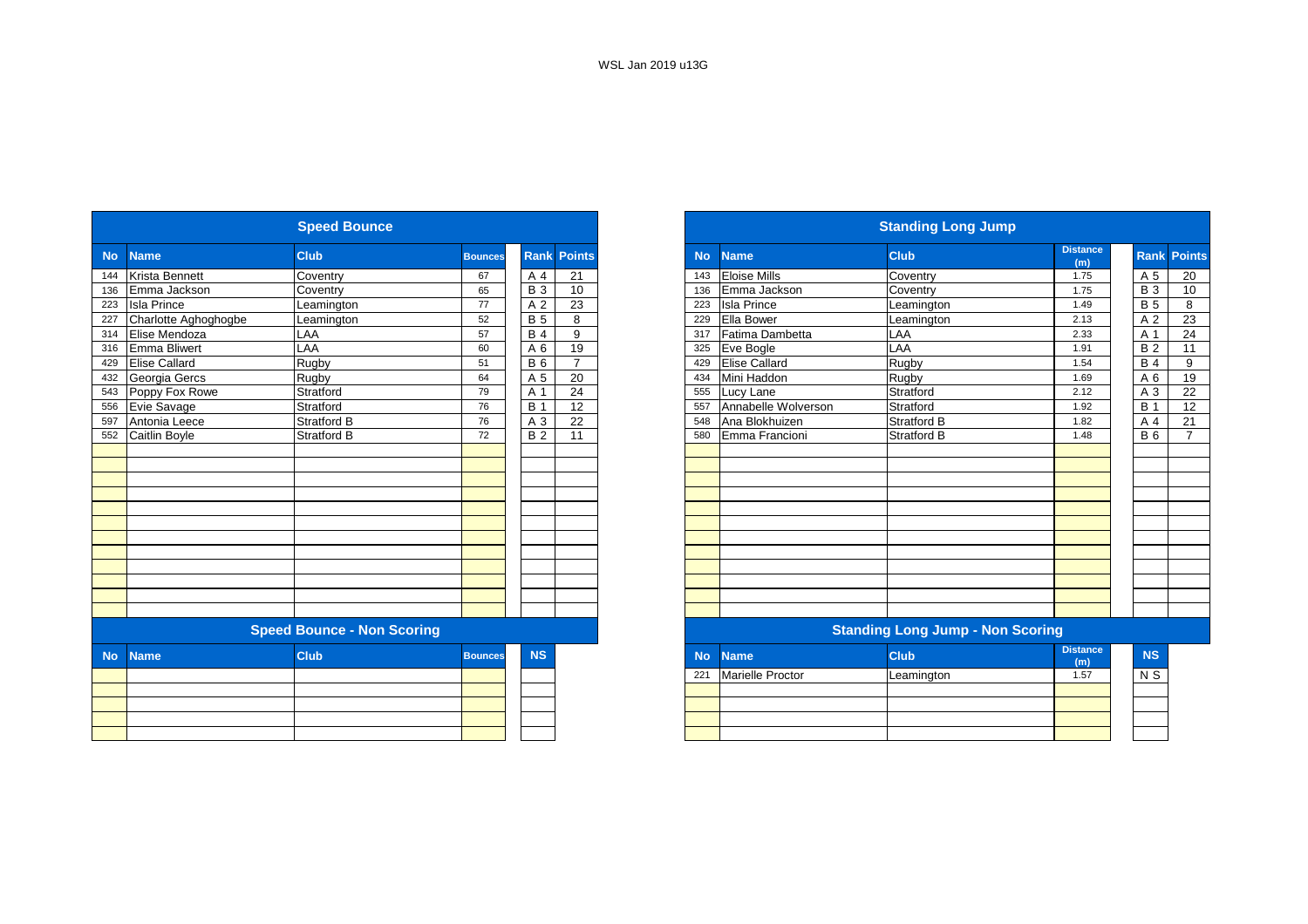|           |                         | <b>Vertical Jump</b>               |                         |                |                |
|-----------|-------------------------|------------------------------------|-------------------------|----------------|----------------|
| <b>No</b> | <b>Name</b>             | <b>Club</b>                        | <b>Distance</b><br>(cm) | <b>Rank</b>    | <b>Points</b>  |
| 140       | <b>Grace Evans</b>      | Coventry                           | 48                      | <b>B</b> 1     | 11.5           |
| 141       | Odunayo Lawal           | Coventry                           | 53                      | A 1            | 23.5           |
| 229       | Ella Bower              | Leamington                         | 52                      | A 3            | 22             |
| 227       | Charlotte Aghoghogbe    | Leamington                         | 44                      | <b>B</b> 3     | 9.5            |
| 316       | <b>Emma Bliwert</b>     | LAA                                | 44                      | <b>B3</b>      | 9.5            |
| 317       | Fatima Dambetta         | AA                                 | 48                      | A 4            | 21             |
| 434       | Mini Haddon             | Rugby                              | 36                      | <b>B</b> 6     | $\overline{7}$ |
| 433       | .ucy Goldthorp          | Rugby                              | 38                      | A 6            | 19             |
| 555       | Lucy Lane               | Stratford                          | 53                      | A 1            | 23.5           |
| 557       | Annabelle Wolverson     | Stratford                          | 48                      | <b>B</b> 1     | 11.5           |
| 548       | Ana Blokhuizen          | Stratford B                        | 39                      | <b>B</b> 5     | 8              |
| 579       | Olivia Robinson         | Stratford B                        | 40                      | A 5            | 20             |
|           |                         |                                    |                         |                |                |
|           |                         |                                    |                         |                |                |
|           |                         |                                    |                         |                |                |
|           |                         |                                    |                         |                |                |
|           |                         |                                    |                         |                |                |
|           |                         |                                    |                         |                |                |
|           |                         |                                    |                         |                |                |
|           |                         | <b>Vertical Jump - Non Scoring</b> |                         |                |                |
|           |                         |                                    |                         |                |                |
| <b>No</b> | <b>Name</b>             | <b>Club</b>                        | <b>Distance</b><br>(cm) | NS             |                |
| 221       | <b>Marielle Proctor</b> | Leamington                         | 30                      | N <sub>S</sub> |                |
| 431       | Annalise Foxon-Day      | <b>Rugby</b>                       | 43                      | $N$ S          |                |
|           |                         |                                    |                         |                |                |
|           |                         |                                    |                         |                |                |

|           |                                         | <b>Vertical Jump</b>                            |                         |            |                    |           |                      | <b>Standing Triple Jump</b>                                                                                                                                   |                        |            |                    |
|-----------|-----------------------------------------|-------------------------------------------------|-------------------------|------------|--------------------|-----------|----------------------|---------------------------------------------------------------------------------------------------------------------------------------------------------------|------------------------|------------|--------------------|
| <b>No</b> | <b>Name</b>                             | <b>Club</b>                                     | <b>Distance</b><br>(cm) |            | <b>Rank Points</b> | <b>No</b> | <b>Name</b>          | <b>Club</b>                                                                                                                                                   | <b>Distance</b><br>(m) |            | <b>Rank Points</b> |
| 140       | <b>Grace Evans</b>                      | Coventry                                        | 48                      | <b>B</b> 1 | 11.5               | 141       | Odunayo Lawal        | Coventry                                                                                                                                                      | 6.76                   | A 1        | 24                 |
| 141       | Odunayo Lawal                           | Coventry                                        | 53                      | A 1        | 23.5               | 137       | Shona Murray         | Coventry                                                                                                                                                      | 6.02                   | <b>B</b> 1 | 12                 |
| 229       | Ella Bower                              | Leamington                                      | 52                      | A 3        | 22                 | 229       | <b>Ella Bower</b>    | Leamington                                                                                                                                                    | 6.36                   | A 3        | 22                 |
| 227       | Charlotte Aghoghogbe                    | Leamington                                      | 44                      | <b>B</b> 3 | 9.5                | 227       | Charlotte Aghoghogbe | Leamington                                                                                                                                                    | 4.96                   | <b>B</b> 4 | 9                  |
|           | 316 Emma Bliwert                        | LAA                                             | 44                      | <b>B</b> 3 | 9.5                |           | 316 Emma Bliwert     | LAA                                                                                                                                                           | 5.72                   | A 4        | $\overline{21}$    |
| 317       | Fatima Dambetta                         | <b>AA</b>                                       | 48                      | A 4        | 21                 | 325       | Eve Bogle            | LAA                                                                                                                                                           | 5.68                   | <b>B2</b>  | 11                 |
|           | 434 Mini Haddon                         | Rugby                                           | 36                      | <b>B</b> 6 | $\overline{ }$     |           | 452 Molly Sheffield  | Rugby                                                                                                                                                         | 4.40                   | <b>B</b> 6 | $\overline{ }$     |
| 433       | Lucy Goldthorp                          | Rugby                                           | 38                      | A 6        | 19                 | 431       | Annalise Foxon-Day   | Rugby                                                                                                                                                         | 5.18                   | A 6        | 19                 |
| 555       | Lucy Lane                               | Stratford                                       | 53                      | A 1        | 23.5               | 555       | Lucy Lane            | Stratford                                                                                                                                                     | 6.74                   | A 2        | 23                 |
| 557       | Annabelle Wolverson                     | Stratford                                       | 48                      | <b>B</b> 1 | 11.5               | 558       | Kate Richardson      | Stratford                                                                                                                                                     | 5.24                   | <b>B</b> 3 | 10                 |
| 548       | Ana Blokhuizen                          | <b>Stratford B</b>                              | 39                      | <b>B</b> 5 | 8                  | 579       | Olivia Robinson      | <b>Stratford B</b>                                                                                                                                            | 5.34                   | A 5        | 20                 |
|           | 579 Olivia Robinson                     | <b>Stratford B</b>                              | 40                      | A 5        | 20                 | 551       | Ellie Bowen          | <b>Stratford B</b>                                                                                                                                            | 4.66                   | <b>B</b> 5 | 8                  |
|           |                                         |                                                 |                         |            |                    |           |                      |                                                                                                                                                               |                        |            |                    |
|           |                                         |                                                 |                         |            |                    |           |                      |                                                                                                                                                               |                        |            |                    |
|           |                                         |                                                 |                         |            |                    |           |                      |                                                                                                                                                               |                        |            |                    |
|           |                                         |                                                 |                         |            |                    |           |                      |                                                                                                                                                               |                        |            |                    |
|           |                                         |                                                 |                         |            |                    |           |                      |                                                                                                                                                               |                        |            |                    |
|           |                                         |                                                 |                         |            |                    |           |                      |                                                                                                                                                               |                        |            |                    |
|           |                                         |                                                 |                         |            |                    |           |                      |                                                                                                                                                               |                        |            |                    |
|           |                                         |                                                 |                         |            |                    |           |                      |                                                                                                                                                               |                        |            |                    |
|           |                                         |                                                 |                         |            |                    |           |                      |                                                                                                                                                               |                        |            |                    |
|           |                                         |                                                 |                         |            |                    |           |                      |                                                                                                                                                               |                        |            |                    |
|           |                                         |                                                 |                         |            |                    |           |                      |                                                                                                                                                               |                        |            |                    |
|           |                                         |                                                 |                         |            |                    |           |                      |                                                                                                                                                               |                        |            |                    |
|           | the property of the control of the con- | the contract of the contract of the contract of |                         |            |                    |           |                      | the contract of the contract of the contract of the contract of the contract of the contract of the contract of<br><b>Contract Contract Contract Contract</b> |                        |            |                    |

### **Vertical Jump - Non Scoring Standing Triple Jump - Non Scoring**

| <b>stance</b><br>(cm) | <b>NS</b> | <b>No</b> | <b>Name</b>           | <b>Club</b> | <b>Distance</b><br>(m) |  |
|-----------------------|-----------|-----------|-----------------------|-------------|------------------------|--|
| 30                    | N S       | 433       | <b>Lucy Goldthorp</b> | Rugby       | 5.38                   |  |
| 43                    | N S       | 232       | Megan Marsh           | Leamington  | 4.88                   |  |
|                       |           |           |                       |             |                        |  |
|                       |           |           |                       |             |                        |  |
|                       |           |           |                       |             |                        |  |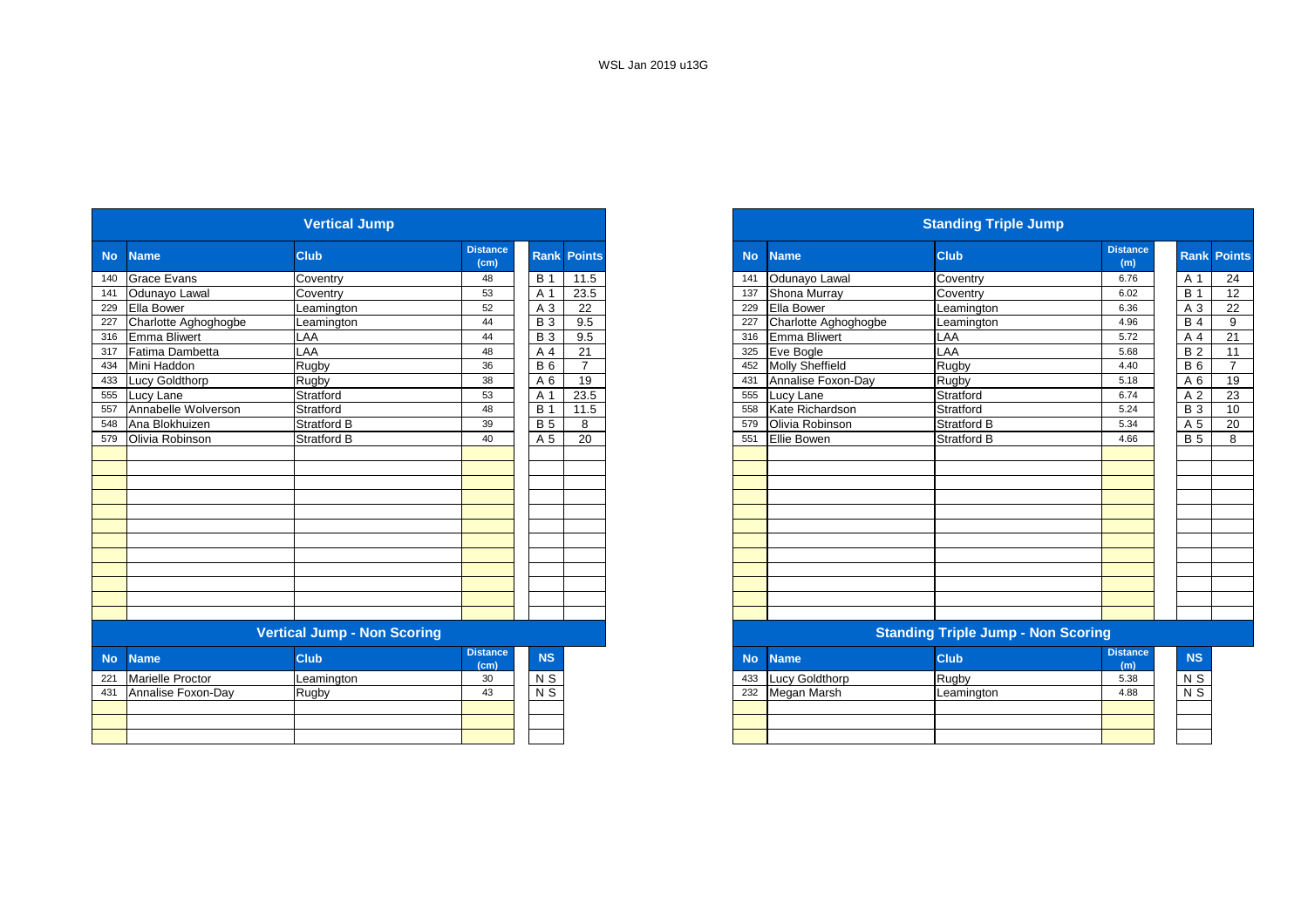|           |                         | <b>Shot Put</b>               |         |                |                    |           |             | <b>Soft Javelin</b>               |         |
|-----------|-------------------------|-------------------------------|---------|----------------|--------------------|-----------|-------------|-----------------------------------|---------|
| <b>No</b> | <b>Name</b>             | Club                          | Dis (m) |                | <b>Rank Points</b> | <b>No</b> | <b>Name</b> | <b>Club</b>                       | Dis (m) |
| 137       | Shona Murray            | Coventry                      | 6.39    | A 2            | 23                 |           |             |                                   |         |
| 143       | <b>Eloise Mills</b>     | Coventry                      | 5.83    | <b>B2</b>      | 11                 |           |             |                                   |         |
| 232       | Megan Marsh             | Leamington                    | 6.35    | A 3            | 22                 |           |             |                                   |         |
| 221       | <b>Marielle Proctor</b> | Leamington                    | 4.53    | $\overline{B}$ | 8                  |           |             |                                   |         |
| 301       | Abigail George          | LAA                           | 5.41    | A 4            | 21                 |           |             |                                   |         |
| 325       | Eve Bogle               | LAA                           | 5.16    | <b>B</b> 3     | 10                 |           |             |                                   |         |
| 434       | Mini Haddon             | Rugby                         | 4.17    | <b>B</b> 6     | $\overline{7}$     |           |             |                                   |         |
| 431       | Annalise Foxon-Day      | Rugby                         | 4.90    | A 6            | 19                 |           |             |                                   |         |
| 542       | <b>Issy Newton</b>      | Stratford                     | 7.94    | A 1            | 24                 |           |             |                                   |         |
| 541       | <b>Holly Newton</b>     | Stratford                     | 6.72    | <b>B</b> 1     | 12                 |           |             |                                   |         |
| 598       | Ella Smart              | Stratford B                   | 4.87    | $B$ 4          | 9                  |           |             |                                   |         |
| 597       | Antonia Leece           | <b>Stratford B</b>            | 5.10    | A 5            | $\overline{20}$    |           |             |                                   |         |
|           |                         |                               |         |                |                    |           |             |                                   |         |
|           |                         |                               |         |                |                    |           |             |                                   |         |
|           |                         |                               |         |                |                    |           |             |                                   |         |
|           |                         |                               |         |                |                    |           |             |                                   |         |
|           |                         |                               |         |                |                    |           |             |                                   |         |
|           |                         |                               |         |                |                    |           |             |                                   |         |
|           |                         |                               |         |                |                    |           |             |                                   |         |
|           |                         |                               |         |                |                    |           |             |                                   |         |
|           |                         |                               |         |                |                    |           |             |                                   |         |
|           |                         |                               |         |                |                    |           |             |                                   |         |
|           |                         |                               |         |                |                    |           |             |                                   |         |
|           |                         |                               |         |                |                    |           |             |                                   |         |
|           |                         | <b>Shot Put - Non Scoring</b> |         |                |                    |           |             | <b>Soft Javelin - Non Scoring</b> |         |
| <b>No</b> | <b>Name</b>             | Club                          | Dis (m) | NS             |                    | <b>No</b> | <b>Name</b> | <b>Club</b>                       | Dis (m) |
| 436       | <b>Isabel Mur</b>       | <b>Rugby</b>                  | 4.7     | $N$ S          |                    |           |             |                                   |         |
|           |                         |                               |         |                |                    |           |             |                                   |         |
|           |                         |                               |         |                |                    |           |             |                                   |         |
|           |                         |                               |         |                |                    |           |             |                                   |         |
|           |                         |                               |         |                |                    |           |             |                                   |         |

|                 |                     | <b>Shot Put</b>               |        |                 |                    |           |             | <b>Soft Javelin</b>               |         |    |                    |
|-----------------|---------------------|-------------------------------|--------|-----------------|--------------------|-----------|-------------|-----------------------------------|---------|----|--------------------|
| <b>No</b>       | <b>Name</b>         | <b>Club</b>                   | Dis(m) |                 | <b>Rank Points</b> | <b>No</b> | <b>Name</b> | <b>Club</b>                       | Dis (m) |    | <b>Rank Points</b> |
| 137             | Shona Murray        | Coventry                      | 6.39   | A 2             | 23                 |           |             |                                   |         |    |                    |
| 143             | <b>Eloise Mills</b> | Coventry                      | 5.83   | B <sub>2</sub>  | 11                 |           |             |                                   |         |    |                    |
| 232             | Megan Marsh         | Leamington                    | 6.35   | A 3             | 22                 |           |             |                                   |         |    |                    |
| 221             | Marielle Proctor    | Leamington                    | 4.53   | <b>B</b> 5      | 8                  |           |             |                                   |         |    |                    |
| 301             | Abigail George      | LAA                           | 5.41   | A 4             | 21                 |           |             |                                   |         |    |                    |
| 325             | Eve Bogle           | <b>LAA</b>                    | 5.16   | $\overline{B}3$ | 10                 |           |             |                                   |         |    |                    |
| $\frac{1}{434}$ | Mini Haddon         | Rugby                         | 4.17   | $B_6$           | $\overline{7}$     |           |             |                                   |         |    |                    |
| 431             | Annalise Foxon-Day  | Rugby                         | 4.90   | A 6             | 19                 |           |             |                                   |         |    |                    |
| 542             | <b>Issy Newton</b>  | Stratford                     | 7.94   | A 1             | 24                 |           |             |                                   |         |    |                    |
| 541             | <b>Holly Newton</b> | Stratford                     | 6.72   | <b>B</b> 1      | 12                 |           |             |                                   |         |    |                    |
| 598<br>597      | Ella Smart          | <b>Stratford B</b>            | 4.87   | <b>B</b> 4      | 9                  |           |             |                                   |         |    |                    |
|                 | Antonia Leece       | Stratford B                   | 5.10   | A 5             | 20                 |           |             |                                   |         |    |                    |
|                 |                     |                               |        |                 |                    |           |             |                                   |         |    |                    |
|                 |                     |                               |        |                 |                    |           |             |                                   |         |    |                    |
|                 |                     |                               |        |                 |                    |           |             |                                   |         |    |                    |
|                 |                     |                               |        |                 |                    |           |             |                                   |         |    |                    |
|                 |                     |                               |        |                 |                    |           |             |                                   |         |    |                    |
|                 |                     |                               |        |                 |                    |           |             |                                   |         |    |                    |
|                 |                     |                               |        |                 |                    |           |             |                                   |         |    |                    |
|                 |                     |                               |        |                 |                    |           |             |                                   |         |    |                    |
|                 |                     |                               |        |                 |                    |           |             |                                   |         |    |                    |
|                 |                     |                               |        |                 |                    |           |             |                                   |         |    |                    |
|                 |                     |                               |        |                 |                    |           |             |                                   |         |    |                    |
|                 |                     |                               |        |                 |                    |           |             |                                   |         |    |                    |
|                 |                     | <b>Shot Put - Non Scoring</b> |        |                 |                    |           |             | <b>Soft Javelin - Non Scoring</b> |         |    |                    |
| <b>No</b>       | <b>Name</b>         | <b>Club</b>                   | Dis(m) | NS              |                    | <b>No</b> | <b>Name</b> | <b>Club</b>                       | Dis (m) | NS |                    |
| 436             | <b>Isabel Mur</b>   | <b>Rugby</b>                  | 4.7    | $N$ S           |                    |           |             |                                   |         |    |                    |
|                 |                     |                               |        |                 |                    |           |             |                                   |         |    |                    |
|                 |                     |                               |        |                 |                    |           |             |                                   |         |    |                    |
|                 |                     |                               |        |                 |                    |           |             |                                   |         |    |                    |
|                 |                     |                               |        |                 |                    |           |             |                                   |         |    |                    |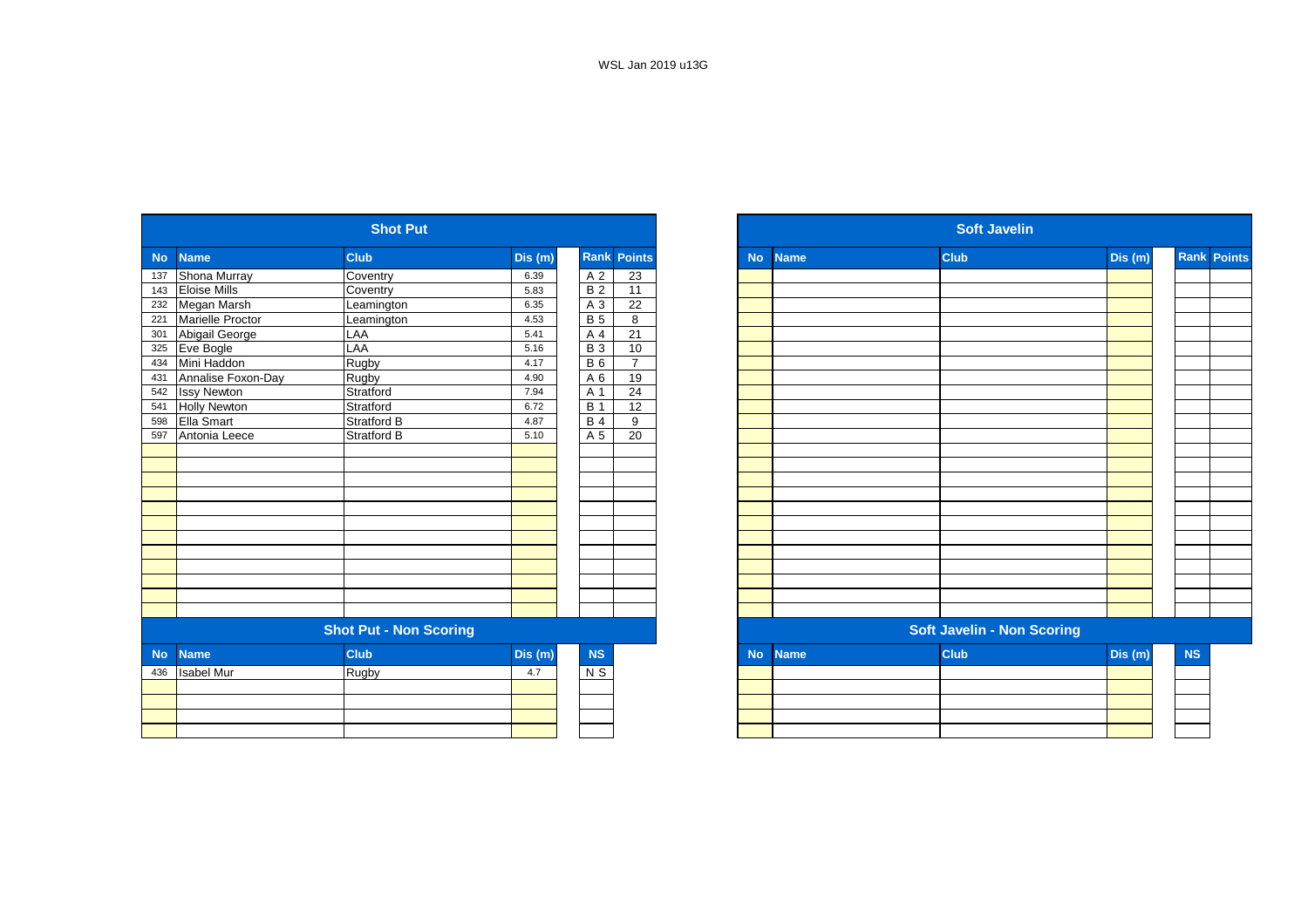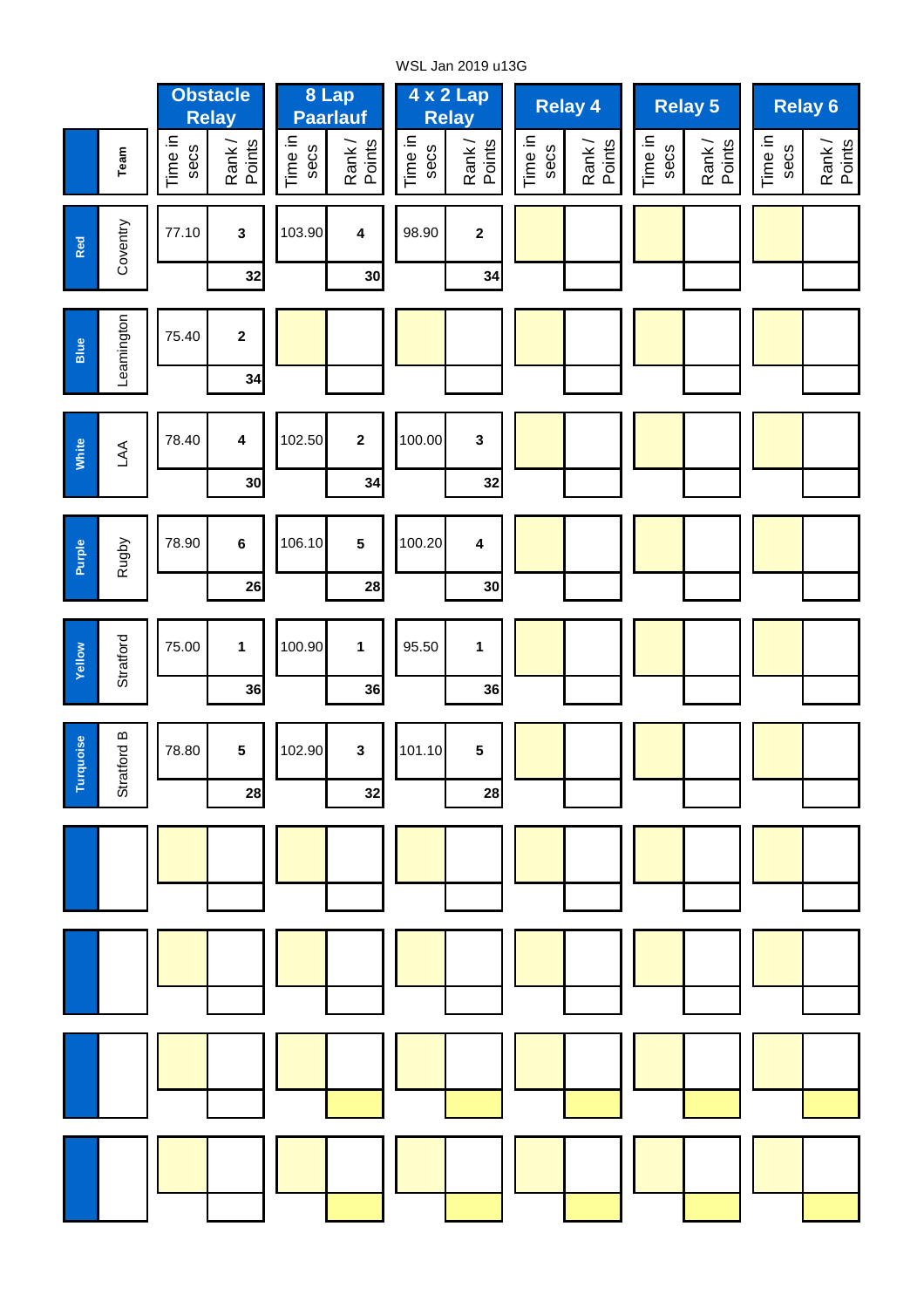|              |                   | <b>11 January 2019</b>      | Red            | <b>Blue</b>    | White          | Purple                  | Yellow               | <b>Turquoise</b>   |  |  |
|--------------|-------------------|-----------------------------|----------------|----------------|----------------|-------------------------|----------------------|--------------------|--|--|
|              |                   | Under 13 - Boys             | Coventry       | Leamington     | LAA            | Rugby                   | <b>Stratford</b>     | <b>Stratford B</b> |  |  |
|              |                   | 2 Lap Race                  | 28             | 29.5           | 29.5           | 35                      | 34.5                 | 29.5               |  |  |
|              | <b>Individual</b> | 4 Lap Race                  |                | 33             | 30.5           | 24                      | 35                   | 29.5               |  |  |
| TRACK        |                   | 6 Lap Race                  | 23             | 22             |                | 24                      | 20                   | 21                 |  |  |
|              |                   | <b>Obstacle Relay</b>       |                |                | 32             | 34                      | 36                   | 30                 |  |  |
|              | Relay             | 8 Lap Paarlauf              |                | 34             | 30             | 32                      | 36                   | 28                 |  |  |
|              |                   | 4 x 2 Lap Relay             |                |                | 32             | 34                      | 36                   | 30                 |  |  |
|              |                   |                             |                |                |                |                         |                      |                    |  |  |
|              |                   | <b>Speed Bounce</b>         | 28.5           | 32.5           | 29.5           | 33                      | 35                   | 27.5               |  |  |
|              |                   | <b>Standing Long Jump</b>   | 29             | 22             | 29             | 35                      | 32                   | 32                 |  |  |
|              | Jumps             | Vertical Jump               | 27             | 29             | 32             | 28                      | 34.5                 | 35.5               |  |  |
| <b>FIELD</b> |                   | <b>Standing Triple Jump</b> | 27             | 20             | 32             | 34                      | 36                   | 30                 |  |  |
|              | <b>Throws</b>     | <b>Shot Put</b>             |                | 21             | 32             | 32                      | 35                   | 32                 |  |  |
|              |                   | <b>Total</b>                | 162.5          | 243            | 308.5          | 345                     | 370                  | 325                |  |  |
|              |                   | <b>Overall Position</b>     | $6\phantom{a}$ | $\overline{5}$ | $\overline{4}$ | $\overline{\mathbf{2}}$ | $\blacktriangleleft$ | $\mathbf{3}$       |  |  |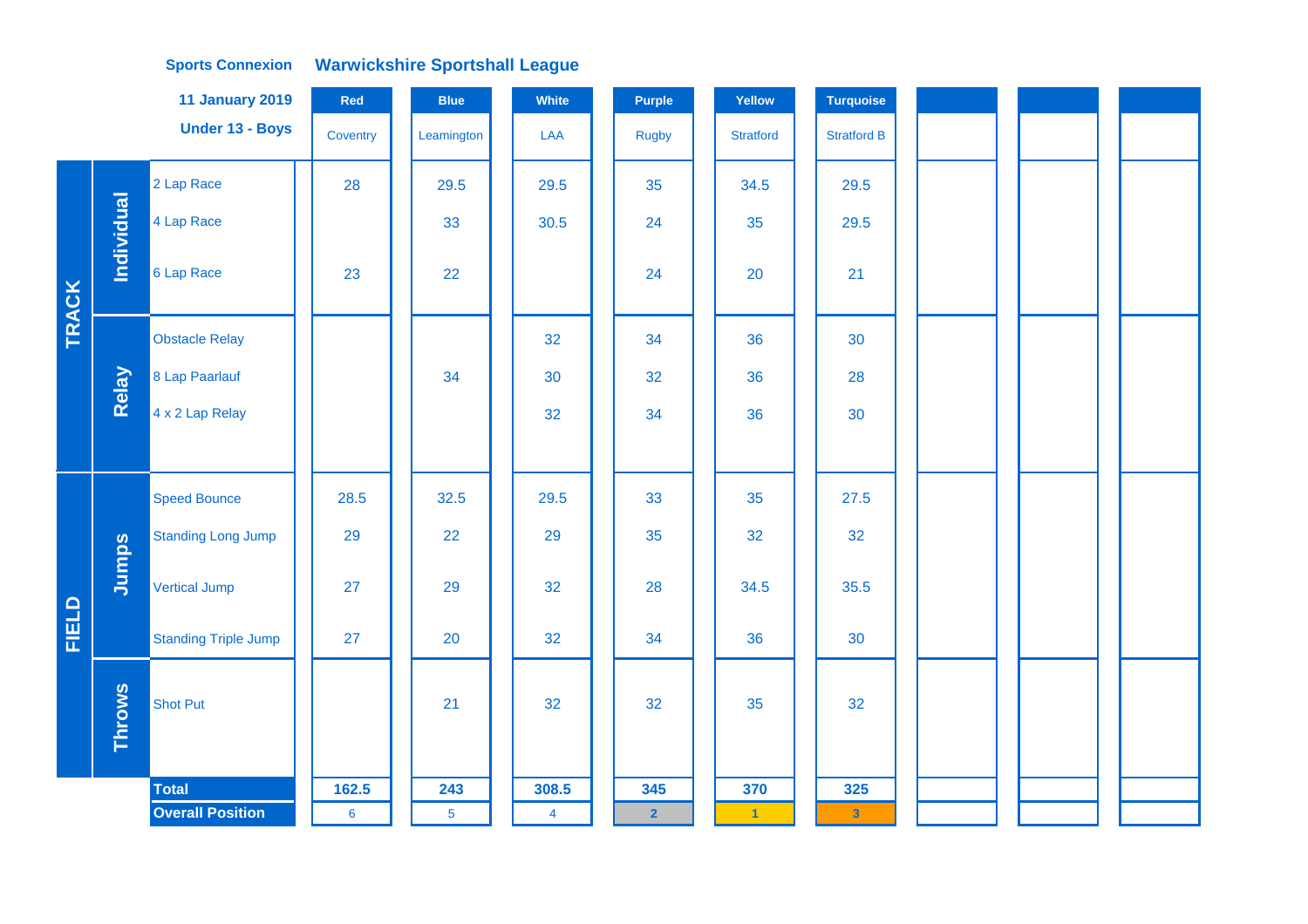|           |                              | 2 Lap Race               |             |                  |                |
|-----------|------------------------------|--------------------------|-------------|------------------|----------------|
| <b>No</b> | <b>Name</b>                  | <b>Club</b>              | <b>Time</b> | Rank             | <b>Points</b>  |
| 236       | <b>Ted Currie</b>            | Leamington               | 23          | A 2              | 22.5           |
| 562       | Zac McKenzie                 | Stratford                | 23          | A 2              | 22.5           |
| 425       | Joseph Jones                 | Rugby                    | 23.6        | <b>B2</b>        | 11             |
| 304       | Andre Onyekwe                | LAA                      | 23.9        | A 4              | 21             |
| 573       | George Baxter                | Stratford B              | 25.3        | <b>B</b> 3       | 10             |
| 153       | Euan Hill                    | Coventry                 | 25.6        | <b>B4</b>        | 8.5            |
|           |                              |                          |             |                  |                |
| 427       | <b>Isaac Skinner-Kakitie</b> | Rugby                    | 22.6        | A 1              | 24             |
| 565       | <b>Linden Williams</b>       | Stratford                | 23.1        | $\overline{B}$ 1 | 12             |
| 152       | Adam Jackson                 | Coventry                 | 24          | A 5              | 19.5           |
| 574       | Otis Tustin                  | Stratford B              | 24          | A 5              | 19.5           |
| 323       | <b>Isaac Ball</b>            | LAA                      | 25.6        | <b>B</b> 4       | 8.5            |
| 222       | Sam Morrey                   | Leamington               | 26.3        | <b>B</b> 6       | $\overline{7}$ |
|           |                              |                          |             |                  |                |
|           |                              |                          |             |                  |                |
|           |                              |                          |             |                  |                |
|           |                              |                          |             |                  |                |
|           |                              |                          |             |                  |                |
|           |                              |                          |             |                  |                |
|           |                              |                          |             |                  |                |
|           |                              |                          |             |                  |                |
|           |                              |                          |             |                  |                |
|           |                              |                          |             |                  |                |
|           |                              |                          |             |                  |                |
|           |                              | 2 Lap Race - Non Scoring |             |                  |                |
| <b>No</b> | <b>Name</b>                  | <b>Club</b>              | <b>Time</b> | <b>NS</b>        |                |
|           |                              |                          |             |                  |                |
|           |                              |                          |             |                  |                |
|           |                              |                          |             |                  |                |
|           |                              |                          |             |                  |                |

|           |                              | 2 Lap Race               |             |            |                    |
|-----------|------------------------------|--------------------------|-------------|------------|--------------------|
|           | <b>Name</b>                  | <b>Club</b>              | <b>Time</b> |            | <b>Rank Points</b> |
| 236       | <b>Ted Currie</b>            | Leamington               | 23          | A 2        | 22.5               |
| 562       | Zac McKenzie                 | Stratford                | 23          | A 2        | 22.5               |
| 425       | Joseph Jones                 | Rugby                    | 23.6        | <b>B2</b>  | 11                 |
| 304       | Andre Onyekwe                | LAA                      | 23.9        | A 4        | 21                 |
| 573       | George Baxter                | <b>Stratford B</b>       | 25.3        | <b>B3</b>  | 10                 |
| 153       | Euan Hill                    | Coventry                 | 25.6        | <b>B4</b>  | 8.5                |
|           |                              |                          |             |            |                    |
| 427       | <b>Isaac Skinner-Kakitie</b> | Rugby                    | 22.6        | A 1        | 24                 |
| 565       | Linden Williams              | Stratford                | 23.1        | <b>B</b> 1 | 12                 |
| 152       | Adam Jackson                 | Coventry                 | 24          | A 5        | 19.5               |
| 574       | <b>Otis Tustin</b>           | Stratford B              | 24          | A 5        | 19.5               |
| 323       | <b>Isaac Ball</b>            | LAA                      | 25.6        | <b>B4</b>  | 8.5                |
| 222       | Sam Morrey                   | Leamington               | 26.3        | <b>B</b> 6 | $\overline{ }$     |
|           |                              |                          |             |            |                    |
|           |                              |                          |             |            |                    |
|           |                              |                          |             |            |                    |
|           |                              |                          |             |            |                    |
|           |                              |                          |             |            |                    |
|           |                              |                          |             |            |                    |
|           |                              |                          |             |            |                    |
|           |                              |                          |             |            |                    |
|           |                              |                          |             |            |                    |
|           |                              |                          |             |            |                    |
|           |                              |                          |             |            |                    |
|           |                              | 2 Lap Race - Non Scoring |             |            |                    |
| <b>No</b> | <b>Name</b>                  | <b>Club</b>              | <b>Time</b> | <b>NS</b>  |                    |

|  | No Name | <b>Club</b> | l ime | <b>NS</b> |
|--|---------|-------------|-------|-----------|
|  |         |             |       |           |
|  |         |             |       |           |
|  |         |             |       |           |
|  |         |             |       |           |
|  |         |             |       |           |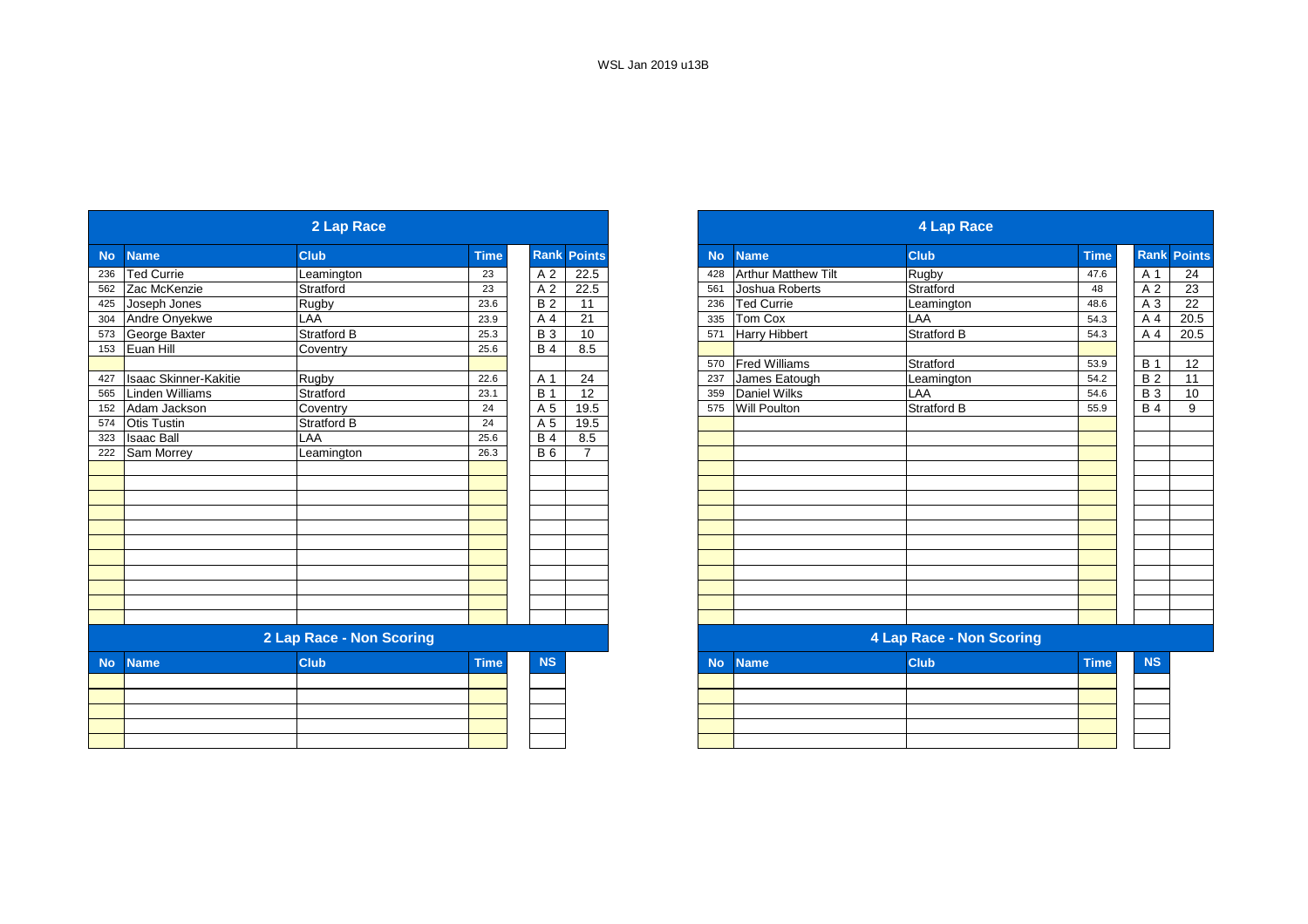|           |                     | <b>6 Lap Race</b>               |             |           |                    |
|-----------|---------------------|---------------------------------|-------------|-----------|--------------------|
| <b>No</b> | <b>Name</b>         | <b>Club</b>                     | <b>Time</b> |           | <b>Rank Points</b> |
| 428       | Arthur Matthew Tilt | Rugby                           | 76.6        | A 1       | 24                 |
| 152       | Adam Jackson        | Coventry                        | 83.8        | A 2       | 23                 |
| 237       | James Eatough       | Leamington                      | 85.6        | A 3       | $\overline{22}$    |
| 573       | George Baxter       | Stratford B                     | 89.2        | A 4       | 21                 |
| 568       | Will Challender     | Stratford                       | 89.4        | A 5       | 20                 |
|           |                     |                                 |             |           |                    |
|           |                     |                                 |             |           |                    |
|           |                     |                                 |             |           |                    |
|           |                     |                                 |             |           |                    |
|           |                     |                                 |             |           |                    |
|           |                     |                                 |             |           |                    |
|           |                     |                                 |             |           |                    |
|           |                     |                                 |             |           |                    |
|           |                     |                                 |             |           |                    |
|           |                     |                                 |             |           |                    |
|           |                     |                                 |             |           |                    |
|           |                     | <b>6 Lap Race - Non Scoring</b> |             |           |                    |
| <b>No</b> | <b>Name</b>         | <b>Club</b>                     | <b>Time</b> | <b>NS</b> |                    |
|           |                     |                                 |             |           |                    |
|           |                     |                                 |             |           |                    |
|           |                     |                                 |             |           |                    |
|           |                     |                                 |             |           |                    |
|           |                     |                                 |             |           |                    |

|                   |                            | <b>6 Lap Race</b>               |             |           |                    |
|-------------------|----------------------------|---------------------------------|-------------|-----------|--------------------|
| No                | <b>Name</b>                | <b>Club</b>                     | <b>Time</b> |           | <b>Rank Points</b> |
| 428               | <b>Arthur Matthew Tilt</b> | Rugby                           | 76.6        | A 1       | 24                 |
| 152               | Adam Jackson               | Coventry                        | 83.8        | A 2       | 23                 |
|                   | James Eatough              | Leamington                      | 85.6        | A 3       | 22                 |
| 237<br>573<br>568 | George Baxter              | Stratford B                     | 89.2        | A 4       | 21                 |
|                   | <b>Will Challender</b>     | Stratford                       | 89.4        | A 5       | $\overline{20}$    |
|                   |                            |                                 |             |           |                    |
|                   |                            |                                 |             |           |                    |
|                   |                            |                                 |             |           |                    |
|                   |                            |                                 |             |           |                    |
|                   |                            |                                 |             |           |                    |
|                   |                            |                                 |             |           |                    |
|                   |                            |                                 |             |           |                    |
|                   |                            |                                 |             |           |                    |
|                   |                            |                                 |             |           |                    |
|                   |                            |                                 |             |           |                    |
|                   |                            |                                 |             |           |                    |
|                   |                            | <b>6 Lap Race - Non Scoring</b> |             |           |                    |
| <b>No</b>         | <b>Name</b>                | <b>Club</b>                     | <b>Time</b> | <b>NS</b> |                    |
|                   |                            |                                 |             |           |                    |
|                   |                            |                                 |             |           |                    |
|                   |                            |                                 |             |           |                    |
|                   |                            |                                 |             |           |                    |
|                   |                            |                                 |             |           |                    |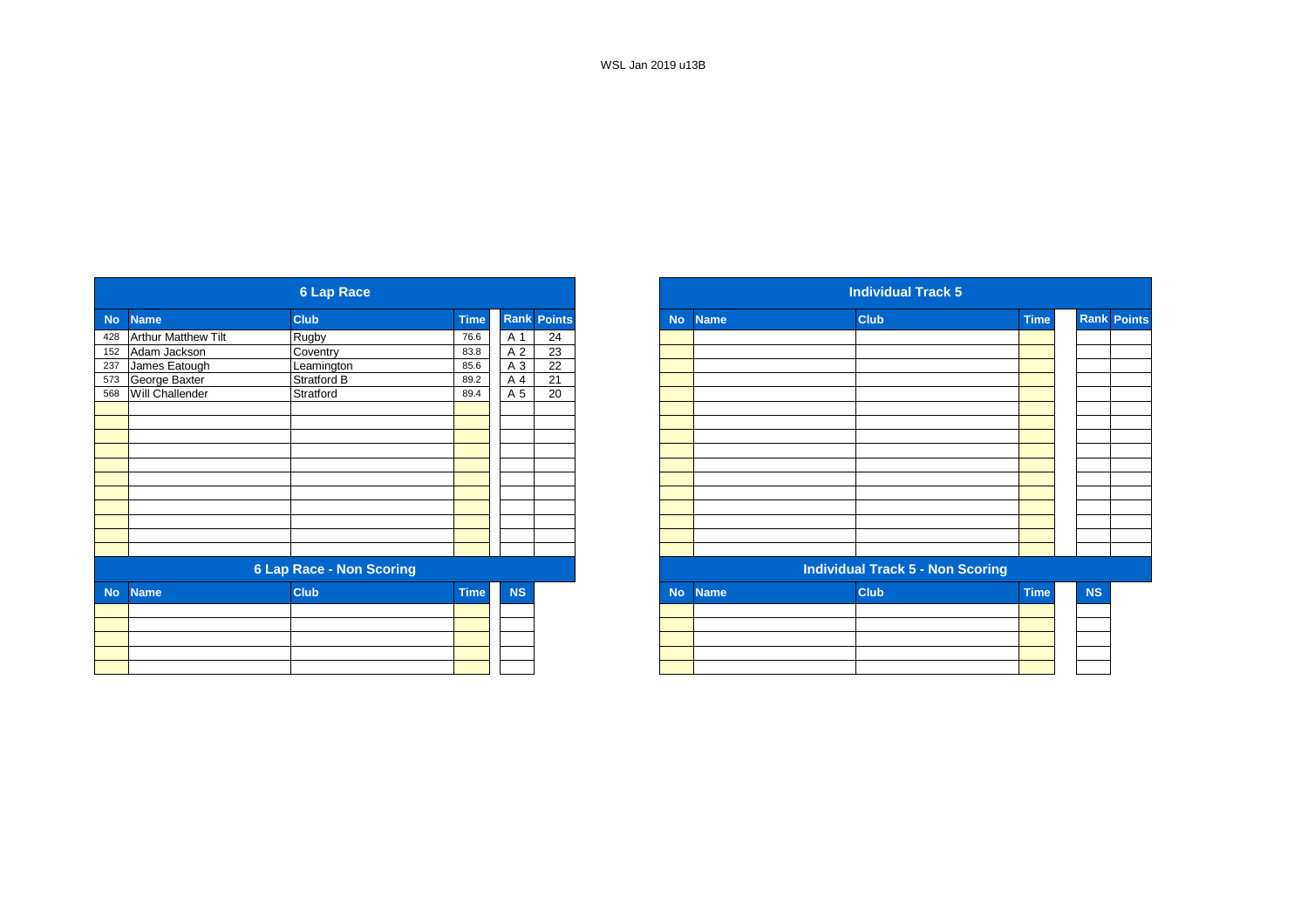|           |                       | <b>Speed Bounce</b>               |                |            |                    |           |                            | <b>Standing Long Jump</b>               |                        |
|-----------|-----------------------|-----------------------------------|----------------|------------|--------------------|-----------|----------------------------|-----------------------------------------|------------------------|
| <b>No</b> | <b>Name</b>           | <b>Club</b>                       | <b>Bounces</b> |            | <b>Rank Points</b> | <b>No</b> | <b>Name</b>                | <b>Club</b>                             | <b>Distance</b><br>(m) |
| 154       | <b>Rhys Esling</b>    | Coventry                          | 63             | <b>B</b> 5 | 8                  | 152       | Adam Jackson               | Coventry                                | 1.87                   |
| 153       | Euan Hill             | Coventry                          | 70             | A 4        | 20.5               | 154       | <b>Rhys Esling</b>         | Coventry                                | 1.69                   |
| 237       | James Eatough         | Leamington                        | 65             | <b>B2</b>  | 10.5               | 236       | <b>Ted Currie</b>          | Leamington                              | 1.96                   |
| 236       | <b>Ted Currie</b>     | Leamington                        | 73             | A 3        | 22                 | 304       | Andre Onyekwe              | LAA                                     | 1.89                   |
| 359       | Daniel Wilks          | LAA                               | 65             | A 6        | 19                 | 326       | Joe Booth                  | LAA                                     | 1.68                   |
| 323       | <b>Isaac Ball</b>     | LAA                               | 65             | <b>B2</b>  | 10.5               | 428       | <b>Arthur Matthew Tilt</b> | Rugby                                   | 1.97                   |
| 426       | <b>Harry Lole</b>     | Rugby                             | 64             | <b>B4</b>  | 9                  | 425       | Joseph Jones               | Rugby                                   | 1.97                   |
| 427       | Isaac Skinner-Kakitie | Rugby                             | 77             | A 1        | 24                 | 562       | Zac McKenzie               | Stratford                               | 2.01                   |
| 562       | Zac McKenzie          | Stratford                         | 74             | A 2        | 23                 | 568       | Will Challender            | Stratford                               | 1.48                   |
| 565       | Linden Williams       | Stratford                         | 73             | <b>B</b> 1 | 12                 | 571       | <b>Harry Hibbert</b>       | <b>Stratford B</b>                      | 1.91                   |
| 571       | <b>Harry Hibbert</b>  | <b>Stratford B</b>                | 70             | A 4        | 20.5               | 572       | <b>Max Peters</b>          | <b>Stratford B</b>                      | 1.73                   |
| 575       | Will Poulton          | <b>Stratford B</b>                | 62             | <b>B6</b>  | $\overline{7}$     |           |                            |                                         |                        |
|           |                       |                                   |                |            |                    |           |                            |                                         |                        |
|           |                       |                                   |                |            |                    |           |                            |                                         |                        |
|           |                       |                                   |                |            |                    |           |                            |                                         |                        |
|           |                       |                                   |                |            |                    |           |                            |                                         |                        |
|           |                       |                                   |                |            |                    |           |                            |                                         |                        |
|           |                       |                                   |                |            |                    |           |                            |                                         |                        |
|           |                       |                                   |                |            |                    |           |                            |                                         |                        |
|           |                       |                                   |                |            |                    |           |                            |                                         |                        |
|           |                       |                                   |                |            |                    |           |                            |                                         |                        |
|           |                       |                                   |                |            |                    |           |                            |                                         |                        |
|           |                       |                                   |                |            |                    |           |                            |                                         |                        |
|           |                       |                                   |                |            |                    |           |                            |                                         |                        |
|           |                       | <b>Speed Bounce - Non Scoring</b> |                |            |                    |           |                            | <b>Standing Long Jump - Non Scoring</b> |                        |
| <b>No</b> | <b>Name</b>           | <b>Club</b>                       | <b>Bounces</b> | <b>NS</b>  |                    | <b>No</b> | <b>Name</b>                | <b>Club</b>                             | <b>Distance</b><br>(m) |
|           |                       |                                   |                |            |                    |           |                            |                                         |                        |
|           |                       |                                   |                |            |                    |           |                            |                                         |                        |
|           |                       |                                   |                |            |                    |           |                            |                                         |                        |
|           |                       |                                   |                |            |                    |           |                            |                                         |                        |
|           |                       |                                   |                |            |                    |           |                            |                                         |                        |

|            |                              | <b>Speed Bounce</b>               |                |                |                |
|------------|------------------------------|-----------------------------------|----------------|----------------|----------------|
|            | <b>Name</b>                  | <b>Club</b>                       | <b>Bounces</b> | Rank           | <b>Points</b>  |
|            | <b>Rhys Esling</b>           | Coventry                          | 63             | <b>B</b> 5     | 8              |
|            | Euan Hill                    | Coventry                          | 70             | A 4            | 20.5           |
|            | James Eatough                | Leamington                        | 65             | <b>B2</b>      | 10.5           |
|            | <b>Ted Currie</b>            | Leamington                        | 73             | A 3            | 22             |
|            | <b>Daniel Wilks</b>          | LAA                               | 65             | A <sub>6</sub> | 19             |
|            | <b>Isaac Ball</b>            | LAA                               | 65             | <b>B2</b>      | 10.5           |
|            | <b>Harry Lole</b>            | Rugby                             | 64             | <b>B</b> 4     | 9              |
|            | <b>Isaac Skinner-Kakitie</b> | Rugby                             | 77             | A 1            | 24             |
|            | Zac McKenzie                 | Stratford                         | 74             | A <sub>2</sub> | 23             |
| 562<br>565 | Linden Williams              | Stratford                         | 73             | <b>B</b> 1     | 12             |
|            | <b>Harry Hibbert</b>         | Stratford B                       | 70             | A <sub>4</sub> | 20.5           |
| 575        | <b>Will Poulton</b>          | <b>Stratford B</b>                | 62             | <b>B</b> 6     | $\overline{7}$ |
|            |                              |                                   |                |                |                |
|            |                              |                                   |                |                |                |
|            |                              |                                   |                |                |                |
|            |                              |                                   |                |                |                |
|            |                              |                                   |                |                |                |
|            |                              |                                   |                |                |                |
|            |                              |                                   |                |                |                |
|            |                              |                                   |                |                |                |
|            |                              |                                   |                |                |                |
|            |                              |                                   |                |                |                |
|            |                              |                                   |                |                |                |
|            |                              |                                   |                |                |                |
|            |                              | <b>Speed Bounce - Non Scoring</b> |                |                |                |
| <b>No</b>  | <b>Name</b>                  | Club                              | <b>Bounces</b> | <b>NS</b>      |                |
|            |                              |                                   |                |                |                |
|            |                              |                                   |                |                |                |
|            |                              |                                   |                |                |                |
|            |                              |                                   |                |                |                |
|            |                              |                                   |                |                |                |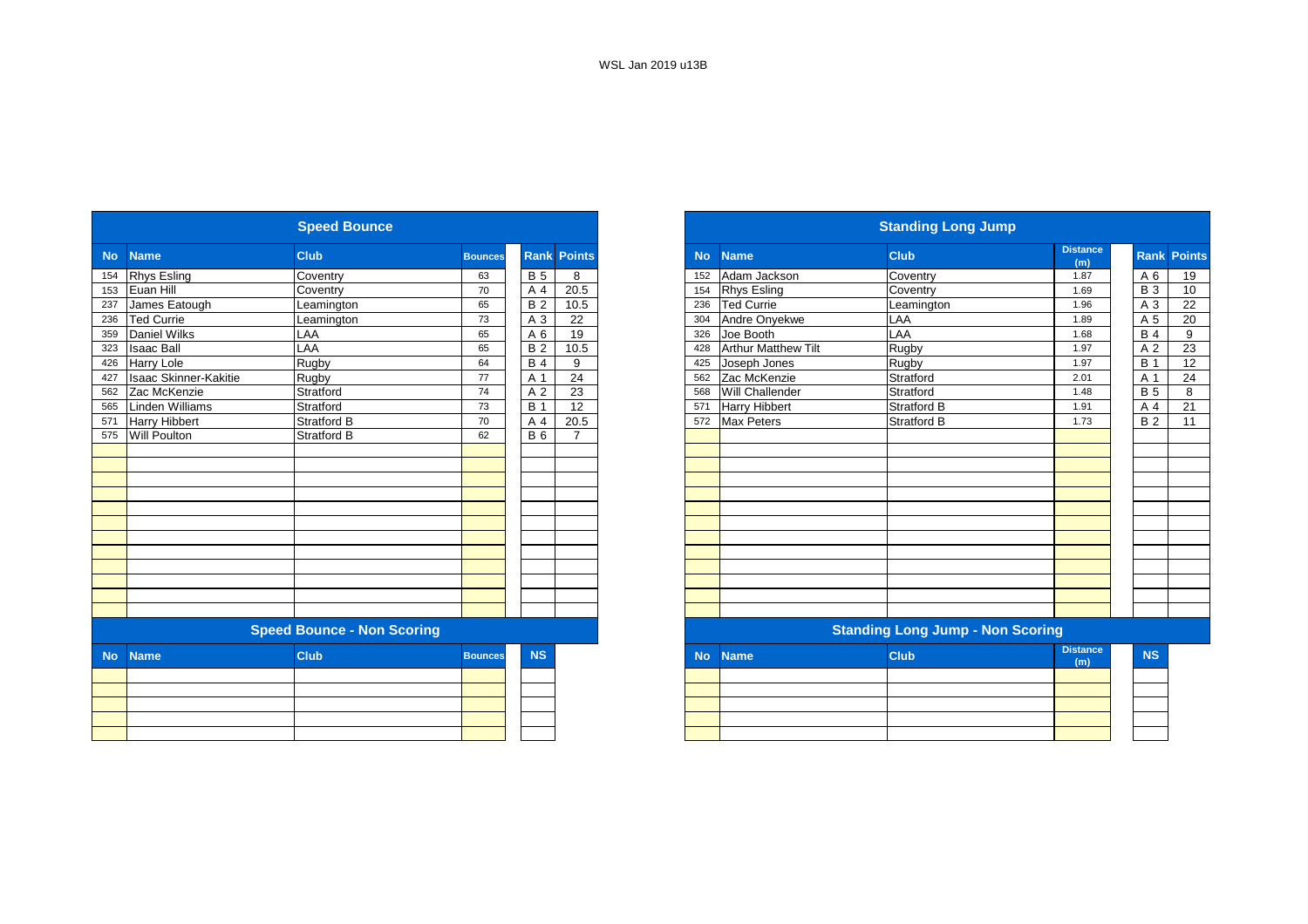|           |                              | <b>Vertical Jump</b>               |                         |            |                    |
|-----------|------------------------------|------------------------------------|-------------------------|------------|--------------------|
| <b>No</b> | <b>Name</b>                  | <b>Club</b>                        | <b>Distance</b><br>(cm) |            | <b>Rank Points</b> |
| 154       | <b>Rhys Esling</b>           | Coventry                           | 36                      | A 6        | 19                 |
| 153       | Euan Hill                    | Coventry                           | 35                      | <b>B</b> 5 | 8                  |
| 237       | James Eatough                | Leamington                         | 40                      | A 5        | 20                 |
| 222       | Sam Morrey                   | Leamington                         | 37                      | <b>B</b> 4 | 9                  |
| 304       | Andre Onyekwe                | LAA                                | 43                      | A 3        | $\overline{22}$    |
| 335       | Tom Cox                      | LAA                                | 38                      | <b>B3</b>  | 10                 |
| 427       | <b>Isaac Skinner-Kakitie</b> | Rugby                              | 42                      | A 4        | 21                 |
| 426       | <b>Harry Lole</b>            | Rugby                              | 34                      | <b>B6</b>  | $\overline{7}$     |
| 562       | Zac McKenzie                 | Stratford                          | 44                      | A 2        | 23                 |
| 570       | <b>Fred Williams</b>         | Stratford                          | 42                      | <b>B</b> 1 | 11.5               |
| 574       | <b>Otis Tustin</b>           | <b>Stratford B</b>                 | 46                      | A 1        | 24                 |
| 569       | Tom Weaver                   | <b>Stratford B</b>                 | 42                      | <b>B</b> 1 | 11.5               |
|           |                              |                                    |                         |            |                    |
|           |                              |                                    |                         |            |                    |
|           |                              |                                    |                         |            |                    |
|           |                              |                                    |                         |            |                    |
|           |                              |                                    |                         |            |                    |
|           |                              |                                    |                         |            |                    |
|           |                              |                                    |                         |            |                    |
|           |                              |                                    |                         |            |                    |
|           |                              |                                    |                         |            |                    |
|           |                              |                                    |                         |            |                    |
|           |                              |                                    |                         |            |                    |
|           |                              |                                    |                         |            |                    |
|           |                              | <b>Vertical Jump - Non Scoring</b> |                         |            |                    |
| <b>No</b> | <b>Name</b>                  | <b>Club</b>                        | <b>Distance</b><br>(cm) | <b>NS</b>  |                    |
|           |                              |                                    |                         |            |                    |
|           |                              |                                    |                         |            |                    |
|           |                              |                                    |                         |            |                    |
|           |                              |                                    |                         |            |                    |
|           |                              |                                    |                         |            |                    |

|     |                              | <b>Vertical Jump</b>               |                         |                |                    |
|-----|------------------------------|------------------------------------|-------------------------|----------------|--------------------|
|     | <b>Name</b>                  | <b>Club</b>                        | <b>Distance</b><br>(cm) |                | <b>Rank Points</b> |
|     | <b>Rhys Esling</b>           | Coventry                           | 36                      | A 6            | 19                 |
|     | Euan Hill                    | Coventry                           | 35                      | <b>B</b> 5     | 8                  |
|     | James Eatough                | Leamington                         | 40                      | A 5            | 20                 |
|     | 222 Sam Morrey               | Leamington                         | 37                      | <b>B</b> 4     | 9                  |
|     | 304 Andre Onyekwe            | LAA                                | 43                      | A 3            | 22                 |
| 335 | Tom Cox                      | LAA                                | 38                      | <b>B</b> 3     | 10                 |
| 427 | <b>Isaac Skinner-Kakitie</b> | Rugby                              | 42                      | A 4            | 21                 |
| 426 | <b>Harry Lole</b>            | Rugby                              | 34                      | <b>B</b> 6     | $\overline{7}$     |
|     | 562 Zac McKenzie             | Stratford                          | 44                      | A 2            | 23                 |
| 570 | <b>Fred Williams</b>         | Stratford                          | 42                      | B <sub>1</sub> | 11.5               |
| 574 | <b>Otis Tustin</b>           | <b>Stratford B</b>                 | 46                      | A 1            | 24                 |
|     | 569 Tom Weaver               | <b>Stratford B</b>                 | 42                      | <b>B</b> 1     | 11.5               |
|     |                              |                                    |                         |                |                    |
|     |                              |                                    |                         |                |                    |
|     |                              |                                    |                         |                |                    |
|     |                              |                                    |                         |                |                    |
|     |                              |                                    |                         |                |                    |
|     |                              |                                    |                         |                |                    |
|     |                              |                                    |                         |                |                    |
|     |                              |                                    |                         |                |                    |
|     |                              |                                    |                         |                |                    |
|     |                              |                                    |                         |                |                    |
|     |                              |                                    |                         |                |                    |
|     |                              |                                    |                         |                |                    |
|     |                              | <b>Vertical Jump - Non Scoring</b> |                         |                |                    |
|     | <b>Name</b>                  | <b>Club</b>                        | <b>Distance</b><br>(cm) | <b>NS</b>      |                    |
|     |                              |                                    |                         |                |                    |
|     |                              |                                    |                         |                |                    |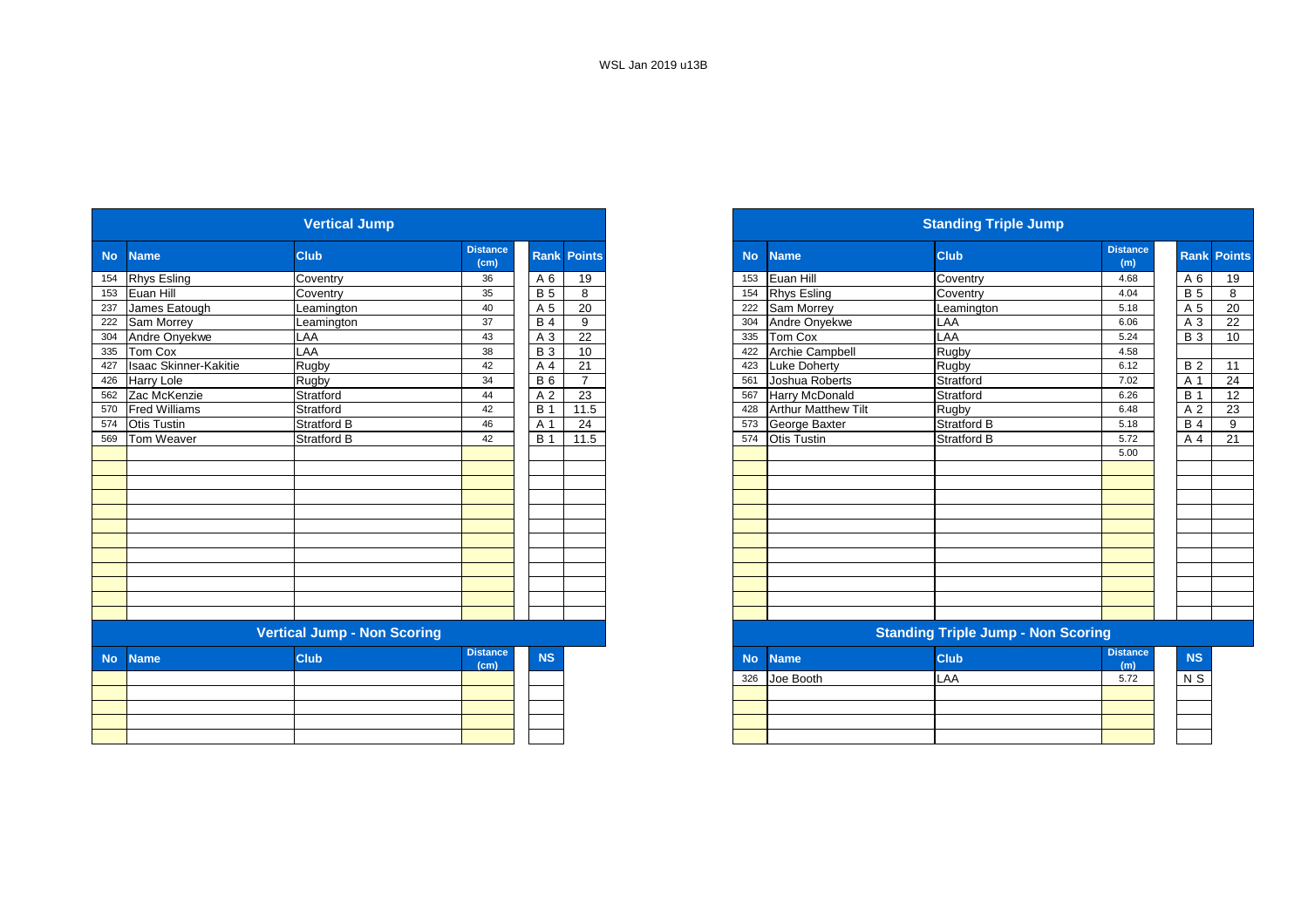| Club<br>Rank<br><b>Points</b><br>Dis (m)<br>Dis(m)<br><b>Club</b><br><b>Name</b><br><b>No</b><br><b>Name</b><br><b>No</b><br>Sam Morrey<br>A 4<br>21<br>6.02<br>222<br>Leamington<br>Joe Booth<br>LAA<br>20<br>326<br>A 5<br>5.97<br>Daniel Wilks<br>LAA<br><b>B</b> 1<br>12<br>359<br>5.23<br><b>Isaac Skinner-Kakitie</b><br>Rugby<br>A 2<br>427<br>6.79<br>23<br>Archie Campbell<br>Rugby<br><b>B4</b><br>9<br>422<br>3.44<br>24<br>Joshua Roberts<br>Stratford<br>A 1<br>561<br>9.09<br>James Verralls<br>Stratford<br>B <sub>2</sub><br>$\overline{11}$<br>566<br>4.78<br>Tom Weaver<br>Stratford B<br>22<br>A 3<br>6.09<br>569<br>Max Peters<br>10<br>Stratford B<br><b>B3</b><br>572<br>4.75<br><b>Soft Javelin - Non Scoring</b><br><b>Shot Put - Non Scoring</b><br>Club<br>NS<br>Dis (m)<br><b>Club</b><br>Dis (m)<br><b>Name</b><br><b>No</b><br><b>Name</b><br><b>No</b><br><b>Isaac Ball</b><br>LAA<br>$N$ S<br>6.03<br>323 |  | <b>Shot Put</b> |  |  |  | <b>Soft Javelin</b> |  |
|------------------------------------------------------------------------------------------------------------------------------------------------------------------------------------------------------------------------------------------------------------------------------------------------------------------------------------------------------------------------------------------------------------------------------------------------------------------------------------------------------------------------------------------------------------------------------------------------------------------------------------------------------------------------------------------------------------------------------------------------------------------------------------------------------------------------------------------------------------------------------------------------------------------------------------------|--|-----------------|--|--|--|---------------------|--|
|                                                                                                                                                                                                                                                                                                                                                                                                                                                                                                                                                                                                                                                                                                                                                                                                                                                                                                                                          |  |                 |  |  |  |                     |  |
|                                                                                                                                                                                                                                                                                                                                                                                                                                                                                                                                                                                                                                                                                                                                                                                                                                                                                                                                          |  |                 |  |  |  |                     |  |
|                                                                                                                                                                                                                                                                                                                                                                                                                                                                                                                                                                                                                                                                                                                                                                                                                                                                                                                                          |  |                 |  |  |  |                     |  |
|                                                                                                                                                                                                                                                                                                                                                                                                                                                                                                                                                                                                                                                                                                                                                                                                                                                                                                                                          |  |                 |  |  |  |                     |  |
|                                                                                                                                                                                                                                                                                                                                                                                                                                                                                                                                                                                                                                                                                                                                                                                                                                                                                                                                          |  |                 |  |  |  |                     |  |
|                                                                                                                                                                                                                                                                                                                                                                                                                                                                                                                                                                                                                                                                                                                                                                                                                                                                                                                                          |  |                 |  |  |  |                     |  |
|                                                                                                                                                                                                                                                                                                                                                                                                                                                                                                                                                                                                                                                                                                                                                                                                                                                                                                                                          |  |                 |  |  |  |                     |  |
|                                                                                                                                                                                                                                                                                                                                                                                                                                                                                                                                                                                                                                                                                                                                                                                                                                                                                                                                          |  |                 |  |  |  |                     |  |
|                                                                                                                                                                                                                                                                                                                                                                                                                                                                                                                                                                                                                                                                                                                                                                                                                                                                                                                                          |  |                 |  |  |  |                     |  |
|                                                                                                                                                                                                                                                                                                                                                                                                                                                                                                                                                                                                                                                                                                                                                                                                                                                                                                                                          |  |                 |  |  |  |                     |  |
|                                                                                                                                                                                                                                                                                                                                                                                                                                                                                                                                                                                                                                                                                                                                                                                                                                                                                                                                          |  |                 |  |  |  |                     |  |
|                                                                                                                                                                                                                                                                                                                                                                                                                                                                                                                                                                                                                                                                                                                                                                                                                                                                                                                                          |  |                 |  |  |  |                     |  |
|                                                                                                                                                                                                                                                                                                                                                                                                                                                                                                                                                                                                                                                                                                                                                                                                                                                                                                                                          |  |                 |  |  |  |                     |  |
|                                                                                                                                                                                                                                                                                                                                                                                                                                                                                                                                                                                                                                                                                                                                                                                                                                                                                                                                          |  |                 |  |  |  |                     |  |
|                                                                                                                                                                                                                                                                                                                                                                                                                                                                                                                                                                                                                                                                                                                                                                                                                                                                                                                                          |  |                 |  |  |  |                     |  |
|                                                                                                                                                                                                                                                                                                                                                                                                                                                                                                                                                                                                                                                                                                                                                                                                                                                                                                                                          |  |                 |  |  |  |                     |  |
|                                                                                                                                                                                                                                                                                                                                                                                                                                                                                                                                                                                                                                                                                                                                                                                                                                                                                                                                          |  |                 |  |  |  |                     |  |
|                                                                                                                                                                                                                                                                                                                                                                                                                                                                                                                                                                                                                                                                                                                                                                                                                                                                                                                                          |  |                 |  |  |  |                     |  |
|                                                                                                                                                                                                                                                                                                                                                                                                                                                                                                                                                                                                                                                                                                                                                                                                                                                                                                                                          |  |                 |  |  |  |                     |  |
|                                                                                                                                                                                                                                                                                                                                                                                                                                                                                                                                                                                                                                                                                                                                                                                                                                                                                                                                          |  |                 |  |  |  |                     |  |
|                                                                                                                                                                                                                                                                                                                                                                                                                                                                                                                                                                                                                                                                                                                                                                                                                                                                                                                                          |  |                 |  |  |  |                     |  |
|                                                                                                                                                                                                                                                                                                                                                                                                                                                                                                                                                                                                                                                                                                                                                                                                                                                                                                                                          |  |                 |  |  |  |                     |  |
|                                                                                                                                                                                                                                                                                                                                                                                                                                                                                                                                                                                                                                                                                                                                                                                                                                                                                                                                          |  |                 |  |  |  |                     |  |
|                                                                                                                                                                                                                                                                                                                                                                                                                                                                                                                                                                                                                                                                                                                                                                                                                                                                                                                                          |  |                 |  |  |  |                     |  |
|                                                                                                                                                                                                                                                                                                                                                                                                                                                                                                                                                                                                                                                                                                                                                                                                                                                                                                                                          |  |                 |  |  |  |                     |  |
|                                                                                                                                                                                                                                                                                                                                                                                                                                                                                                                                                                                                                                                                                                                                                                                                                                                                                                                                          |  |                 |  |  |  |                     |  |
|                                                                                                                                                                                                                                                                                                                                                                                                                                                                                                                                                                                                                                                                                                                                                                                                                                                                                                                                          |  |                 |  |  |  |                     |  |
|                                                                                                                                                                                                                                                                                                                                                                                                                                                                                                                                                                                                                                                                                                                                                                                                                                                                                                                                          |  |                 |  |  |  |                     |  |
|                                                                                                                                                                                                                                                                                                                                                                                                                                                                                                                                                                                                                                                                                                                                                                                                                                                                                                                                          |  |                 |  |  |  |                     |  |
|                                                                                                                                                                                                                                                                                                                                                                                                                                                                                                                                                                                                                                                                                                                                                                                                                                                                                                                                          |  |                 |  |  |  |                     |  |
|                                                                                                                                                                                                                                                                                                                                                                                                                                                                                                                                                                                                                                                                                                                                                                                                                                                                                                                                          |  |                 |  |  |  |                     |  |
|                                                                                                                                                                                                                                                                                                                                                                                                                                                                                                                                                                                                                                                                                                                                                                                                                                                                                                                                          |  |                 |  |  |  |                     |  |

|                   |                              | <b>Shot Put</b>               |         |                |                    |           |             | <b>Soft Javelin</b>               |         |                    |  |
|-------------------|------------------------------|-------------------------------|---------|----------------|--------------------|-----------|-------------|-----------------------------------|---------|--------------------|--|
| No.               | <b>Name</b>                  | <b>Club</b>                   | Dis (m) |                | <b>Rank Points</b> | <b>No</b> | <b>Name</b> | <b>Club</b>                       | Dis (m) | <b>Rank Points</b> |  |
| 222<br>326        | Sam Morrey                   | Leamington                    | 6.02    | A 4            | 21                 |           |             |                                   |         |                    |  |
|                   | Joe Booth                    | LAA                           | 5.97    | A 5            | 20                 |           |             |                                   |         |                    |  |
| 359               | Daniel Wilks                 | LAA                           | 5.23    | <b>B</b> 1     | 12                 |           |             |                                   |         |                    |  |
| 427               | <b>Isaac Skinner-Kakitie</b> | Rugby                         | 6.79    | A <sub>2</sub> | 23                 |           |             |                                   |         |                    |  |
| 422               | Archie Campbell              | Rugby                         | 3.44    | <b>B</b> 4     | 9                  |           |             |                                   |         |                    |  |
| 561               | Joshua Roberts               | Stratford                     | 9.09    | A 1            | 24                 |           |             |                                   |         |                    |  |
|                   | James Verralls               | Stratford                     | 4.78    | B <sub>2</sub> | 11                 |           |             |                                   |         |                    |  |
| 566<br>569<br>572 | Tom Weaver                   | <b>Stratford B</b>            | 6.09    | $A_3$          | $\overline{22}$    |           |             |                                   |         |                    |  |
|                   | Max Peters                   | <b>Stratford B</b>            | 4.75    | $B_3$          | 10                 |           |             |                                   |         |                    |  |
|                   |                              |                               |         |                |                    |           |             |                                   |         |                    |  |
|                   |                              |                               |         |                |                    |           |             |                                   |         |                    |  |
|                   |                              |                               |         |                |                    |           |             |                                   |         |                    |  |
|                   |                              |                               |         |                |                    |           |             |                                   |         |                    |  |
|                   |                              |                               |         |                |                    |           |             |                                   |         |                    |  |
|                   |                              |                               |         |                |                    |           |             |                                   |         |                    |  |
|                   |                              |                               |         |                |                    |           |             |                                   |         |                    |  |
|                   |                              |                               |         |                |                    |           |             |                                   |         |                    |  |
|                   |                              |                               |         |                |                    |           |             |                                   |         |                    |  |
|                   |                              |                               |         |                |                    |           |             |                                   |         |                    |  |
|                   |                              |                               |         |                |                    |           |             |                                   |         |                    |  |
|                   |                              |                               |         |                |                    |           |             |                                   |         |                    |  |
|                   |                              |                               |         |                |                    |           |             |                                   |         |                    |  |
|                   |                              |                               |         |                |                    |           |             |                                   |         |                    |  |
|                   |                              |                               |         |                |                    |           |             |                                   |         |                    |  |
|                   |                              | <b>Shot Put - Non Scoring</b> |         |                |                    |           |             | <b>Soft Javelin - Non Scoring</b> |         |                    |  |
| No                | <b>Name</b>                  | Club                          | Dis(m)  | NS             |                    | <b>No</b> | <b>Name</b> | <b>Club</b>                       | Dis(m)  | <b>NS</b>          |  |
| 323               | <b>Isaac Ball</b>            | LAA                           | 6.03    | $N$ S          |                    |           |             |                                   |         |                    |  |
|                   |                              |                               |         |                |                    |           |             |                                   |         |                    |  |
|                   |                              |                               |         |                |                    |           |             |                                   |         |                    |  |
|                   |                              |                               |         |                |                    |           |             |                                   |         |                    |  |
|                   |                              |                               |         |                |                    |           |             |                                   |         |                    |  |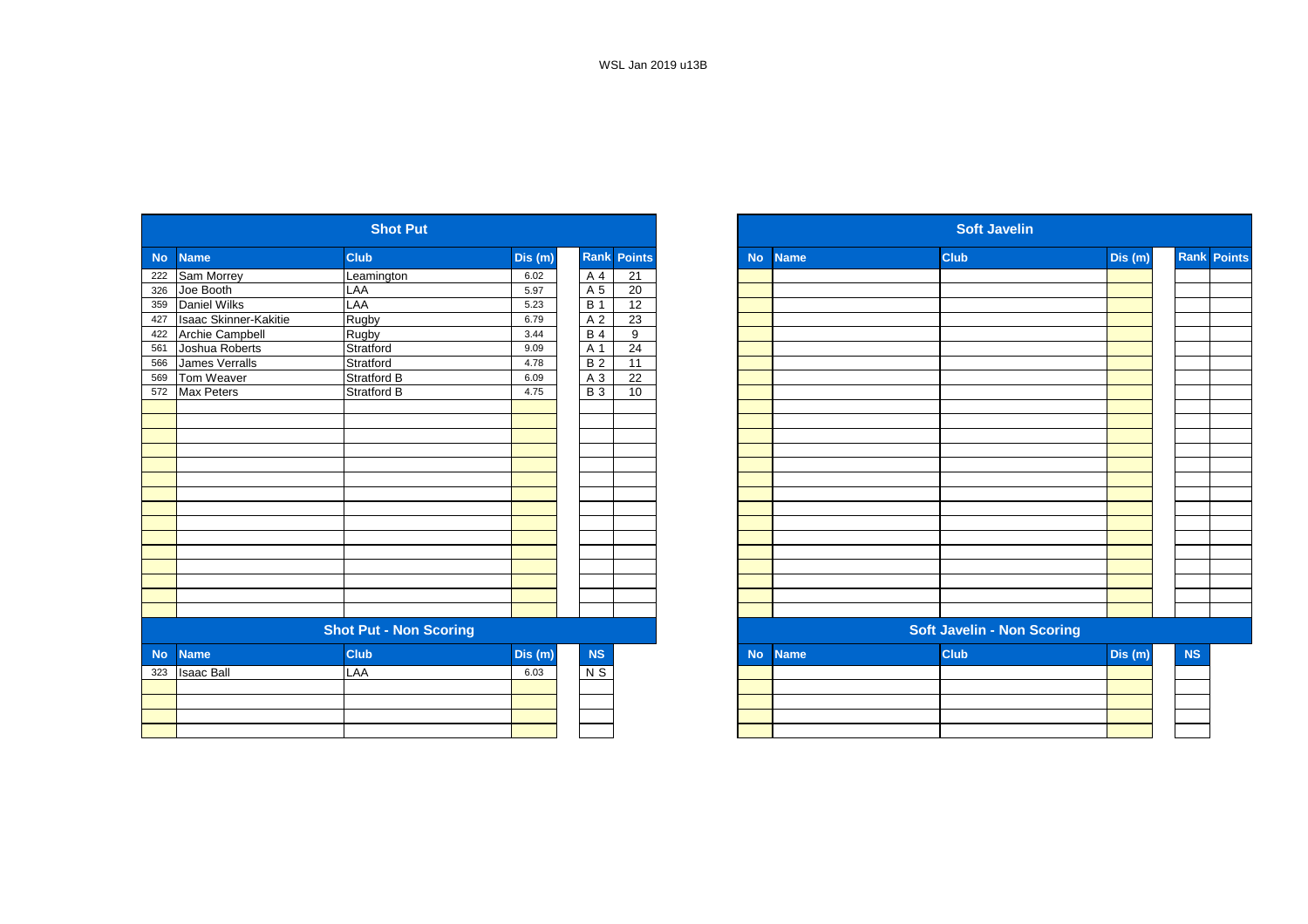# WSL Jan 2019 u13B

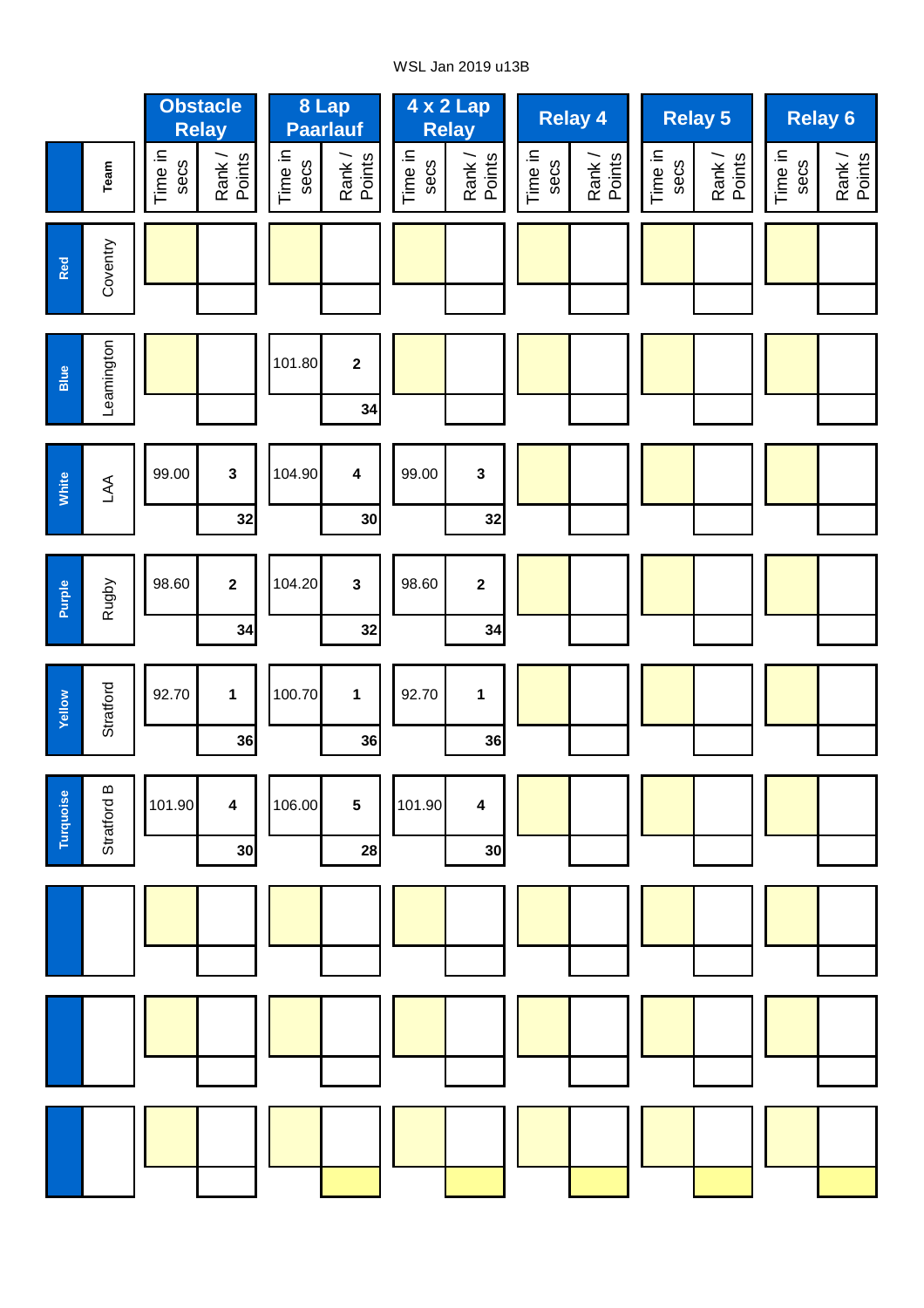|              |                   | <b>11 January 2019</b>      | Red            | <b>Blue</b>    | White                   | <b>Purple</b> | Yellow           | <b>Turquoise</b>   |  |  |
|--------------|-------------------|-----------------------------|----------------|----------------|-------------------------|---------------|------------------|--------------------|--|--|
|              |                   | Under 15 - Girls            | Coventry       | Leamington     | LAA                     | <b>Rugby</b>  | <b>Stratford</b> | <b>Stratford B</b> |  |  |
|              |                   | 2 Lap Race                  |                | 35             | 30                      | 34.5          | 32.5             |                    |  |  |
|              | <b>Individual</b> | 4 Lap Race                  |                |                | 33                      | 36            | 33               |                    |  |  |
|              |                   | 6 Lap Race                  |                |                |                         |               |                  |                    |  |  |
| <b>TRACK</b> |                   | <b>Obstacle Relay</b>       |                |                |                         |               |                  |                    |  |  |
|              | Relay             | 8 Lap Paarlauf              |                | 36             | 34                      | 30            | 32               |                    |  |  |
|              |                   | 4 x 2 Lap Relay             |                |                |                         | 36            | 34               |                    |  |  |
|              |                   |                             |                |                |                         |               |                  |                    |  |  |
|              |                   | <b>Speed Bounce</b>         |                | 32.5           | 31                      | 34            | 34.5             |                    |  |  |
|              |                   | <b>Standing Long Jump</b>   | 22             | 21             | 33                      | 35            | 32               |                    |  |  |
|              | Jumps             | <b>Vertical Jump</b>        | 23             | 36             | 30.5                    | 30            | 32.5             |                    |  |  |
| FIELD        |                   | <b>Standing Triple Jump</b> |                |                | 36                      | 33            | 33               |                    |  |  |
|              | <b>Throws</b>     | <b>Shot Put</b>             | 21             | 31             | 35                      | 33            | 32               |                    |  |  |
|              |                   | <b>Total</b>                | 66             | 191.5          | 262.5                   | 301.5         | 295.5            |                    |  |  |
|              |                   | <b>Overall Position</b>     | $\overline{5}$ | $\overline{4}$ | $\overline{\mathbf{3}}$ | $\mathbf{1}$  | $\overline{2}$   |                    |  |  |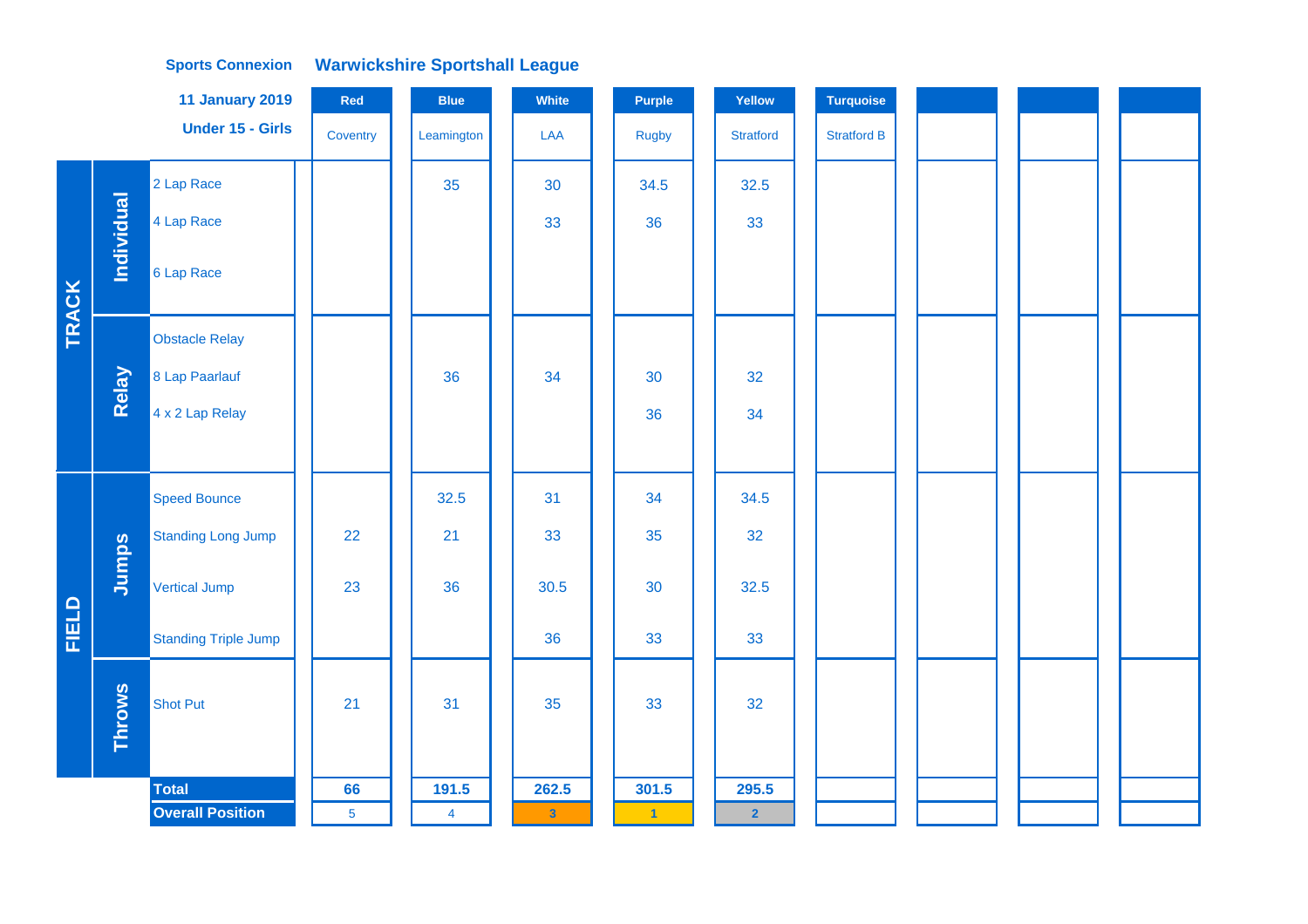WSL Jan 2019 u15G

|           |                      | 2 Lap Race               |             |             |               |           |                        | 4 Lap Race                      |             |
|-----------|----------------------|--------------------------|-------------|-------------|---------------|-----------|------------------------|---------------------------------|-------------|
|           | <b>Name</b>          | <b>Club</b>              | <b>Time</b> | <b>Rank</b> | <b>Points</b> | <b>No</b> | <b>Name</b>            | <b>Club</b>                     | <b>Time</b> |
| 230       | Robin Greenwood      | Leamington               | 22.6        | A 1         | 24            | 449       | <b>Meghan Lawes</b>    | <b>Rugby</b>                    | 50.4        |
| 443       | Megan Burge          | Rugby                    | 22.8        | A 2         | 22.5          | 303       | Alex Spurway           | LAA                             | 50.6        |
| 586       | Millie Leighton      | Stratford                | 22.8        | A 2         | 22.5          | 448       | Sophia Hill            | Rugby                           | 51          |
| 343       | <b>Lily Richards</b> | LAA                      | 25.2        | <b>B4</b>   | 9             | 589       | Sophie Smart           | Stratford                       | 51.4        |
|           |                      |                          |             |             |               | 582       | <b>Caitlin Buckley</b> | Stratford                       | 51.6        |
| 450       | Mica (Meesha) Quinn  | <b>Rugby</b>             | 22.8        | <b>B</b> 1  | 12            | 322       | Imogen George          | LAA                             | 53.2        |
| 334       | Thea Mort            | LAA                      | 23.9        | A 4         | 21            |           |                        |                                 |             |
| 234       | Lauren Healy         | Leamington               | 24          | <b>B2</b>   | 11            |           |                        |                                 |             |
| 584       | Livvy Finch          | Stratford                | 24.1        | <b>B3</b>   | 10            |           |                        |                                 |             |
|           |                      |                          |             |             |               |           |                        |                                 |             |
|           |                      |                          |             |             |               |           |                        |                                 |             |
|           |                      |                          |             |             |               |           |                        |                                 |             |
|           |                      |                          |             |             |               |           |                        |                                 |             |
|           |                      |                          |             |             |               |           |                        |                                 |             |
|           |                      |                          |             |             |               |           |                        |                                 |             |
|           |                      |                          |             |             |               |           |                        |                                 |             |
|           |                      |                          |             |             |               |           |                        |                                 |             |
|           |                      |                          |             |             |               |           |                        |                                 |             |
|           |                      |                          |             |             |               |           |                        |                                 |             |
|           |                      |                          |             |             |               |           |                        |                                 |             |
|           |                      |                          |             |             |               |           |                        |                                 |             |
|           |                      |                          |             |             |               |           |                        |                                 |             |
|           |                      |                          |             |             |               |           |                        |                                 |             |
|           |                      | 2 Lap Race - Non Scoring |             |             |               |           |                        | <b>4 Lap Race - Non Scoring</b> |             |
|           |                      |                          |             |             |               |           |                        |                                 |             |
| <b>No</b> | <b>Name</b>          | <b>Club</b>              | <b>Time</b> | <b>NS</b>   |               | <b>No</b> | <b>Name</b>            | <b>Club</b>                     | <b>Time</b> |
| 583       | <b>Eleanor Clark</b> | Stratford                | 25.8        | N S         |               | 581       | Ella Baxter            | Stratford                       | 52.4        |
| 581       | <b>Ella Baxter</b>   | Stratford                | 24.4        | $N$ S       |               |           |                        |                                 |             |

|     |                     | 2 Lap Race               |             |                    |      |           |                     | <b>4 Lap Race</b>        |             |            |                    |
|-----|---------------------|--------------------------|-------------|--------------------|------|-----------|---------------------|--------------------------|-------------|------------|--------------------|
|     | <b>Name</b>         | <b>Club</b>              | <b>Time</b> | <b>Rank Points</b> |      | <b>No</b> | <b>Name</b>         | <b>Club</b>              | <b>Time</b> |            | <b>Rank Points</b> |
| 230 | Robin Greenwood     | Leamington               | 22.6        | A 1                | 24   | 449       | <b>Meghan Lawes</b> | Rugby                    | 50.4        | A 1        | 24                 |
|     | 443 Megan Burge     | Rugby                    | 22.8        | A 2                | 22.5 | 303       | Alex Spurway        | LAA                      | 50.6        | A 2        | 23                 |
| 586 | Millie Leighton     | Stratford                | 22.8        | A 2                | 22.5 | 448       | Sophia Hill         | Rugby                    | 51          | <b>B</b> 1 | 12                 |
| 343 | Lily Richards       | LAA                      | 25.2        | <b>B4</b>          | 9    | 589       | Sophie Smart        | Stratford                | 51.4        | A 3        | $\overline{22}$    |
|     |                     |                          |             |                    |      | 582       | Caitlin Buckley     | Stratford                | 51.6        | <b>B2</b>  | 11                 |
| 450 | Mica (Meesha) Quinn | Rugby                    | 22.8        | <b>B</b> 1         | 12   | 322       | Imogen George       | LAA                      | 53.2        | <b>B3</b>  | 10                 |
| 334 | Thea Mort           | LAA                      | 23.9        | A 4                | 21   |           |                     |                          |             |            |                    |
| 234 | <b>Lauren Healy</b> | Leamington               | 24          | <b>B2</b>          | 11   |           |                     |                          |             |            |                    |
| 584 | <b>Livvy Finch</b>  | Stratford                | 24.1        | <b>B</b> 3         | 10   |           |                     |                          |             |            |                    |
|     |                     |                          |             |                    |      |           |                     |                          |             |            |                    |
|     |                     |                          |             |                    |      |           |                     |                          |             |            |                    |
|     |                     |                          |             |                    |      |           |                     |                          |             |            |                    |
|     |                     |                          |             |                    |      |           |                     |                          |             |            |                    |
|     |                     |                          |             |                    |      |           |                     |                          |             |            |                    |
|     |                     |                          |             |                    |      |           |                     |                          |             |            |                    |
|     |                     |                          |             |                    |      |           |                     |                          |             |            |                    |
|     |                     |                          |             |                    |      |           |                     |                          |             |            |                    |
|     |                     |                          |             |                    |      |           |                     |                          |             |            |                    |
|     |                     |                          |             |                    |      |           |                     |                          |             |            |                    |
|     |                     |                          |             |                    |      |           |                     |                          |             |            |                    |
|     |                     |                          |             |                    |      |           |                     |                          |             |            |                    |
|     |                     |                          |             |                    |      |           |                     |                          |             |            |                    |
|     |                     |                          |             |                    |      |           |                     |                          |             |            |                    |
|     |                     |                          |             |                    |      |           |                     |                          |             |            |                    |
|     |                     | 2 Lap Race - Non Scoring |             |                    |      |           |                     | 4 Lap Race - Non Scoring |             |            |                    |

|     | No Name            | <b>Club</b> | <b>Time</b> | <b>NS</b> |
|-----|--------------------|-------------|-------------|-----------|
| 581 | <b>Ella Baxter</b> | Stratford   | 52.4        | N S       |
|     |                    |             |             |           |
|     |                    |             |             |           |
|     |                    |             |             |           |
|     |                    |             |             |           |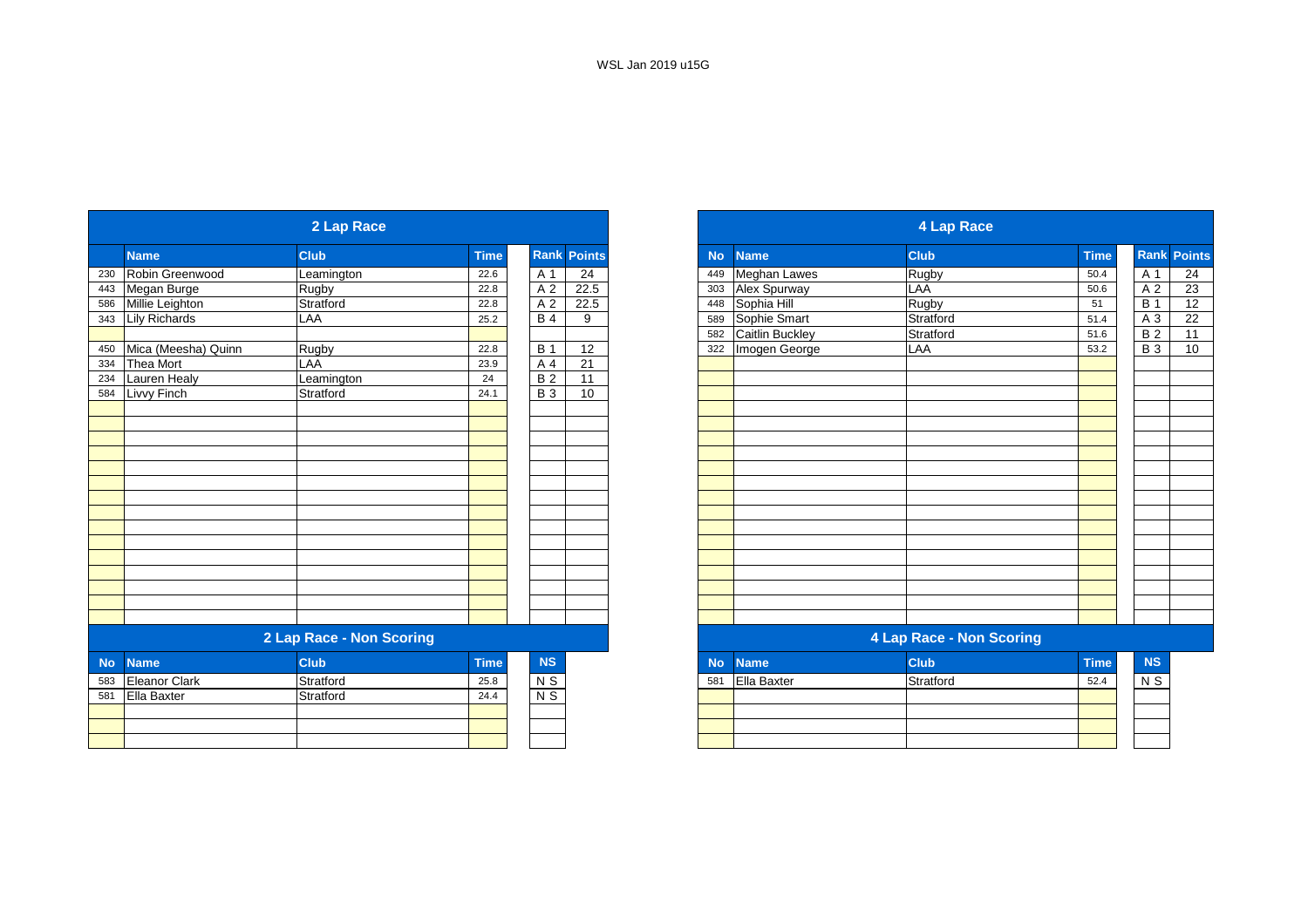|           |                     | <b>Speed Bounce</b>               |                |                 |                    |           |                        | <b>Standing Long Jump</b>               |                        |
|-----------|---------------------|-----------------------------------|----------------|-----------------|--------------------|-----------|------------------------|-----------------------------------------|------------------------|
| <b>No</b> | <b>Name</b>         | <b>Club</b>                       | <b>Bounces</b> |                 | <b>Rank Points</b> | <b>No</b> | <b>Name</b>            | <b>Club</b>                             | <b>Distance</b><br>(m) |
| 230       | Robin Greenwood     | Leamington                        | 86             | A 1             | 23.5               | 160       | Temi Lawal             | Coventry                                | 2.12                   |
| 233       | <b>Holly Pater</b>  | Leamington                        | 68             | <b>B4</b>       | 9                  | 234       | Lauren Healy           | Leamington                              | 2.03                   |
| 303       | Alex Spurway        | LAA                               | 71             | $\overline{B}3$ | 10                 | 343       | <b>Lily Richards</b>   | LAA                                     | 1.55                   |
| 334       | <b>Thea Mort</b>    | LAA                               | 74             | A 4             | 21                 | 322       | Imogen George          | LAA                                     | 2.13                   |
| 449       | <b>Meghan Lawes</b> | Rugby                             | 80             | A 3             | 22                 | 448       | Sophia Hill            | Rugby                                   | 1.66                   |
| 444       | Maisy Kate Cramp    | Rugby                             | 76             | <b>B</b> 1      | 12                 | 443       | Megan Burge            | Rugby                                   | 2.27                   |
| 587       | Evie Lowe           | Stratford                         | 74             | <b>B2</b>       | 11                 | 582       | <b>Caitlin Buckley</b> | Stratford                               | 1.91                   |
| 586       | Millie Leighton     | Stratford                         | 86             | A 1             | 23.5               | 585       | Jemma Hall             | Stratford                               | 1.98                   |
|           |                     |                                   |                |                 |                    |           |                        |                                         |                        |
|           |                     |                                   |                |                 |                    |           |                        |                                         |                        |
|           |                     |                                   |                |                 |                    |           |                        |                                         |                        |
|           |                     |                                   |                |                 |                    |           |                        |                                         |                        |
|           |                     |                                   |                |                 |                    |           |                        |                                         |                        |
|           |                     |                                   |                |                 |                    |           |                        |                                         |                        |
|           |                     |                                   |                |                 |                    |           |                        |                                         |                        |
|           |                     |                                   |                |                 |                    |           |                        |                                         |                        |
|           |                     |                                   |                |                 |                    |           |                        |                                         |                        |
|           |                     |                                   |                |                 |                    |           |                        |                                         |                        |
|           |                     |                                   |                |                 |                    |           |                        |                                         |                        |
|           |                     |                                   |                |                 |                    |           |                        |                                         |                        |
|           |                     |                                   |                |                 |                    |           |                        |                                         |                        |
|           |                     | <b>Speed Bounce - Non Scoring</b> |                |                 |                    |           |                        | <b>Standing Long Jump - Non Scoring</b> |                        |
| <b>No</b> | <b>Name</b>         | <b>Club</b>                       | <b>Bounces</b> | <b>NS</b>       |                    | <b>No</b> | <b>Name</b>            | <b>Club</b>                             | <b>Distance</b><br>(m) |
| 448       | Sophia Hill         | <b>Rugby</b>                      | 62             | N <sub>S</sub>  |                    | 589       | Sophie Smart           | Stratford                               | 1.69                   |
| 581       | Ella Baxter         | Stratford                         | 72             | N S             |                    | 584       | Livvy Finch            | Stratford                               | 1.77                   |
| 589       | Sophie Smart        | Stratford                         | 80             | $N$ S           |                    | 450       | Mica (Meesha) Quinn    | <b>Rugby</b>                            | 1.79                   |
| 585       | Jemma Hall          | Stratford                         | 76             | N S             |                    |           |                        |                                         |                        |
|           |                     |                                   |                |                 |                    |           |                        |                                         |                        |

|            |                     | <b>Speed Bounce</b>               |                |                |               |
|------------|---------------------|-----------------------------------|----------------|----------------|---------------|
| <b>No</b>  | <b>Name</b>         | <b>Club</b>                       | <b>Bounces</b> | <b>Rank</b>    | <b>Points</b> |
|            | Robin Greenwood     | Leamington                        | 86             | A 1            | 23.5          |
|            | <b>Holly Pater</b>  | Leamington                        | 68             | <b>B4</b>      | 9             |
| 233<br>303 | Alex Spurway        | LAA                               | 71             | <b>B</b> 3     | 10            |
| 449        | Thea Mort           | LAA                               | 74             | A 4            | 21            |
|            | <b>Meghan Lawes</b> | Rugby                             | 80             | A 3            | 22            |
|            | Maisy Kate Cramp    | Rugby                             | 76             | <b>B</b> 1     | 12            |
|            | <b>Evie Lowe</b>    | Stratford                         | 74             | <b>B2</b>      | 11            |
|            | Millie Leighton     | Stratford                         | 86             | A 1            | 23.5          |
|            |                     |                                   |                |                |               |
|            |                     |                                   |                |                |               |
|            |                     |                                   |                |                |               |
|            |                     |                                   |                |                |               |
|            |                     |                                   |                |                |               |
|            |                     |                                   |                |                |               |
|            |                     |                                   |                |                |               |
|            |                     |                                   |                |                |               |
|            |                     |                                   |                |                |               |
|            |                     |                                   |                |                |               |
|            |                     |                                   |                |                |               |
|            |                     |                                   |                |                |               |
|            |                     |                                   |                |                |               |
|            |                     |                                   |                |                |               |
|            |                     |                                   |                |                |               |
|            |                     |                                   |                |                |               |
|            |                     | <b>Speed Bounce - Non Scoring</b> |                |                |               |
| <b>No</b>  | <b>Name</b>         | <b>Club</b>                       | <b>Bounces</b> | <b>NS</b>      |               |
| 448        | Sophia Hill         | Rugby                             | 62             | N S            |               |
|            | <b>Ella Baxter</b>  | Stratford                         | 72             | N <sub>S</sub> |               |
|            | Sophie Smart        | Stratford                         | 80             | $N$ S          |               |
|            | 585 Lemma Hall      | <b>Stratford</b>                  | 76             | $\frac{1}{2}$  |               |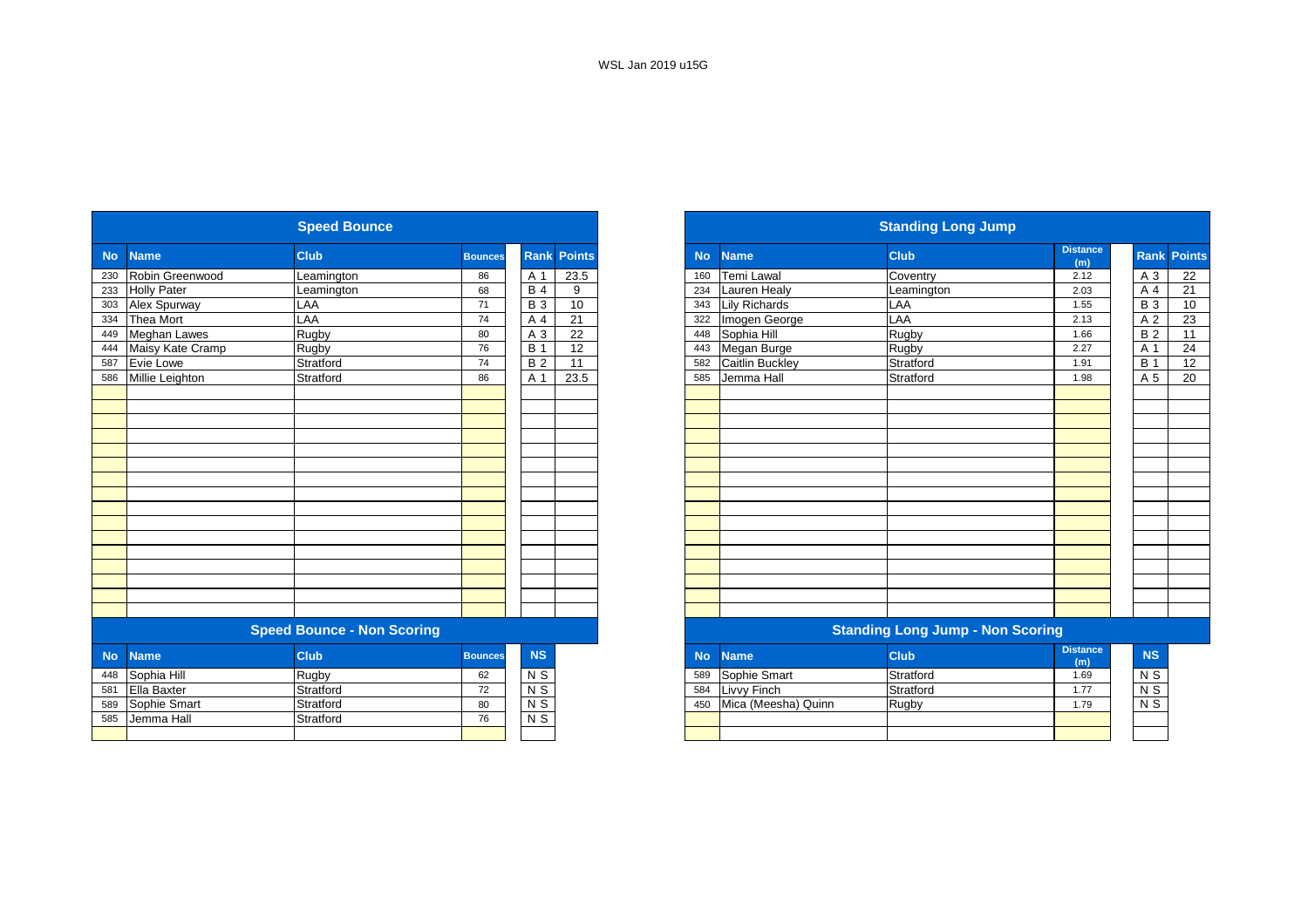|           |                        | <b>Vertical Jump</b>               |                         |                 |                  |
|-----------|------------------------|------------------------------------|-------------------------|-----------------|------------------|
| <b>No</b> | <b>Name</b>            | <b>Club</b>                        | <b>Distance</b><br>(cm) | <b>Rank</b>     | <b>Points</b>    |
| 160       | Temi Lawal             | Coventry                           | 52                      | $\overline{A2}$ | 23               |
| 233       | <b>Holly Pater</b>     | Leamington                         | 57                      | A 1             | 24               |
| 234       | Lauren Healy           | Leamington                         | 44                      | <b>B</b> 1      | 12               |
| 343       | Lily Richards          | LAA                                | 41                      | <b>B2</b>       | $\frac{10.5}{2}$ |
| 322       | Imogen George          | LAA                                | 46                      | A 5             | 20               |
| 449       | Meghan Lawes           | Rugby                              | 39                      | <b>B4</b>       | 9                |
| 443       | Megan Burge            | Rugby                              | 49                      | A 4             | $\overline{21}$  |
| 583       | <b>Eleanor Clark</b>   | Stratford                          | 41                      | <b>B2</b>       | 10.5             |
| 586       | Millie Leighton        | Stratford                          | 51                      | A 3             | 22               |
|           |                        |                                    |                         |                 |                  |
|           |                        |                                    |                         |                 |                  |
|           |                        |                                    |                         |                 |                  |
|           |                        |                                    |                         |                 |                  |
|           |                        |                                    |                         |                 |                  |
|           |                        |                                    |                         |                 |                  |
|           |                        |                                    |                         |                 |                  |
|           |                        |                                    |                         |                 |                  |
|           |                        |                                    |                         |                 |                  |
|           |                        |                                    |                         |                 |                  |
|           |                        |                                    |                         |                 |                  |
|           |                        |                                    |                         |                 |                  |
|           |                        |                                    |                         |                 |                  |
|           |                        |                                    |                         |                 |                  |
|           |                        |                                    |                         |                 |                  |
|           |                        | <b>Vertical Jump - Non Scoring</b> |                         |                 |                  |
| <b>No</b> | <b>Name</b>            | <b>Club</b>                        | <b>Distance</b><br>(cm) | <b>NS</b>       |                  |
| 581       | Ella Baxter            | Stratford                          | 40                      | $N$ S           |                  |
| 451       | Scarlett Olivia Street | Rugby                              | 46                      | $N$ S           |                  |
|           |                        |                                    |                         |                 |                  |
|           |                        |                                    |                         |                 |                  |
|           |                        |                                    |                         |                 |                  |

|           |                      | <b>Vertical Jump</b> |                         |            |                    |           |                               | <b>Standing Triple Jump</b> |                        |            |                    |
|-----------|----------------------|----------------------|-------------------------|------------|--------------------|-----------|-------------------------------|-----------------------------|------------------------|------------|--------------------|
| <b>No</b> | <b>Name</b>          | <b>Club</b>          | <b>Distance</b><br>(cm) |            | <b>Rank Points</b> | <b>No</b> | <b>Name</b>                   | <b>Club</b>                 | <b>Distance</b><br>(m) |            | <b>Rank Points</b> |
| 160       | Temi Lawal           | Coventry             | 52                      | A 2        | 23                 |           | 303 Alex Spurway              | LAA                         | 5.68                   | <b>B</b> 1 | 12                 |
| 233       | <b>Holly Pater</b>   | Leamington           | 57                      | A 1        | 24                 | 334       | Thea Mort                     | LAA                         | 5.84                   | A 1        | 24                 |
| 234       | Lauren Healy         | Leamington           | 44                      | <b>B</b> 1 | 12                 |           | 448 Sophia Hill               | Rugby                       | 5.64                   | A 3        | 22                 |
| 343       | <b>Lily Richards</b> | LAA                  | 41                      | <b>B2</b>  | 10.5               | 451       | <b>Scarlett Olivia Street</b> | Rugby                       | 5.60                   | <b>B2</b>  | 11                 |
|           | 322 Imogen George    | LAA                  | 46                      | A 5        | 20                 |           | 587 Evie Lowe                 | Stratford                   | 5.72                   | A 2        | 23                 |
|           | 449 Meghan Lawes     | Rugby                | 39                      | <b>B</b> 4 | 9                  |           | 585 Jemma Hall                | Stratford                   | 5.56                   | <b>B</b> 3 | 10                 |
|           | 443 Megan Burge      | Rugby                | 49                      | A 4        | $\overline{21}$    |           |                               |                             |                        |            |                    |
|           | 583 Eleanor Clark    | Stratford            | 41                      | <b>B2</b>  | 10.5               |           |                               |                             |                        |            |                    |
|           | 586 Millie Leighton  | Stratford            | 51                      | A 3        | 22                 |           |                               |                             |                        |            |                    |
|           |                      |                      |                         |            |                    |           |                               |                             |                        |            |                    |
|           |                      |                      |                         |            |                    |           |                               |                             |                        |            |                    |
|           |                      |                      |                         |            |                    |           |                               |                             |                        |            |                    |
|           |                      |                      |                         |            |                    |           |                               |                             |                        |            |                    |
|           |                      |                      |                         |            |                    |           |                               |                             |                        |            |                    |
|           |                      |                      |                         |            |                    |           |                               |                             |                        |            |                    |
|           |                      |                      |                         |            |                    |           |                               |                             |                        |            |                    |
|           |                      |                      |                         |            |                    |           |                               |                             |                        |            |                    |
|           |                      |                      |                         |            |                    |           |                               |                             |                        |            |                    |
|           |                      |                      |                         |            |                    |           |                               |                             |                        |            |                    |
|           |                      |                      |                         |            |                    |           |                               |                             |                        |            |                    |
|           |                      |                      |                         |            |                    |           |                               |                             |                        |            |                    |
|           |                      |                      |                         |            |                    |           |                               |                             |                        |            |                    |
|           |                      |                      |                         |            |                    |           |                               |                             |                        |            |                    |
|           |                      |                      |                         |            |                    |           |                               |                             |                        |            |                    |

### **Vertical Jump - Non Scoring Standing Triple Jump - Non Scoring**

| <b>stance</b> | <b>NS</b> | No. | <b>Name</b>      | <b>Club</b> | <b>Distance</b><br>(m) |  |
|---------------|-----------|-----|------------------|-------------|------------------------|--|
|               | N S       | 583 | Eleanor Clark    | Stratford   | 5.46                   |  |
| 46            | N S       | 444 | Maisy Kate Cramp | Rugby       |                        |  |
|               |           |     |                  |             |                        |  |
|               |           |     |                  |             |                        |  |
|               |           |     |                  |             |                        |  |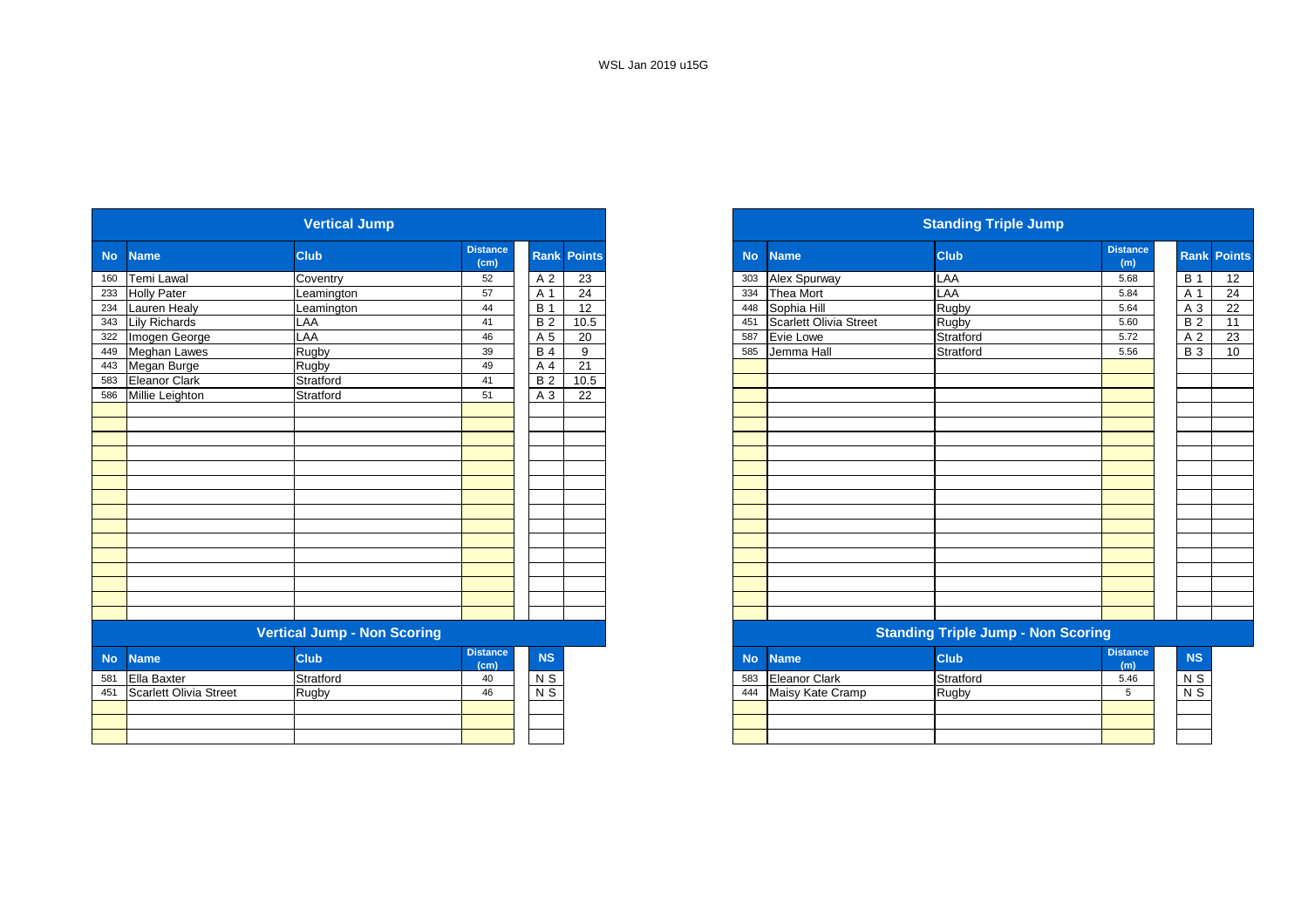|           |                        | <b>Shot Put</b>               |         |                  |           |                 |  |           |             | <b>Soft Javelin</b>               |         |
|-----------|------------------------|-------------------------------|---------|------------------|-----------|-----------------|--|-----------|-------------|-----------------------------------|---------|
| <b>No</b> | <b>Name</b>            | <b>Club</b>                   | Dis (m) |                  | Rank      | <b>Points</b>   |  | <b>No</b> | <b>Name</b> | <b>Club</b>                       | Dis (m) |
| 160       | Temi Lawal             | Coventry                      | 6.51    | A 4              |           | 21              |  |           |             |                                   |         |
| 234       | <b>Lauren Healy</b>    | Leamington                    | 4.66    |                  | <b>B4</b> | 9               |  |           |             |                                   |         |
| 230       | Robin Greenwood        | Leamington                    | 7.19    |                  | A 3       | $\overline{22}$ |  |           |             |                                   |         |
| 322       | Imogen George          | LAA                           | 9.79    | A 1              |           | $\overline{24}$ |  |           |             |                                   |         |
| 343       | <b>Lily Richards</b>   | LAA                           | 5.64    |                  | <b>B2</b> | 11              |  |           |             |                                   |         |
| 450       | Mica (Meesha) Quinn    | Rugby                         | 8.84    |                  | A 2       | 23              |  |           |             |                                   |         |
| 444       | Maisy Kate Cramp       | Rugby                         | 5.33    |                  | <b>B3</b> | 10              |  |           |             |                                   |         |
| 584       | Livvy Finch            | Stratford                     | 6.00    |                  | A 5       | 20              |  |           |             |                                   |         |
| 589       | Sophie Smart           | Stratford                     | 5.75    | $\overline{B}$ 1 |           | $\overline{12}$ |  |           |             |                                   |         |
|           |                        |                               |         |                  |           |                 |  |           |             |                                   |         |
|           |                        |                               |         |                  |           |                 |  |           |             |                                   |         |
|           |                        |                               |         |                  |           |                 |  |           |             |                                   |         |
|           |                        |                               |         |                  |           |                 |  |           |             |                                   |         |
|           |                        |                               |         |                  |           |                 |  |           |             |                                   |         |
|           |                        |                               |         |                  |           |                 |  |           |             |                                   |         |
|           |                        |                               |         |                  |           |                 |  |           |             |                                   |         |
|           |                        |                               |         |                  |           |                 |  |           |             |                                   |         |
|           |                        |                               |         |                  |           |                 |  |           |             |                                   |         |
|           |                        |                               |         |                  |           |                 |  |           |             |                                   |         |
|           |                        |                               |         |                  |           |                 |  |           |             |                                   |         |
|           |                        |                               |         |                  |           |                 |  |           |             |                                   |         |
|           |                        |                               |         |                  |           |                 |  |           |             |                                   |         |
|           |                        |                               |         |                  |           |                 |  |           |             |                                   |         |
|           |                        |                               |         |                  |           |                 |  |           |             |                                   |         |
|           |                        | <b>Shot Put - Non Scoring</b> |         |                  |           |                 |  |           |             | <b>Soft Javelin - Non Scoring</b> |         |
| <b>No</b> | <b>Name</b>            | <b>Club</b>                   | Dis(m)  |                  | NS        |                 |  | <b>No</b> | <b>Name</b> | <b>Club</b>                       | Dis (m) |
| 582       | <b>Caitlin Buckley</b> | Stratford                     | 5.64    |                  | $N$ S     |                 |  |           |             |                                   |         |
| 583       | <b>Eleanor Clark</b>   | Stratford                     | 6.08    |                  | $N$ S     |                 |  |           |             |                                   |         |
|           |                        |                               |         |                  |           |                 |  |           |             |                                   |         |
|           |                        |                               |         |                  |           |                 |  |           |             |                                   |         |
|           |                        |                               |         |                  |           |                 |  |           |             |                                   |         |

|     |                      | <b>Shot Put</b>               |         |                |                    |
|-----|----------------------|-------------------------------|---------|----------------|--------------------|
|     | <b>Name</b>          | <b>Club</b>                   | Dis (m) |                | <b>Rank Points</b> |
|     | Temi Lawal           | Coventry                      | 6.51    | A 4            | 21                 |
|     | Lauren Healy         | Leamington                    | 4.66    | <b>B</b> 4     | 9                  |
|     | Robin Greenwood      | Leamington                    | 7.19    | A 3            | 22                 |
|     | Imogen George        | LAA                           | 9.79    | A 1            | 24                 |
|     | <b>Lily Richards</b> | LAA                           | 5.64    | B <sub>2</sub> | $\overline{11}$    |
|     | Mica (Meesha) Quinn  | Rugby                         | 8.84    | A 2            | 23                 |
| 444 | Maisy Kate Cramp     | Rugby                         | 5.33    | <b>B3</b>      | 10                 |
| 584 | Livvy Finch          | Stratford                     | 6.00    | A 5            | $\overline{20}$    |
| 589 | Sophie Smart         | Stratford                     | 5.75    | <b>B</b> 1     | 12                 |
|     |                      |                               |         |                |                    |
|     |                      |                               |         |                |                    |
|     |                      |                               |         |                |                    |
|     |                      |                               |         |                |                    |
|     |                      |                               |         |                |                    |
|     |                      |                               |         |                |                    |
|     |                      |                               |         |                |                    |
|     |                      |                               |         |                |                    |
|     |                      |                               |         |                |                    |
|     |                      |                               |         |                |                    |
|     |                      |                               |         |                |                    |
|     |                      |                               |         |                |                    |
|     |                      |                               |         |                |                    |
|     |                      |                               |         |                |                    |
|     |                      |                               |         |                |                    |
|     |                      | <b>Shot Put - Non Scoring</b> |         |                |                    |
| No. | <b>Name</b>          | <b>Club</b>                   | Dis (m) | NS             |                    |
| 582 | Caitlin Buckley      | Stratford                     | 5.64    | $N$ S          |                    |
| 583 | Eleanor Clark        | Stratford                     | 6.08    | N <sub>S</sub> |                    |
|     |                      |                               |         |                |                    |
|     |                      |                               |         |                |                    |
|     |                      |                               |         |                |                    |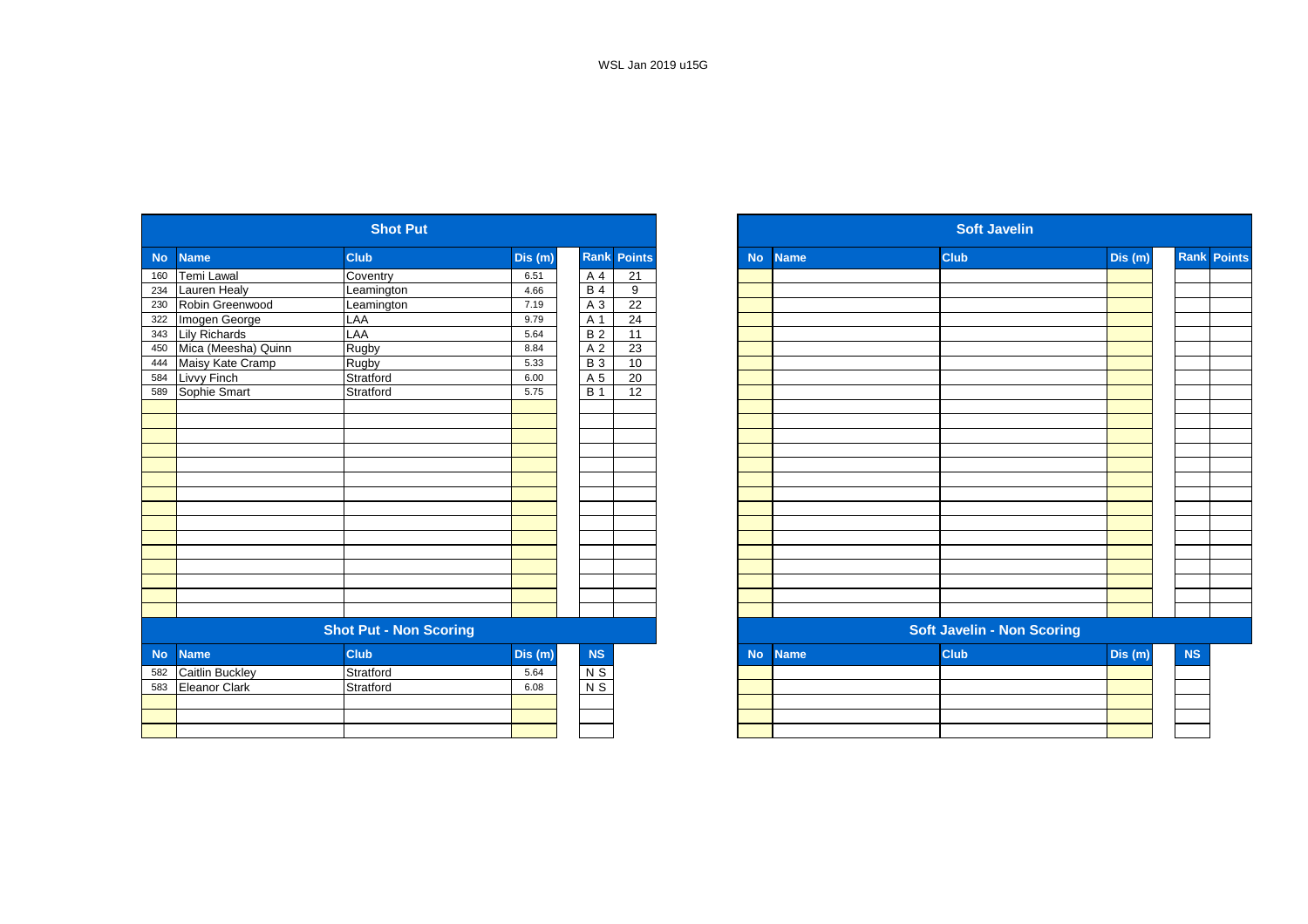# WSL Jan 2019 u15G

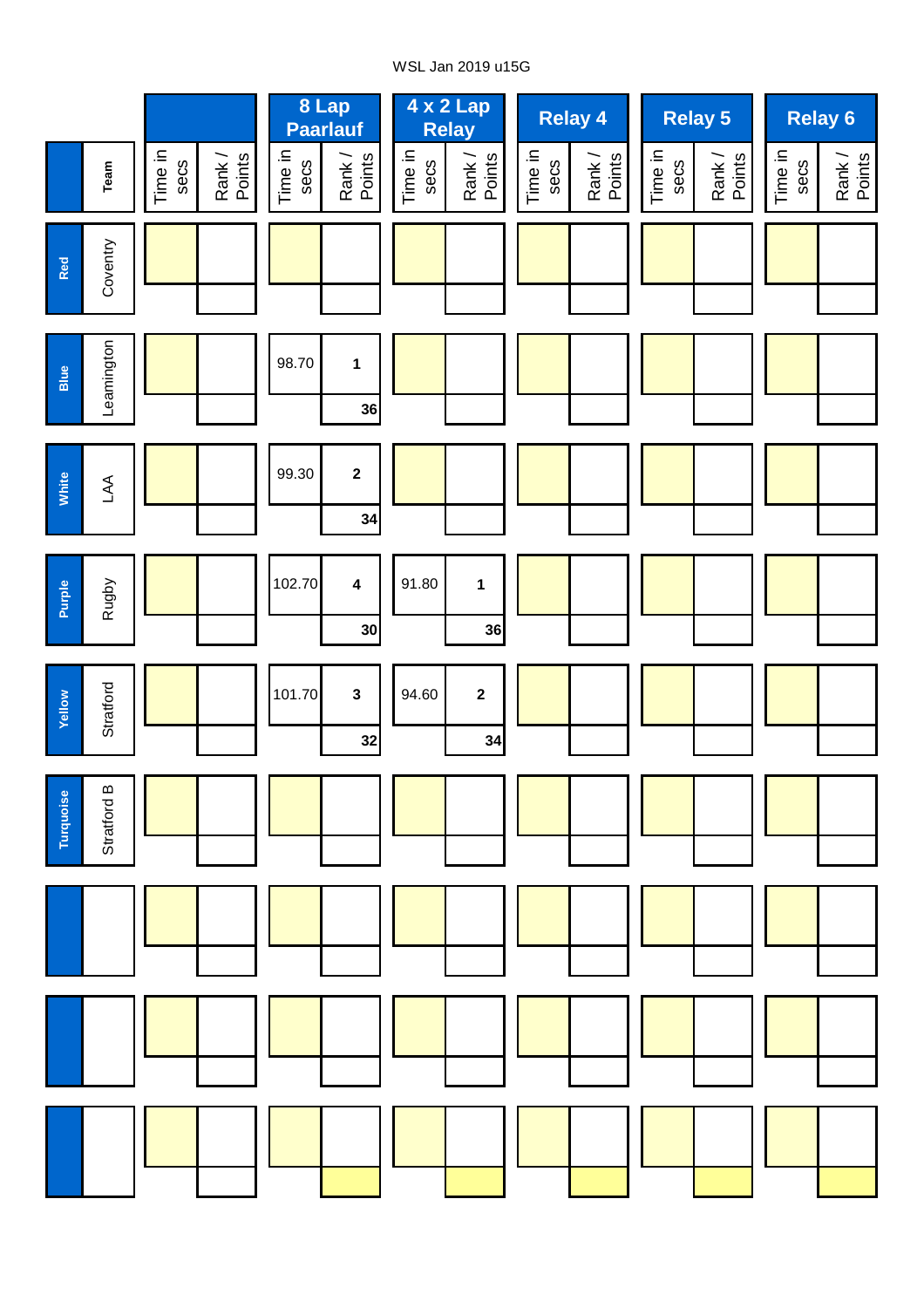## **Warwickshire Sportshall League Sports Connexion**

|       |               | <b>11 January 2019</b>      | Red      | <b>Blue</b>    | White          | Purple                  | Yellow           | <b>Turquoise</b>        | Pink               |  |
|-------|---------------|-----------------------------|----------|----------------|----------------|-------------------------|------------------|-------------------------|--------------------|--|
|       |               | Under 15 - Boys             | Coventry | Leamington     | LAA            | <b>Rugby</b>            | <b>Stratford</b> | <b>Stratford B</b>      | <b>Stratford C</b> |  |
|       |               | 2 Lap Race                  |          | 23             | 22             | 32                      | 36               | 30                      |                    |  |
|       | Individual    | 4 Lap Race                  |          |                | 35             | 34                      | 33               | 30                      |                    |  |
| TRACK |               | 6 Lap Race                  |          |                |                |                         |                  |                         |                    |  |
|       |               | <b>Obstacle Relay</b>       |          |                |                |                         |                  |                         |                    |  |
|       | Relay         | 8 Lap Paarlauf              |          |                |                | 32                      | 36               | 34                      |                    |  |
|       |               | 4 x 2 Lap Relay             |          |                |                | 34                      | 36               | 32                      |                    |  |
|       |               |                             |          |                |                |                         |                  |                         |                    |  |
|       |               | <b>Speed Bounce</b>         |          |                | 21             | 36                      | 34               | 32                      |                    |  |
|       |               | <b>Standing Long Jump</b>   |          | 35             | 21             | 31                      | 35               | 30                      |                    |  |
|       | Jumps         | <b>Vertical Jump</b>        |          | 23             | 36             | 29                      | 33               | 31                      |                    |  |
| FIELD |               | <b>Standing Triple Jump</b> |          | 23             | 20             | 32                      | 36               | 32                      |                    |  |
|       | <b>Throws</b> | <b>Shot Put</b>             |          | 22             | 24             | 32                      | 35               | 30                      |                    |  |
|       |               | <b>Total</b>                |          | 126            | 179            | 292                     | 314              | 281                     |                    |  |
|       |               | <b>Overall Position</b>     |          | $\overline{5}$ | $\overline{4}$ | $\overline{\mathbf{2}}$ | $\vert$ 1        | $\overline{\mathbf{3}}$ |                    |  |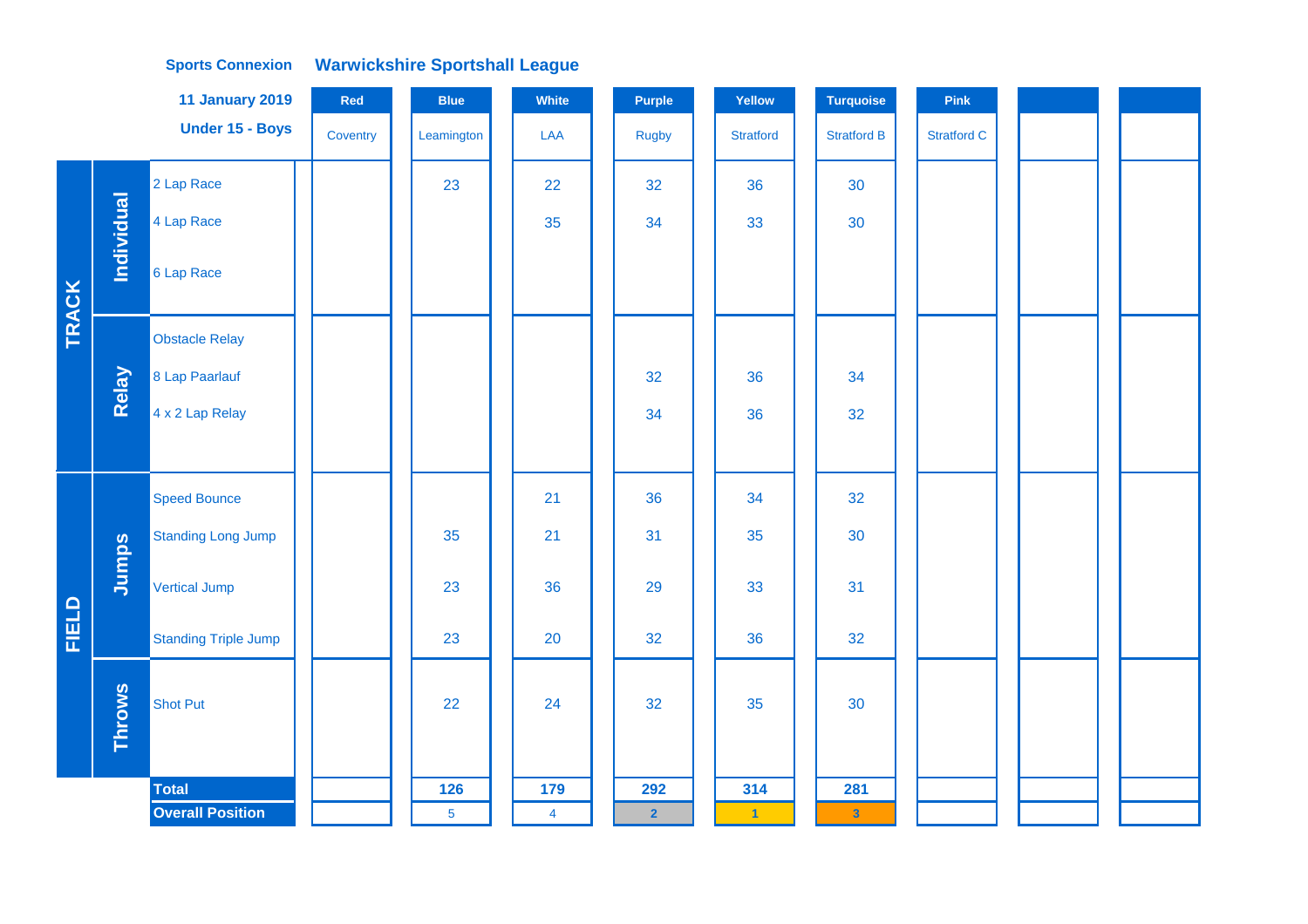|           |                        | 2 Lap Race               |             |                |                    |
|-----------|------------------------|--------------------------|-------------|----------------|--------------------|
|           | <b>Name</b>            | <b>Club</b>              | <b>Time</b> |                | <b>Rank Points</b> |
| 603       | <b>Freddie Clemons</b> | Stratford                | 21.1        | A 1            | 24                 |
| 231       | <b>Jack Bower</b>      | Leamington               | 21.9        | A 2            | 23                 |
| 439       | Joshua Farrell         | Rugby                    | 23.1        | A 4            | 21                 |
| 611       | <b>Callum West</b>     | Stratford B              | 23.7        | A 5            | 20                 |
| 610       | Ollie Wear             | Stratford                | 22          | <b>B</b> 1     | 12                 |
| 336       | Zac Cale               | LAA                      | 22.7        | A 3            | 22                 |
| 441       | Lewis Carl Gurney      | Rugby                    | 23.1        | <b>B2</b>      | 11                 |
| 608       | Charlie Southall-Webb  | <b>Stratford B</b>       | 24.1        | <b>B</b> 3     | 10                 |
|           |                        |                          |             |                |                    |
|           |                        |                          |             |                |                    |
|           |                        |                          |             |                |                    |
|           |                        |                          |             |                |                    |
|           |                        |                          |             |                |                    |
|           |                        |                          |             |                |                    |
|           |                        |                          |             |                |                    |
|           |                        |                          |             |                |                    |
|           |                        |                          |             |                |                    |
|           |                        |                          |             |                |                    |
|           |                        |                          |             |                |                    |
|           |                        |                          |             |                |                    |
|           |                        | 2 Lap Race - Non Scoring |             |                |                    |
| <b>No</b> | <b>Name</b>            | <b>Club</b>              | <b>Time</b> | <b>NS</b>      |                    |
| 613       | Henry Madden-Forman    | Stratford                | 22.8        | N <sub>S</sub> |                    |
|           |                        |                          |             |                |                    |
|           |                        |                          |             |                |                    |

|           |                       | 2 Lap Race               |             |             |                 |           |                     | 4 Lap Race               |             |                  |               |
|-----------|-----------------------|--------------------------|-------------|-------------|-----------------|-----------|---------------------|--------------------------|-------------|------------------|---------------|
|           | <b>Name</b>           | <b>Club</b>              | <b>Time</b> | <b>Rank</b> | <b>Points</b>   | <b>No</b> | <b>Name</b>         | <b>Club</b>              | <b>Time</b> | <b>Rank</b>      | <b>Points</b> |
| 603       | Freddie Clemons       | Stratford                | 21.1        | A 1         | 24              | 615       | <b>Adam Farrow</b>  | Stratford                | 45.9        | A 2              | 23            |
| 231       | <b>Jack Bower</b>     | Leamington               | 21.9        | A 2         | 23              | 455       | Tom Tyler           | Rugby                    | 46.3        | A 3              | 22            |
| 439       | Joshua Farrell        | Rugby                    | 23.1        | A 4         | 21              | 336       | Zac Cale            | LAA                      | 49.2        | <b>B2</b>        | 11            |
| 611       | <b>Callum West</b>    | <b>Stratford B</b>       | 23.7        | A 5         | 20              | 605       | Harry Gravelsons    | <b>Stratford B</b>       | 54          | $\overline{B4}$  | 9             |
| 610       | Ollie Wear            | Stratford                | 22          | <b>B</b> 1  | 12              | 318       | <b>Gabriel Ball</b> | <b>LAA</b>               | 44.4        | A 1              | 24            |
| 336       | Zac Cale              | LAA                      | 22.7        | A 3         | $\overline{22}$ | 442       | <b>Oliver Scott</b> | Rugby                    | 47.7        | $\overline{B}$ 1 | 12            |
| 441       | Lewis Carl Gurney     | Rugby                    | 23.1        | <b>B2</b>   | 11              | 609       | <b>Acelin Smith</b> | Stratford                | 49.6        | <b>B</b> 3       | 10            |
| 608       | Charlie Southall-Webb | Stratford B              | 24.1        | <b>B</b> 3  | 10              | 607       | James Lamb          | Stratford B              | 53.1        | A 4              | 21            |
|           |                       |                          |             |             |                 |           |                     |                          |             |                  |               |
|           |                       |                          |             |             |                 |           |                     |                          |             |                  |               |
|           |                       |                          |             |             |                 |           |                     |                          |             |                  |               |
|           |                       |                          |             |             |                 |           |                     |                          |             |                  |               |
|           |                       |                          |             |             |                 |           |                     |                          |             |                  |               |
|           |                       |                          |             |             |                 |           |                     |                          |             |                  |               |
|           |                       |                          |             |             |                 |           |                     |                          |             |                  |               |
|           |                       |                          |             |             |                 |           |                     |                          |             |                  |               |
|           |                       |                          |             |             |                 |           |                     |                          |             |                  |               |
|           |                       |                          |             |             |                 |           |                     |                          |             |                  |               |
|           |                       |                          |             |             |                 |           |                     |                          |             |                  |               |
|           |                       |                          |             |             |                 |           |                     |                          |             |                  |               |
|           |                       |                          |             |             |                 |           |                     |                          |             |                  |               |
|           |                       |                          |             |             |                 |           |                     |                          |             |                  |               |
|           |                       |                          |             |             |                 |           |                     |                          |             |                  |               |
|           |                       | 2 Lap Race - Non Scoring |             |             |                 |           |                     | 4 Lap Race - Non Scoring |             |                  |               |
| <b>No</b> | <b>Name</b>           | <b>Club</b>              | <b>Time</b> | NS          |                 | <b>No</b> | <b>Name</b>         | <b>Club</b>              | <b>Time</b> | <b>NS</b>        |               |
| 613       | Henry Madden-Forman   | Stratford                | 22.8        | $N$ S       |                 |           |                     |                          |             |                  |               |
|           |                       |                          |             |             |                 |           |                     |                          |             |                  |               |
|           |                       |                          |             |             |                 |           |                     |                          |             |                  |               |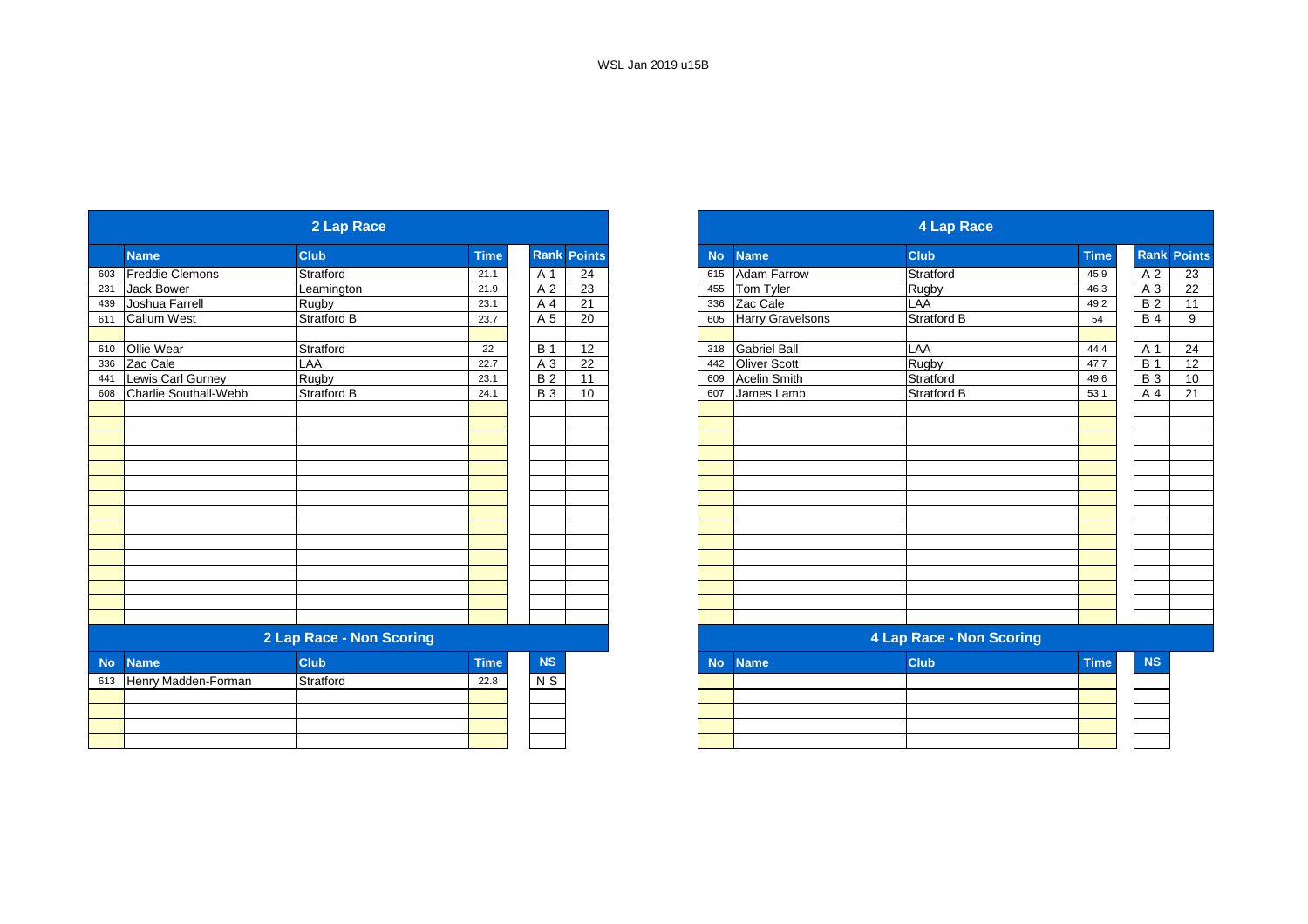|           |                         | <b>Speed Bounce</b>               |                |            |                    |           |                          | <b>Standing Long Jump</b>               |                        |
|-----------|-------------------------|-----------------------------------|----------------|------------|--------------------|-----------|--------------------------|-----------------------------------------|------------------------|
| <b>No</b> | <b>Name</b>             | <b>Club</b>                       | <b>Bounces</b> |            | <b>Rank Points</b> | <b>No</b> | <b>Name</b>              | <b>Club</b>                             | <b>Distance</b><br>(m) |
| 336       | Zac Cale                | LAA                               | 68             | A 4        | 21                 | 231       | Jack Bower               | Leamington                              | 2.56                   |
| 438       | William John Cramp      | Rugby                             | 79             | <b>B</b> 1 | 12                 | 228       | <b>Matthew Ashbourne</b> | Leamington                              | 2.06                   |
| 437       | Thomas Martin Cramp     | <b>Rugby</b>                      | 82             | A 1        | 24                 | 336       | Zac Cale                 | LAA                                     | 1.84                   |
| 603       | <b>Freddie Clemons</b>  | Stratford                         | 80             | A 2        | 23                 | 437       | Thomas Martin Cramp      | Rugby                                   | 1.75                   |
| 609       | <b>Acelin Smith</b>     | Stratford                         | 73             | <b>B2</b>  | 11                 | 441       | Lewis Carl Gurney        | Rugby                                   | 2.14                   |
| 612       | Alexander Winning       | <b>Stratford B</b>                | 48             | <b>B3</b>  | 10                 | 603       | <b>Freddie Clemons</b>   | Stratford                               | 2.45                   |
| 605       | <b>Harry Gravelsons</b> | <b>Stratford B</b>                | 71             | A 3        | 22                 | 613       | Henry Madden-Forman      | Stratford                               | 2.45                   |
|           |                         |                                   |                |            |                    | 608       | Charlie Southall-Webb    | <b>Stratford B</b>                      | 1.78                   |
|           |                         |                                   |                |            |                    | 611       | Callum West              | <b>Stratford B</b>                      | 1.81                   |
|           |                         |                                   |                |            |                    |           |                          |                                         |                        |
|           |                         |                                   |                |            |                    |           |                          |                                         |                        |
|           |                         |                                   |                |            |                    |           |                          |                                         |                        |
|           |                         |                                   |                |            |                    |           |                          |                                         |                        |
|           |                         |                                   |                |            |                    |           |                          |                                         |                        |
|           |                         |                                   |                |            |                    |           |                          |                                         |                        |
|           |                         |                                   |                |            |                    |           |                          |                                         |                        |
|           |                         |                                   |                |            |                    |           |                          |                                         |                        |
|           |                         |                                   |                |            |                    |           |                          |                                         |                        |
|           |                         |                                   |                |            |                    |           |                          |                                         |                        |
|           |                         |                                   |                |            |                    |           |                          |                                         |                        |
|           |                         |                                   |                |            |                    |           |                          |                                         |                        |
|           |                         |                                   |                |            |                    |           |                          |                                         |                        |
|           |                         |                                   |                |            |                    |           |                          |                                         |                        |
|           |                         |                                   |                |            |                    |           |                          |                                         |                        |
|           |                         | <b>Speed Bounce - Non Scoring</b> |                |            |                    |           |                          | <b>Standing Long Jump - Non Scoring</b> |                        |
| <b>No</b> | <b>Name</b>             | <b>Club</b>                       | <b>Bounces</b> | <b>NS</b>  |                    | <b>No</b> | <b>Name</b>              | <b>Club</b>                             | <b>Distance</b><br>(m) |
|           |                         |                                   |                |            |                    | 439       | Joshua Farrell           | Rugby                                   | 2.08                   |
|           |                         |                                   |                |            |                    |           |                          |                                         |                        |
|           |                         |                                   |                |            |                    |           |                          |                                         |                        |
|           |                         |                                   |                |            |                    |           |                          |                                         |                        |
|           |                         |                                   |                |            |                    |           |                          |                                         |                        |
|           |                         |                                   |                |            |                    |           |                          |                                         |                        |

|                          | <b>Speed Bounce</b>               |                |                |                    |
|--------------------------|-----------------------------------|----------------|----------------|--------------------|
| <b>Name</b>              | <b>Club</b>                       | <b>Bounces</b> |                | <b>Rank Points</b> |
| Zac Cale                 | LAA                               | 68             | A 4            | 21                 |
| William John Cramp       | Rugby                             | 79             | <b>B</b> 1     | $\overline{12}$    |
| Thomas Martin Cramp      | Rugby                             | 82             | A 1            | 24                 |
| <b>Freddie Clemons</b>   | Stratford                         | 80             | A <sub>2</sub> | 23                 |
| <b>Acelin Smith</b>      | Stratford                         | 73             | <b>B2</b>      | 11                 |
| Alexander Winning        | <b>Stratford B</b>                | 48             | <b>B</b> 3     | 10                 |
| <b>Harry Gravelsons</b>  | Stratford B                       | 71             | A 3            | 22                 |
|                          |                                   |                |                |                    |
|                          |                                   |                |                |                    |
|                          |                                   |                |                |                    |
|                          |                                   |                |                |                    |
|                          |                                   |                |                |                    |
|                          |                                   |                |                |                    |
|                          |                                   |                |                |                    |
|                          |                                   |                |                |                    |
|                          |                                   |                |                |                    |
|                          |                                   |                |                |                    |
|                          |                                   |                |                |                    |
|                          |                                   |                |                |                    |
|                          |                                   |                |                |                    |
|                          |                                   |                |                |                    |
|                          |                                   |                |                |                    |
|                          |                                   |                |                |                    |
|                          |                                   |                |                |                    |
|                          | <b>Speed Bounce - Non Scoring</b> |                |                |                    |
| <b>No</b><br><b>Name</b> | <b>Club</b>                       | <b>Bounces</b> | <b>NS</b>      |                    |
|                          |                                   |                |                |                    |
|                          |                                   |                |                |                    |
|                          |                                   |                |                |                    |
|                          |                                   |                |                |                    |
|                          |                                   |                |                |                    |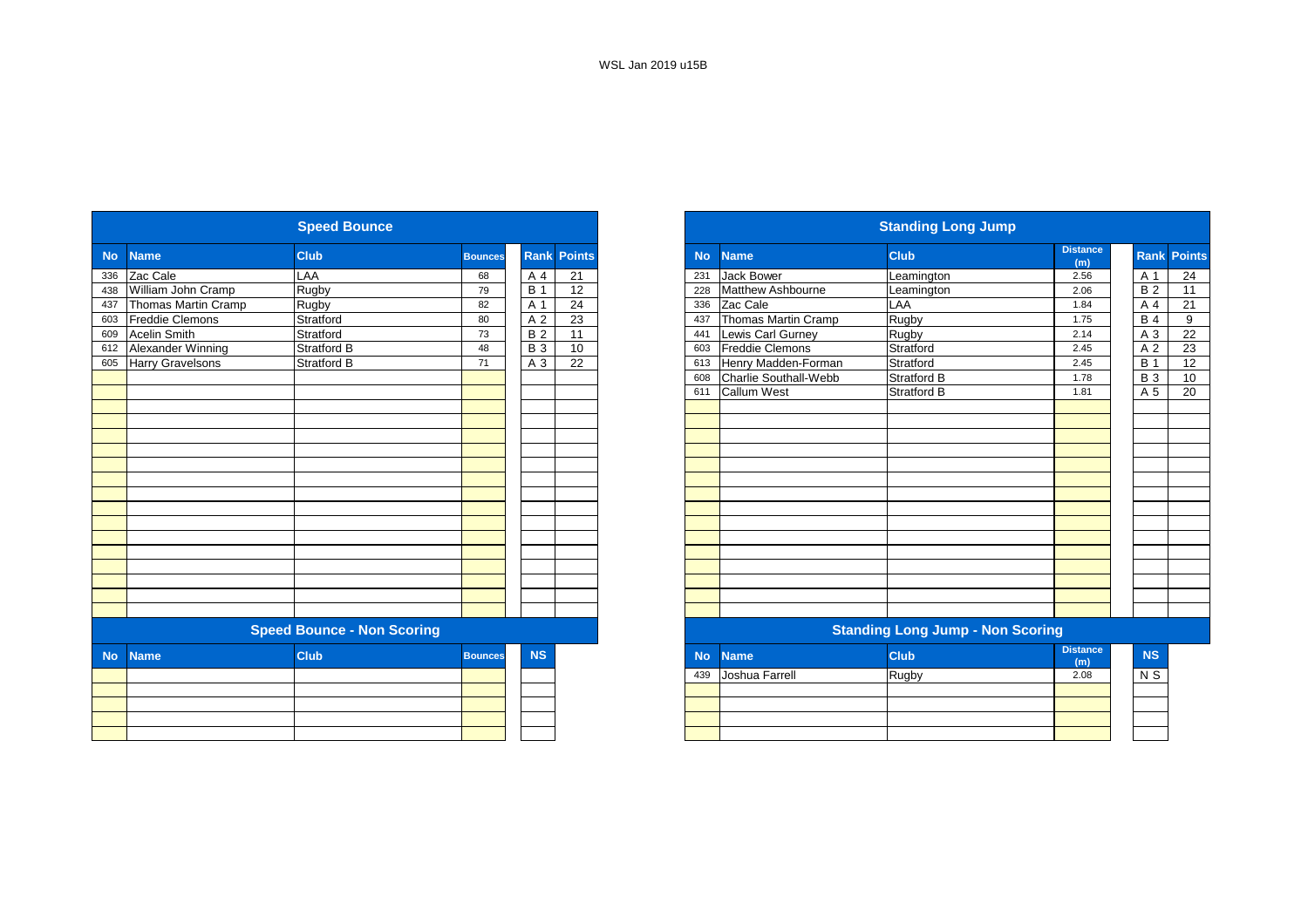|           |                       | <b>Vertical Jump</b>               |                         |                  |                    |           |                         | <b>Standing Triple Jump</b>               |                        |                  |  |
|-----------|-----------------------|------------------------------------|-------------------------|------------------|--------------------|-----------|-------------------------|-------------------------------------------|------------------------|------------------|--|
| <b>No</b> | <b>Name</b>           | <b>Club</b>                        | <b>Distance</b><br>(cm) |                  | <b>Rank Points</b> | <b>No</b> | <b>Name</b>             | <b>Club</b>                               | <b>Distance</b><br>(m) | Rank Po          |  |
| 228       | Matthew Ashbourne     | Leamington                         | 54                      | A 2              | 23                 | 231       | <b>Jack Bower</b>       | Leamington                                | 7.82                   | A 2              |  |
| 344       | <b>Isaac Bogle</b>    | LAA                                | 64                      | A 1              | 24                 | 336       | Zac Cale                | LAA                                       | 6.18                   | A 5              |  |
| 318       | <b>Gabriel Ball</b>   | <b>LAA</b>                         | 56                      | $\overline{B}$ 1 | 12                 | 455       | Tom Tyler               | Rugby                                     | 5.72                   | $B_3$            |  |
| 438       | William John Cramp    | Rugby                              | 40                      | A 5              | 20                 | 439       | Joshua Farrell          | Rugby                                     | 6.54                   | A 3              |  |
| 440       | Harry James Goldthorp | Rugby                              | 38                      | $\overline{B4}$  | 9                  | 604       | George Fox Rowe         | Stratford                                 | 7.78                   | $\overline{B}$ 1 |  |
| 604       | George Fox Rowe       | Stratford                          | 53                      | A 3              | $\overline{22}$    | 615       | <b>Adam Farrow</b>      | Stratford                                 | 8.42                   | A 1              |  |
| 613       | Henry Madden-Forman   | Stratford                          | 53                      | <b>B2</b>        | 11                 | 612       | Alexander Winning       | <b>Stratford B</b>                        | 6.46                   | A 4              |  |
| 612       | Alexander Winning     | <b>Stratford B</b>                 | 52                      | A 4              | 21                 | 605       | <b>Harry Gravelsons</b> | <b>Stratford B</b>                        | 5.96                   | B <sub>2</sub>   |  |
| 607       | James Lamb            | <b>Stratford B</b>                 | 41                      | $B_3$            | 10                 |           |                         |                                           |                        |                  |  |
|           |                       |                                    |                         |                  |                    |           |                         |                                           |                        |                  |  |
|           |                       |                                    |                         |                  |                    |           |                         |                                           |                        |                  |  |
|           |                       |                                    |                         |                  |                    |           |                         |                                           |                        |                  |  |
|           |                       |                                    |                         |                  |                    |           |                         |                                           |                        |                  |  |
|           |                       |                                    |                         |                  |                    |           |                         |                                           |                        |                  |  |
|           |                       |                                    |                         |                  |                    |           |                         |                                           |                        |                  |  |
|           |                       |                                    |                         |                  |                    |           |                         |                                           |                        |                  |  |
|           |                       |                                    |                         |                  |                    |           |                         |                                           |                        |                  |  |
|           |                       |                                    |                         |                  |                    |           |                         |                                           |                        |                  |  |
|           |                       |                                    |                         |                  |                    |           |                         |                                           |                        |                  |  |
|           |                       |                                    |                         |                  |                    |           |                         |                                           |                        |                  |  |
|           |                       |                                    |                         |                  |                    |           |                         |                                           |                        |                  |  |
|           |                       |                                    |                         |                  |                    |           |                         |                                           |                        |                  |  |
|           |                       |                                    |                         |                  |                    |           |                         |                                           |                        |                  |  |
|           |                       |                                    |                         |                  |                    |           |                         |                                           |                        |                  |  |
|           |                       | <b>Vertical Jump - Non Scoring</b> |                         |                  |                    |           |                         | <b>Standing Triple Jump - Non Scoring</b> |                        |                  |  |
| <b>No</b> | <b>Name</b>           | <b>Club</b>                        | <b>Distance</b><br>(cm) | NS               |                    | <b>No</b> | <b>Name</b>             | <b>Club</b>                               | <b>Distance</b><br>(m) | <b>NS</b>        |  |
| 611       | <b>Callum West</b>    | <b>Stratford B</b>                 | 54                      | $N$ S            |                    | 624       | #N/A                    | #N/A                                      | 6.92                   | $N$ S            |  |
|           |                       |                                    |                         |                  |                    |           |                         |                                           |                        |                  |  |
|           |                       |                                    |                         |                  |                    |           |                         |                                           |                        |                  |  |
|           |                       |                                    |                         |                  |                    |           |                         |                                           |                        |                  |  |
|           |                       |                                    |                         |                  |                    |           |                         |                                           |                        |                  |  |

|                              | <b>Vertical Jump</b>               |                         |            |                    |
|------------------------------|------------------------------------|-------------------------|------------|--------------------|
| No Name                      | <b>Club</b>                        | <b>Distance</b><br>(cm) |            | <b>Rank Points</b> |
| 228 Matthew Ashbourne        | Leamington                         | 54                      | A 2        | 23                 |
| 344 Isaac Bogle              | LAA                                | 64                      | A 1        | 24                 |
| 318 Gabriel Ball             | LAA                                | 56                      | B          | 12                 |
| 438 William John Cramp       | Rugby                              | 40                      | A 5        | 20                 |
| 440<br>Harry James Goldthorp | Rugby                              | 38                      | <b>B</b> 4 | 9                  |
| 604 George Fox Rowe          | Stratford                          | 53                      | A 3        | 22                 |
| 613 Henry Madden-Forman      | Stratford                          | 53                      | <b>B2</b>  | 11                 |
| 612 Alexander Winning        | <b>Stratford B</b>                 | 52                      | A 4        | 21                 |
| 607<br>James Lamb            | <b>Stratford B</b>                 | 41                      | <b>B</b> 3 | 10                 |
|                              |                                    |                         |            |                    |
|                              |                                    |                         |            |                    |
|                              |                                    |                         |            |                    |
|                              |                                    |                         |            |                    |
|                              |                                    |                         |            |                    |
|                              |                                    |                         |            |                    |
|                              |                                    |                         |            |                    |
|                              |                                    |                         |            |                    |
|                              |                                    |                         |            |                    |
|                              |                                    |                         |            |                    |
|                              |                                    |                         |            |                    |
|                              |                                    |                         |            |                    |
|                              |                                    |                         |            |                    |
|                              |                                    |                         |            |                    |
|                              |                                    |                         |            |                    |
|                              | <b>Vertical Jump - Non Scoring</b> |                         |            |                    |

|                       |           |           | . .         |             | $\sim$                 |           |
|-----------------------|-----------|-----------|-------------|-------------|------------------------|-----------|
| <b>stance</b><br>(cm) | <b>NS</b> | <b>No</b> | <b>Name</b> | <b>Club</b> | <b>Distance</b><br>(m) | <b>NS</b> |
| 54                    | N S       | 624       | #N/A        | #N/A        | 6.92                   | N S       |
|                       |           |           |             |             |                        |           |
|                       |           |           |             |             |                        |           |
|                       |           |           |             |             |                        |           |
|                       |           |           |             |             |                        |           |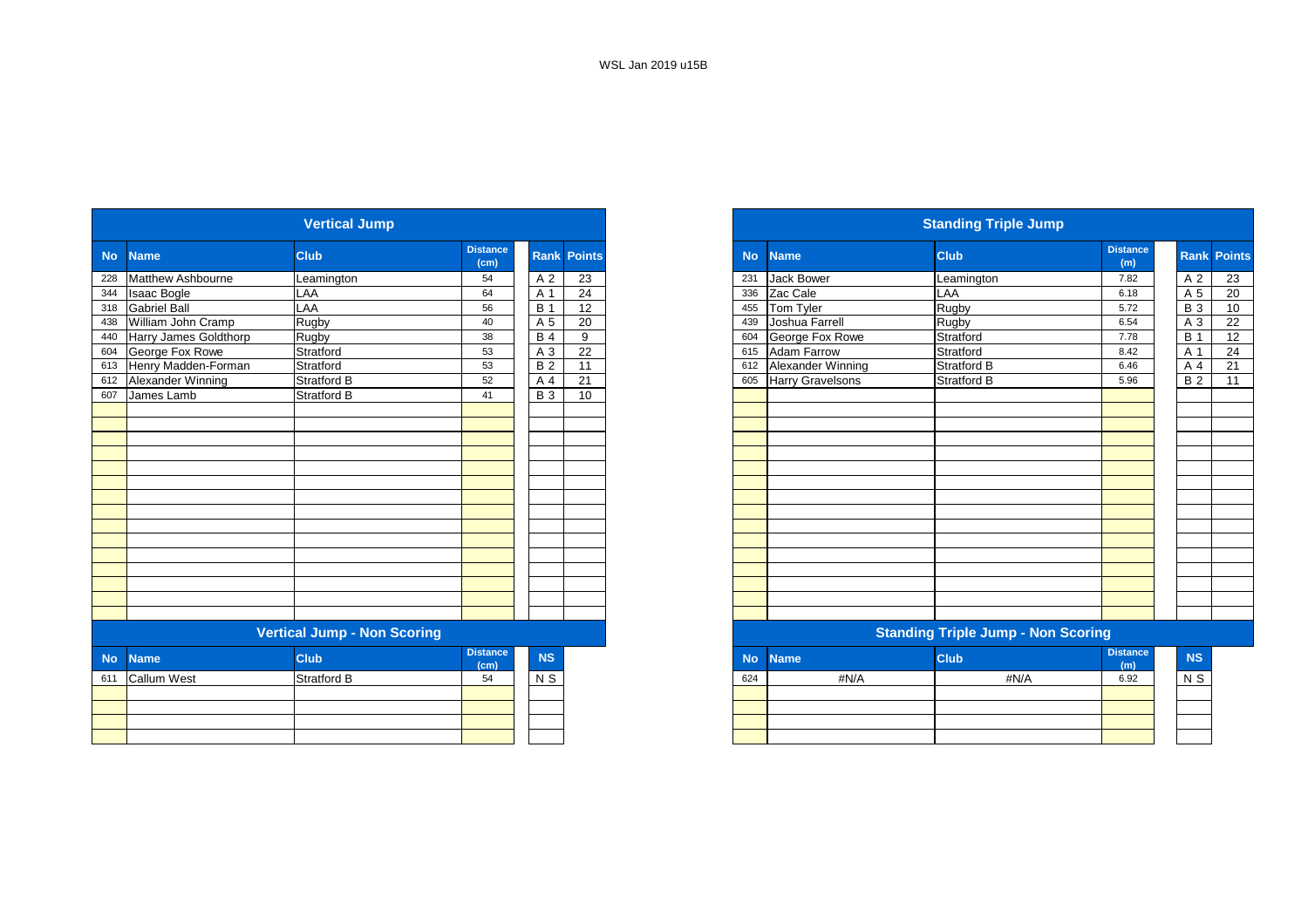|           |                       | <b>Shot Put</b>               |         |                |                    |
|-----------|-----------------------|-------------------------------|---------|----------------|--------------------|
| <b>No</b> | <b>Name</b>           | <b>Club</b>                   | Dis (m) |                | <b>Rank Points</b> |
| 228       | Matthew Ashbourne     | Leamington                    | 10.82   | A 3            | 22                 |
| 318       | <b>Gabriel Ball</b>   | LAA                           | 13.08   | A 1            | 24                 |
| 442       | <b>Oliver Scott</b>   | Rugby                         | 8.13    | A 4            | 21                 |
| 440       | Harry James Goldthorp | Rugby                         | 7.08    | B <sub>2</sub> | 11                 |
| 615       | <b>Adam Farrow</b>    | Stratford                     | 10.82   | <b>B</b> 1     | 12                 |
| 610       | Ollie Wear            | Stratford                     | 11.43   | A <sub>2</sub> | $\overline{23}$    |
| 607       | James Lamb            | Stratford B                   | 6.91    | A 5            | 20                 |
| 611       | <b>Callum West</b>    | <b>Stratford B</b>            | 4.69    | $B_3$          | 10                 |
|           |                       |                               |         |                |                    |
|           |                       |                               |         |                |                    |
|           |                       |                               |         |                |                    |
|           |                       |                               |         |                |                    |
|           |                       |                               |         |                |                    |
|           |                       |                               |         |                |                    |
|           |                       |                               |         |                |                    |
|           |                       |                               |         |                |                    |
|           |                       |                               |         |                |                    |
|           |                       |                               |         |                |                    |
|           |                       |                               |         |                |                    |
|           |                       |                               |         |                |                    |
|           |                       |                               |         |                |                    |
|           |                       |                               |         |                |                    |
|           |                       |                               |         |                |                    |
|           |                       |                               |         |                |                    |
|           |                       | <b>Shot Put - Non Scoring</b> |         |                |                    |
| <b>No</b> | <b>Name</b>           | <b>Club</b>                   | Dis(m)  | NS             |                    |
|           |                       |                               |         |                |                    |
|           |                       |                               |         |                |                    |
|           |                       |                               |         |                |                    |
|           |                       |                               |         |                |                    |
|           |                       |                               |         |                |                    |
|           |                       |                               |         |                |                    |

|            |                       | <b>Shot Put</b>               |         |            |                    |
|------------|-----------------------|-------------------------------|---------|------------|--------------------|
| <b>No</b>  | <b>Name</b>           | <b>Club</b>                   | Dis (m) |            | <b>Rank Points</b> |
|            | Matthew Ashbourne     | Leamington                    | 10.82   | A 3        | 22                 |
| 228<br>318 | <b>Gabriel Ball</b>   | LAA                           | 13.08   | A 1        | $\overline{24}$    |
| 442        | Oliver Scott          | Rugby                         | 8.13    | A 4        | 21                 |
| 440        | Harry James Goldthorp | Rugby                         | 7.08    | <b>B2</b>  | 11                 |
| 615        | Adam Farrow           | Stratford                     | 10.82   | <b>B</b> 1 | 12                 |
| 610        | Ollie Wear            | Stratford                     | 11.43   | A 2        | 23                 |
| 607        | James Lamb            | <b>Stratford B</b>            | 6.91    | A 5        | 20                 |
| 611        | <b>Callum West</b>    | Stratford B                   | 4.69    | $B_3$      | 10                 |
|            |                       |                               |         |            |                    |
|            |                       |                               |         |            |                    |
|            |                       |                               |         |            |                    |
|            |                       |                               |         |            |                    |
|            |                       |                               |         |            |                    |
|            |                       |                               |         |            |                    |
|            |                       |                               |         |            |                    |
|            |                       |                               |         |            |                    |
|            |                       |                               |         |            |                    |
|            |                       |                               |         |            |                    |
|            |                       |                               |         |            |                    |
|            |                       |                               |         |            |                    |
|            |                       |                               |         |            |                    |
|            |                       |                               |         |            |                    |
|            |                       |                               |         |            |                    |
|            |                       |                               |         |            |                    |
|            |                       | <b>Shot Put - Non Scoring</b> |         |            |                    |
| <b>No</b>  | <b>Name</b>           | <b>Club</b>                   | Dis (m) | <b>NS</b>  |                    |
|            |                       |                               |         |            |                    |
|            |                       |                               |         |            |                    |
|            |                       |                               |         |            |                    |
|            |                       |                               |         |            |                    |
|            |                       |                               |         |            |                    |